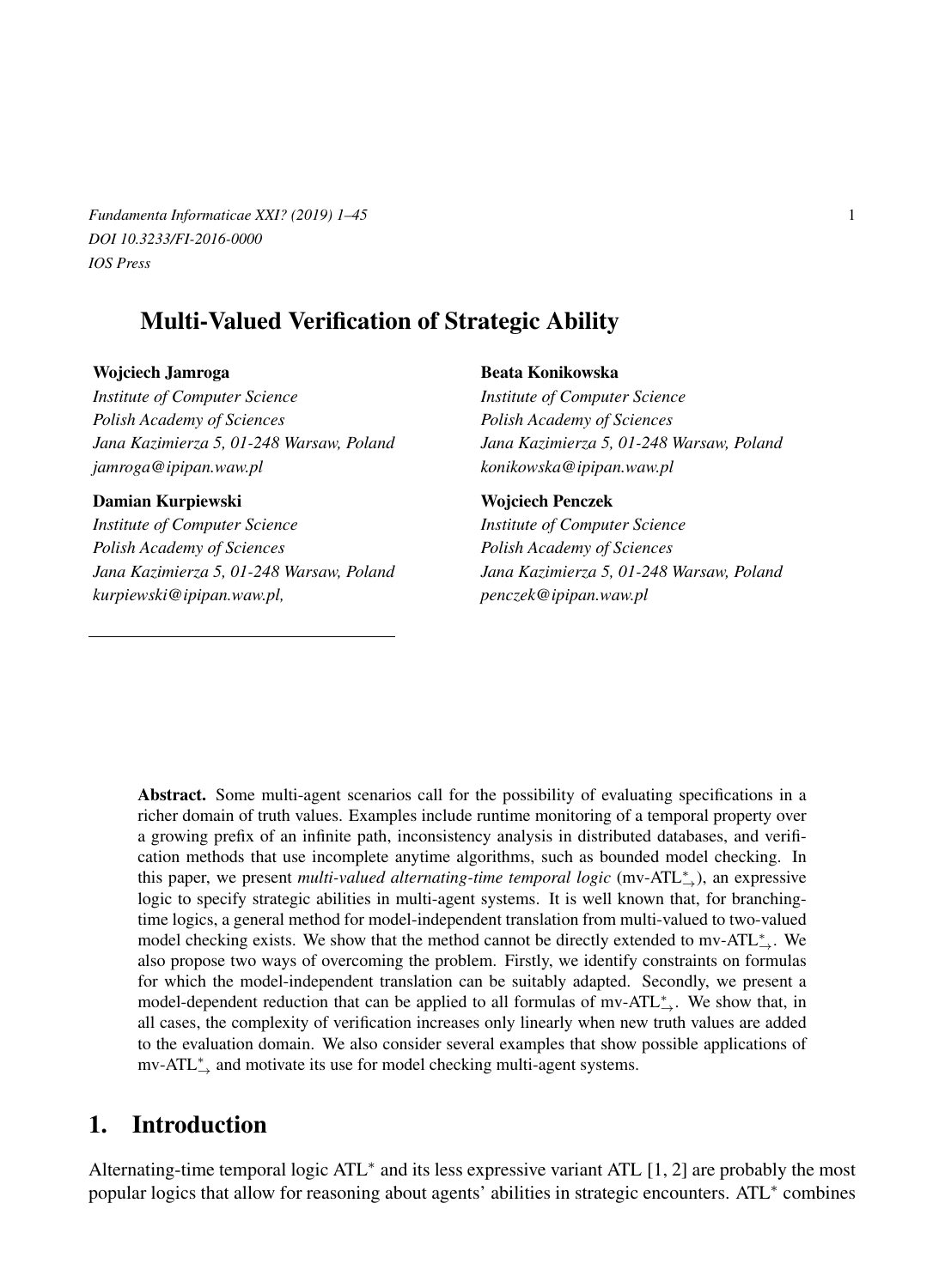features of temporal logic and basic game theory, encapsulated in the main language construct of the logic,  $\langle A \rangle \gamma$ , which can be read as "the group of agents A has a strategy to enforce  $\gamma$ ". Property  $\gamma$ can include operators X ("next"), G ("always"), F ("eventually") and/or U ("until"). Much research on ATL<sup>∗</sup> has focused on the way it can be used for verification of multi-agent systems, including theoretical studies on the complexity of model checking, as well as practical verification algorithms.

Multi-valued semantics have been already proposed for various temporal and temporal-epistemic logics, and applied in verification of distributed and multi-agent systems. In this paper, we extend the general approach of [3, 4] to verification of strategic abilities for agents and their coalitions. Many relevant properties of multi-agent systems are intuitively underpinned by the ability (or inability) of particular agents to obtain particular outcomes. For example, most functionality requirements can be specified as the ability of the authorized users to achieve their legitimate goals. At the same time, many security properties can be phrased in terms of the inability of unauthorized users to compromise the system. We show that reasoning about, and verification of such statements can be naturally conducted in richer domains of truth values, regardless of the actual notion of strategic play and constraints on the agents' epistemic capabilities. Moreover, multiple truth values incur no significant increase of either the theoretical or the practical complexity of the model checking problem. In fact, we show that multi-valued verification of strategic abilities can be usually done by means of an efficient translation to classical verification. We also present a case study that demonstrates the modeling value of the approach and its efficiency.

# 1.1. Multi-Valued Model Checking: Why Bother?

Typically, model checking is a yes/no problem. That is, the output is a classical truth value:  $\top$  for "yes", ⊥ for "no." However, it is sometimes convenient to consider the output of verification in a richer domain of values. This can be due to at least three reasons. First, our reasoning about the world can be based on a non-classical notion of truth (e.g., graded, fuzzy, constructive, defeasible etc.). For example, if an atomic statement pol ("the area is polluted") is evaluated according to measurements conducted in the environment, the possible outputs can include "highly," "much," "little," and "not at all," instead of simply "yes" and "no." Multi-valued semantics take those outputs directly as the possible truth values of pol, and hence also of more complex formulas involving pol. This is particularly useful in case of model checking realistic systems, as it allows to lift logical reasoning to a richer domain of answers in a compact way.

Secondly, we can understand the properties of the world in a classical way (being always completely true or fully false), but our model of the system can be only partially conclusive. A good example is runtime monitoring of temporal properties, where a temporal formula (interpreted with an infinite time horizon in mind) is checked on a finite but constantly growing sequence of events, observed so far. Consider for instance specification F cool ("the reactor will be cooled down sometime in the future"). If cool has already occurred then the formula is clearly true whatever happens next. What if it has not occurred? Then, the formula may still turn out true (because cool may occur in subsequent steps), but it can also turn out false; effectively, the truth value is unknown in our current model. Likewise, formula G cool ("cool will always hold") can be only proved false in the course of monitoring, or the model is inconclusive regarding its value. Indeed, well known approaches to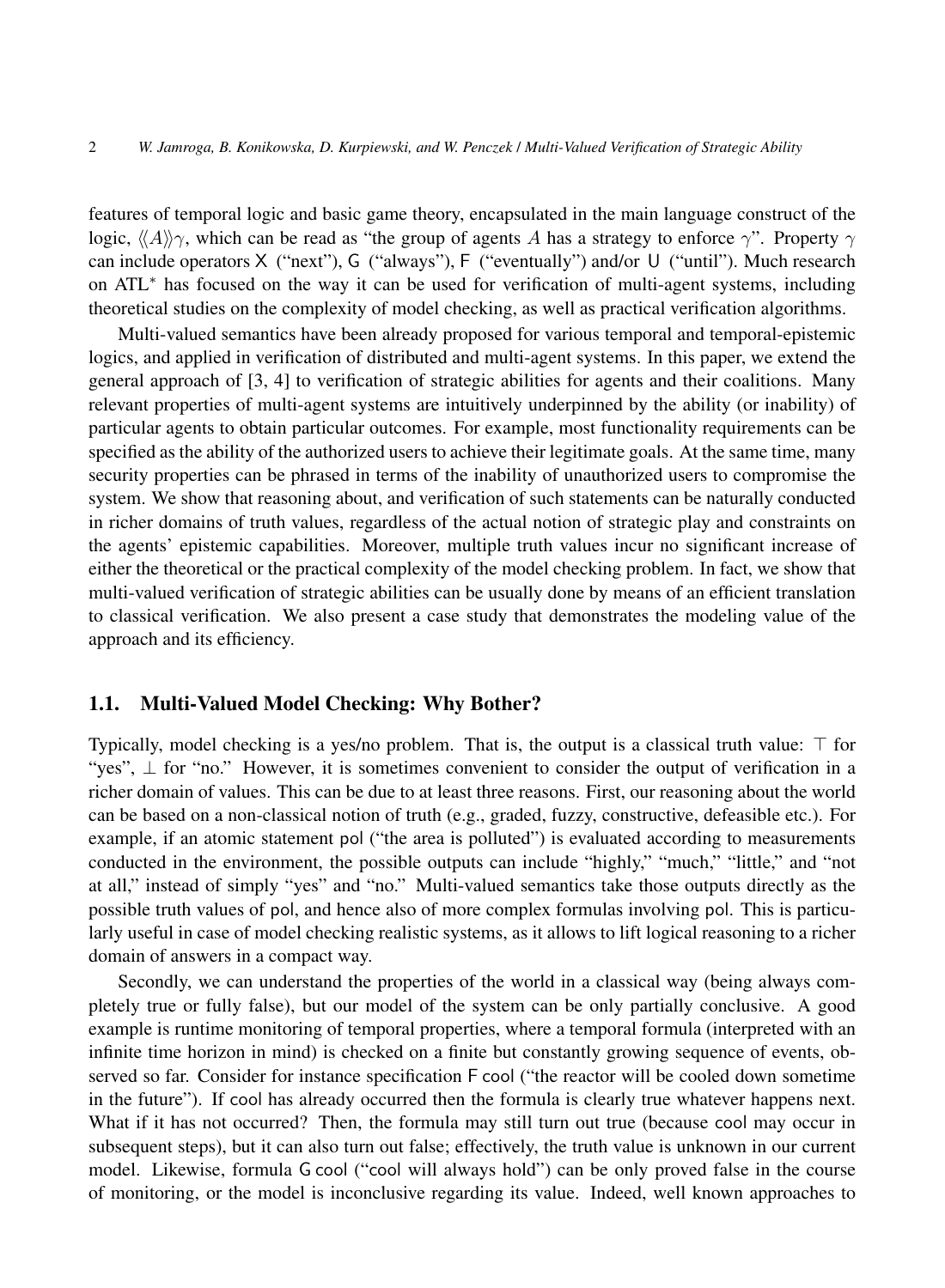runtime monitoring use multi-valued interpretation of temporal formulas in finite runs [5, 6].

Conflicting evidence coming from different sources is another reason why one may need to deal with an imperfect model of the system. This can happen, e.g., in case of a distributed knowledge base, where some components may be outdated and/or contain unreliable information. In classical logic, the deductive explosion would make any attempt at reasoning useless. In multi-valued logics, one can assign a special truth value ("inconsistent") to situations when conflicting evidence about the value of p exists, and conduct the verification in the usual way.

Thirdly, even if the model is complete and faithful, the verification procedure can be only partially conclusive. For instance, in bounded model checking [7, 8], a full transition system is given but the formula is checked on runs of length at most n. Now, again,  $F$  p is clearly true if we find p to occur on every path in up to  $n$  steps. Otherwise, the output is inconclusive (because p might or might not occur in subsequent steps). The case of G p is analogous.

Note that different sources of multiple truth values can easily combine. For example, runtime monitoring of a distributed knowledge base may require handling both the possible inconsistency of data across different locations and the uncertainty about how the system state will evolve. This kind of scenarios are most conveniently modeled by partially, rather than linearly ordered sets of answers. Overall, it should be up to the designer to decide which domain of truth values will be used for verification. In this paper, we provide a general methodology, together with flexible algorithms, that can be used for any distributive lattice of interpretation.

# 1.2. Technical Contribution and Outline of the Paper

The focus of the article is on general multi-valued verification of strategic abilities in multi-agent systems. The main contributions are:

- 1. We propose a multi-valued variant of alternating-time temporal logic ATL<sup>\*</sup>, called mv-ATL<sup>\*</sup><sub>→</sub>, over arbitrary lattices of logical values. We also show that the new logic is a conservative extension of the standard, 2-valued ATL<sup>\*</sup>.
- 2. We study the multi-valued model checking problem for mv-ATL<sup>\*</sup><sub>→</sub>. Similarly to the previous work on temporal model checking [3, 4], we do not propose dedicated algorithms for mv-ATL $^*_{\rightarrow}$ . Instead, we look for general efficient translations from the multi-valued case to the 2-valued case. In this respect, we:
	- (a) prove that no model-independent translation exists for the whole language of mv-ATL<sup>\*</sup><sub>→</sub>,
	- (b) identify a broad subclass of formulas for which such a translation can be obtained,
	- (c) propose a recursive model-dependent translation that works for all instances of the problem.
- 3. We show that all results are insensitive to the actual notion of strategy and strategic play. In particular, they easily extend to verification of strategies under imperfect information.
- 4. Finally, we report an implementation of the verification algorithm based on the translation to 2-valued model checking, and evaluate its performance experimentally.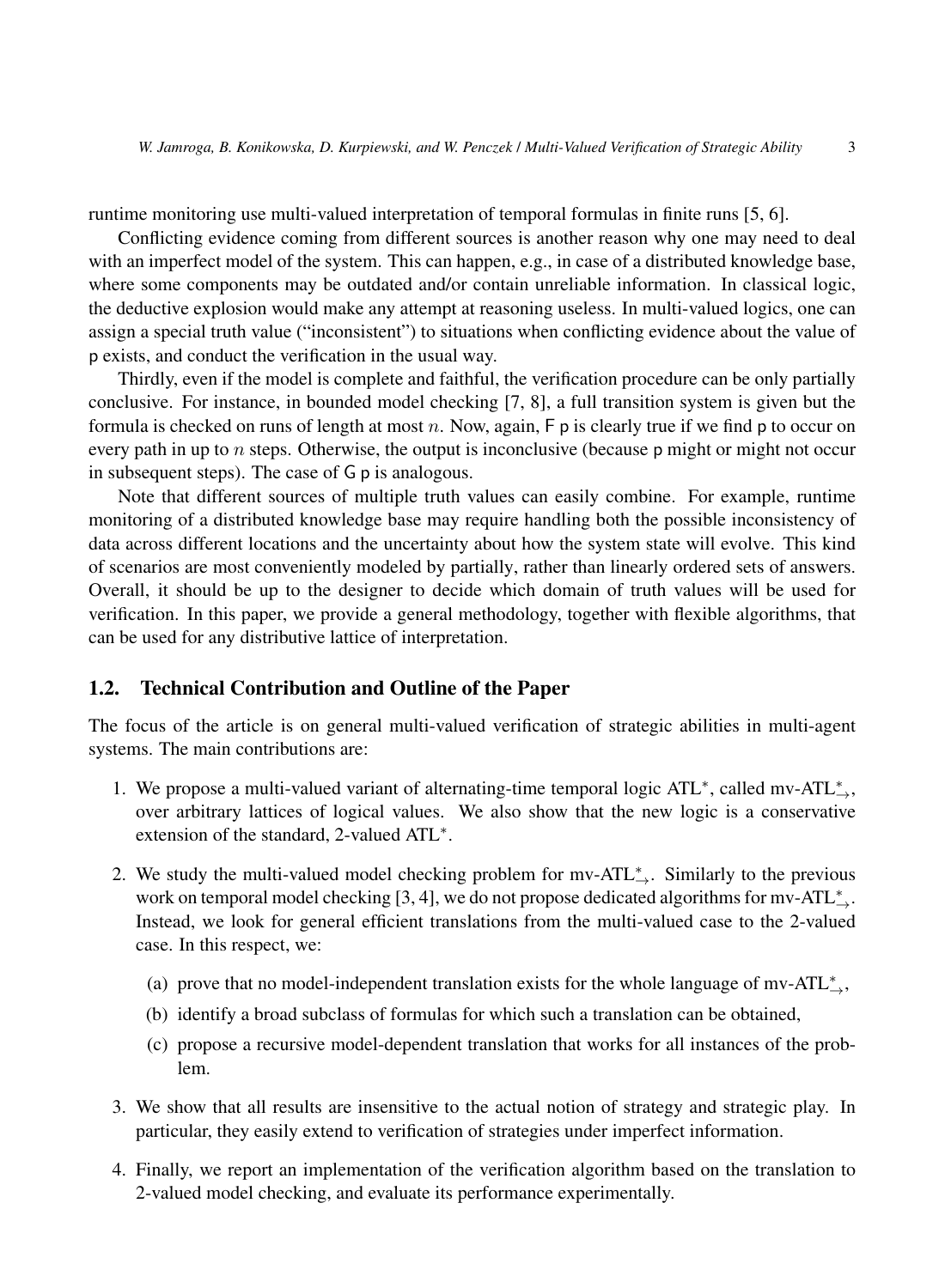Point 2 might require further explanation. Multi-valued model checking often provides a *conceptual* approximation of the classical (two-valued) verification problem, especially in case the precise model is difficult to obtain. On the other hand, we show a *technical* reduction of multi-valued model checking to the two-valued variant. Thus, typically, a designer who wants to verify properties of a complex system, expressed in (classical) ATL<sup>∗</sup> , would first come up with a conceptual approximation of the problem in mv-ATL<sup>\*</sup>, then use the technical translation of the specification back to model checking of ATL<sup>\*</sup>, and finally run the latter by means of an existing tool (such as MCMAS [9]).

The structure of the paper is as follows. We begin by presenting the context of our work: the alternating time logic ATL<sup>∗</sup> in Section 2, and distributive lattices in Section 3. We also introduce our working example of drones monitoring the pollution in a city. In Section 4, we define the syntax and semantics of our multi-valued variant of ATL<sup>\*</sup>, the logic mv-ATL<sup>\*</sup><sub>→</sub>. Section 5 discusses the model checking problem for mv-ATL<sup>\*</sup>, (in general and under certain restrictions). Until that point, we assume the classical interpretation of transitions in models, i.e., the multi-valued approach is applied only to the labeling of *states*. Section 6 extends our definitions and results to models with manyvalued transitions. We also show that the idea of *may/must abstraction* can be seen as a special case of model checking mv-ATL<sup>\*</sup>, Section 7 adapts our results to verification of strategies for agents with imperfect information. In Section 8, we present an experimental evaluation of our algorithms, based on the drones scenario. Finally, we conclude in Section 9.

Previous version of the article. The main concepts and some of the results have appeared in a preliminary form in the conference paper [10]. The present version extends it with proper proofs, a comprehensive discussion on motivation and applicability, and a generalization of the framework to models with multi-valued transitions. We also add a case study (complete with a detailed experimental evaluation) based on a newly proposed benchmark model.

# 1.3. Related Work

Multi-valued interpretation of modal formulas has been used in multiple approaches to verification. The main idea was proposed by Fitting [11, 12] already more than 25 years ago. Further fundamental work on multi-valued modal logic includes, e.g., [13] where general properties of multi-valued abstractions were studied, and demonstrated on an example 9-valued bilattice.

In the 2000s, a number of works adapted the idea to verification of distributed and multi-agent systems. A variant of CTL<sup>\*</sup> for models over finite quasi-boolean lattices was proposed in [3], together with a general translation scheme that reduced multi-valued model checking of CTL<sup>\*</sup> specifications to the standard 2-valued case. This was later extended to multi-valued modal  $\mu$ -calculus [14, 15, 16, 17], and to multi-valued modal  $\mu$ -calculus with knowledge [4].<sup>1</sup> Our paper follows this line of work, and extends the techniques to strategic operators of ATL<sup>\*</sup>. We also enrich the language with the two-valued "implication" (or comparison) and "equivalence" operators  $\rightarrow$  and  $\cong$ , which provide: (i) the notions of material implication and biconditional, useful in specifying general properties of multi-valued models; (ii) a way of model checking "threshold properties" analogous to probabilistic temporal logics behind

<sup>&</sup>lt;sup>1</sup>Note that, despite having "games" in the title, [16] was not concerned with strategic specifications. "Games" were used there only in the technical sense, to define the semantics of  $\mu$ -calculus. However, [18] deals with game applications of [16].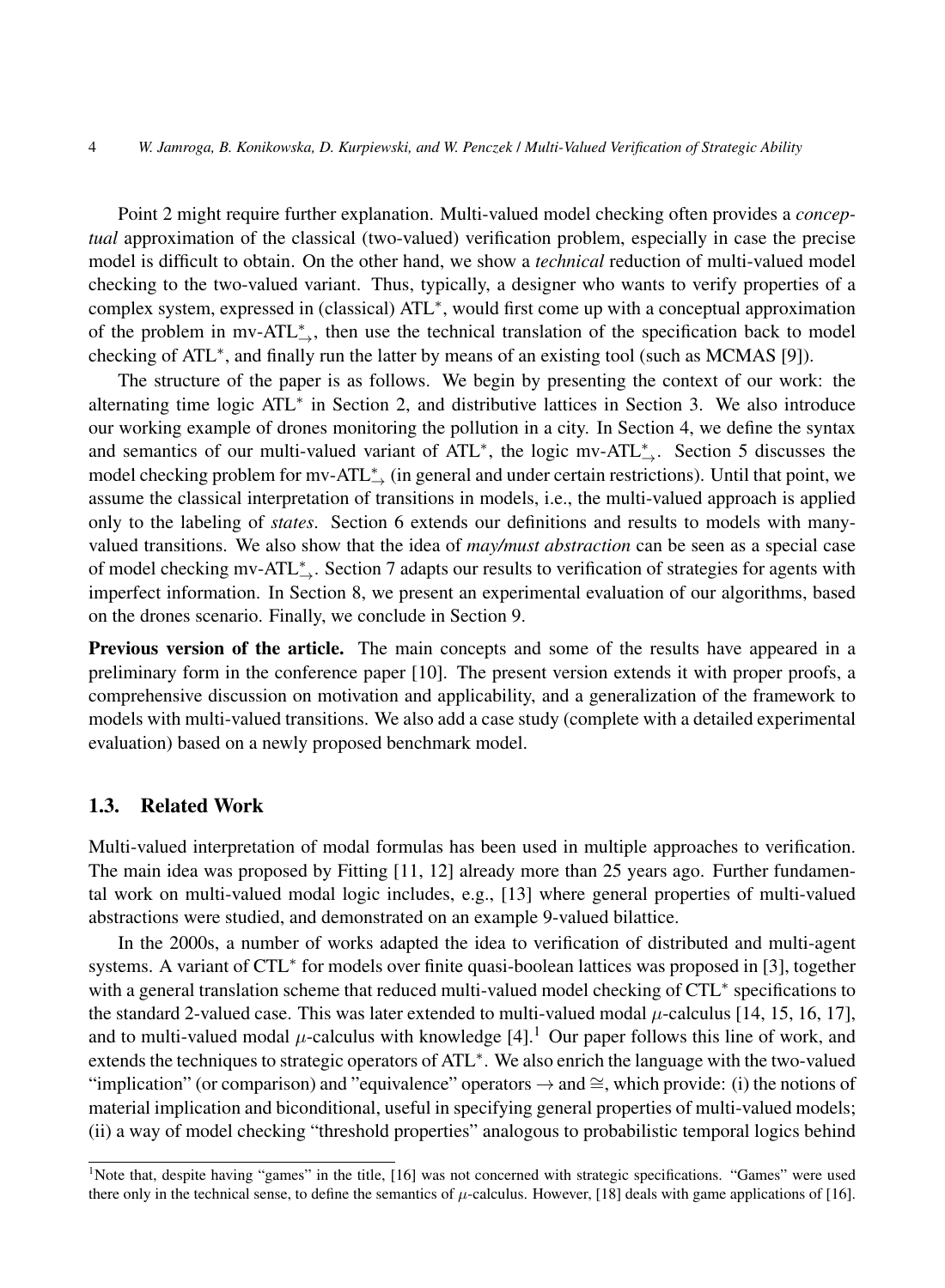PRISM [19]. As it turns out, the new operators require non-trivial treatment, significantly different from the previous works [3, 14, 15, 4, 16, 17].

All the above papers consider *general* multi-valued verification, i.e., the interpretation can be based on an arbitrary finite lattice. Another line of work considers model checking over specific domains of truth values, tailored to a particular class of scenarios. Model checking methods for the special case of 3-valued temporal logics were discussed in [20, 21, 22] and, recently, in [23]. Two different methods for approximating the standard two-valued semantics of ATL<sup>∗</sup> under imperfect information by using three-valued ATL<sup>\*</sup> are presented and analysed in [24, 25]. However, these approaches use only Kleene's three valued logic rather than general distributive lattices. Moreover, a partial algorithm for model checking two-valued perfect recall via its approximation as three-valued bounded recall is constructed in [24].

Related approaches include runtime verification, which often uses 3-valued [5] or 4-valued interpretation [6, 14] of temporal formulas. Moreover, a 4-valued semantics has been used to evaluate database queries [26, 27]. A 3-valued semantics of strategic abilities in models of perfect information was considered in [28] for verification of alternating  $\mu$ -calculus, and in [29] for abilities expressed in ATL.<sup>2</sup> In [30], another 3-valued semantics of ATL was studied, for both perfect and imperfect information. In all those papers (i.e., [28, 29, 30]), the main aim was to verify may/must abstractions of multi-agent systems. Note that, while the agenda of our paper comes close to that of [29, 30], our semantics differs from [29] even in the 3-valued case. Moreover, our multi-valued semantics of ATL is a conservative extension of standard ATL, whereas the one in [29] is not. In contrast, the ATL variant in [30] *is* a conservative extension of the 2-valued semantics, and can be in fact considered as a very special case of our general semantics.

A quite different but related strand of research concerns real-valued logics over probabilistic models for temporal [31, 32, 33] and strategic specifications [34]. We also mention the research on probabilistic model checking of temporal and strategic logics [35, 36, 19, 37, 38, 39] that evaluates specifications in the 2-valued domain but recognizes different degrees of success and the need to aggregate them over available strategies and possible paths.

In sum, there have been approaches to general multi-valued model checking of temporal and epistemic properties, but no analogous proposals for strategic properties. Furthermore, there were proposals for multi-valued verification of strategic properties over specific (and usually very simple) sets of truth vales, but no framework that studies the same problem for arbitrary lattices. This paper fills the gap, and combines elements of both strands to obtain a general framework for multi-valued verification of ability in systems of interacting agents.

# 2. How to Specify Strategic Abilities

We begin by recalling the basics of two-valued alternating-time temporal logic. We also introduce our working example that will be used throughout the paper.

 $2^2$ More precisely, the semantics in [29] includes agents' indistinguishability relations in the model, but it allows for nonuniform play, thus effectively assuming that the agents have perfect information about the current state of the system while playing.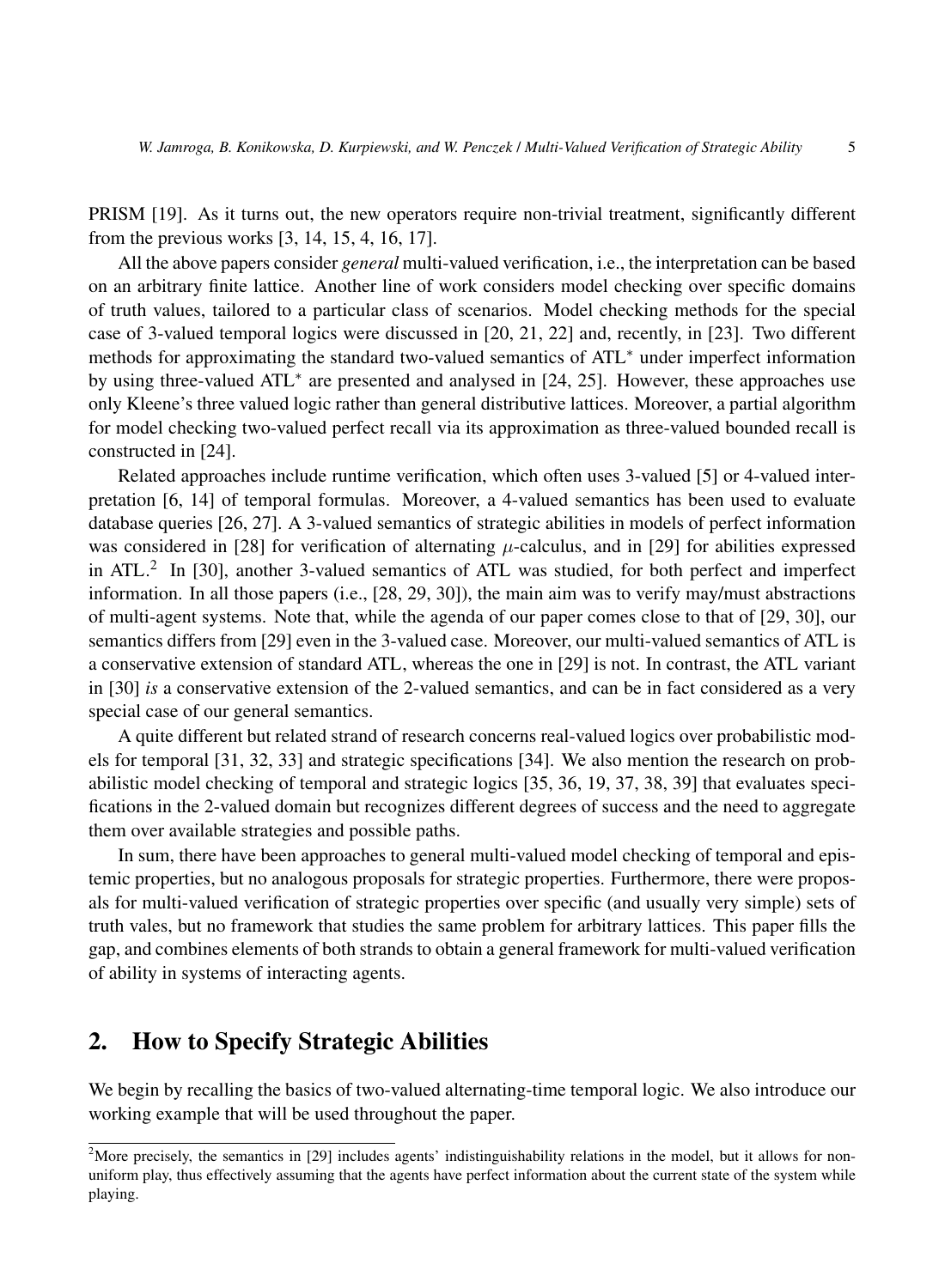# 2.1. Syntax

*Alternating-time temporal logic* [1, 2] generalizes the branching-time temporal logic CTL<sup>∗</sup> by replacing path quantifiers E, A with *strategic modalities*  $\langle A \rangle$ . Informally,  $\langle A \rangle$ <sub>7</sub> says that a group of agents A has a collective strategy to enforce temporal property  $\gamma$ . ATL\* formulas can include temporal operators: X ("in the next state"), G ("always from now on"), F ("now or sometime in the future"), and U (strong "until"). Similarly to CTL<sup>\*</sup> and CTL, we consider two syntactic variants of the alternatingtime logic, namely ATL<sup>\*</sup> and ATL. Formally, let  $\mathbb{A}$ gt be a finite set of agents, and  $Prop$  a countable set of atomic propositions. The language of ATL<sup>\*</sup> is defined as follows:

$$
\varphi ::= \mathsf{p} \mid \neg \varphi \mid \varphi \land \varphi \mid \langle \langle A \rangle \rangle \gamma, \qquad \gamma ::= \varphi \mid \neg \gamma \mid \gamma \land \gamma \mid \mathsf{X} \gamma \mid \gamma \mathsf{U} \gamma.
$$

where  $A \subseteq$  Agt and  $p \in Prop$ . Traditionally, only the state formulas  $\varphi$  are called formulas of ATL<sup>\*</sup>. Derived boolean connectives and constants ( $\vee$ ,  $\top$ ,  $\bot$ ) are defined as usual. "Sometime", "weak until", and "always from now on" are defined as  $F \gamma \equiv \top U \gamma$ ,  $\gamma_1 W \gamma_2 \equiv \neg((\neg \gamma_2) U (\neg \gamma_1 \land \neg \gamma_2))$ , and  $G \gamma \equiv \gamma W \perp$ . Also, we can use  $\llbracket A \rrbracket \gamma \equiv \neg \langle \langle A \rangle \rangle \neg \gamma$  to express that, for each strategy of A, property  $\gamma$ holds on some paths.

ATL (without "star") is the syntactic variant in which strategic and temporal operators are combined into compound modalities:  $\varphi ::= \mathbf{p} \mid \neg \varphi \mid \varphi \land \varphi \mid \langle \langle A \rangle \rangle \varphi \lor \varphi \mid \langle \langle A \rangle \rangle \varphi \lor \varphi$ .

# 2.2. Models

The semantics of ATL<sup>\*</sup> is typically defined over synchronous multi-agent transition systems, i.e., models where all the agents simultaneously decide on their next actions, and the combination of their choices determines the next state, see the following definition.

#### Definition 2.1. (CGS)

A *concurrent game structure (CGS)* is a tuple  $M = \langle \text{Agt}, St, Act, d, t, Prop, V \rangle$ , which includes nonempty finite sets of: agents  $\Delta gt$ , states  $St$ , actions  $Act$ , atomic propositions  $Prop$ , and a propositional valuation  $V: St \to 2^{Prop}$ . The function  $d: \mathbb{Agt} \times St \to 2^{Act} \setminus \{\emptyset\}$  defines the availability of actions. The (deterministic) transition function t assigns a successor state  $q' = t(q, \alpha_1, \dots, \alpha_{|\text{Agt}|})$  to each state  $q \in St$  and any tuple of actions  $\alpha_i \in d(i, q)$ , one per agent  $i \in \mathbb{A}$ gt, that can be executed in q. A *pointed CGS* is a pair  $(M, q_0)$ , where M is a CGS and  $q_0 \in St$  is the initial state of M.

A *path*  $\lambda = q_0 q_1 q_2 \dots$  in a CGS is an infinite sequence of states such that there is a transition between each  $q_i, q_{i+1}$  for each  $i \geq 0$ .

 $\lambda[i]$  denotes the *i*th position on  $\lambda$  (starting from  $i = 0$ ) and  $\lambda[i, \infty]$  the suffix of  $\lambda$  starting with *i*.

# 2.3. Semantics

Given a CGS, we define the strategies and their outcomes as follows. A *perfect recall strategy* (or *IRstrategy*) for agent a is a function  $s_a : St^+ \to Act$  such that  $s_a(q_0q_1 \ldots q_n) \in d(a,q_n)$ . A *memoryless strategy* (or *Ir-strategy*) for a is a function  $s_a : St \to Act$  such that  $s_a(q) \in d(a,q)$ . A *collective strategy* for a group of agents  $A = \{a_1, \ldots, a_r\}$  is a tuple of individual strategies  $s_A = \langle s_{a_1}, \ldots, s_{a_r} \rangle$ . Note that  $s_A$  only binds the agents in A, while agents outside A can act as they wish. The set of such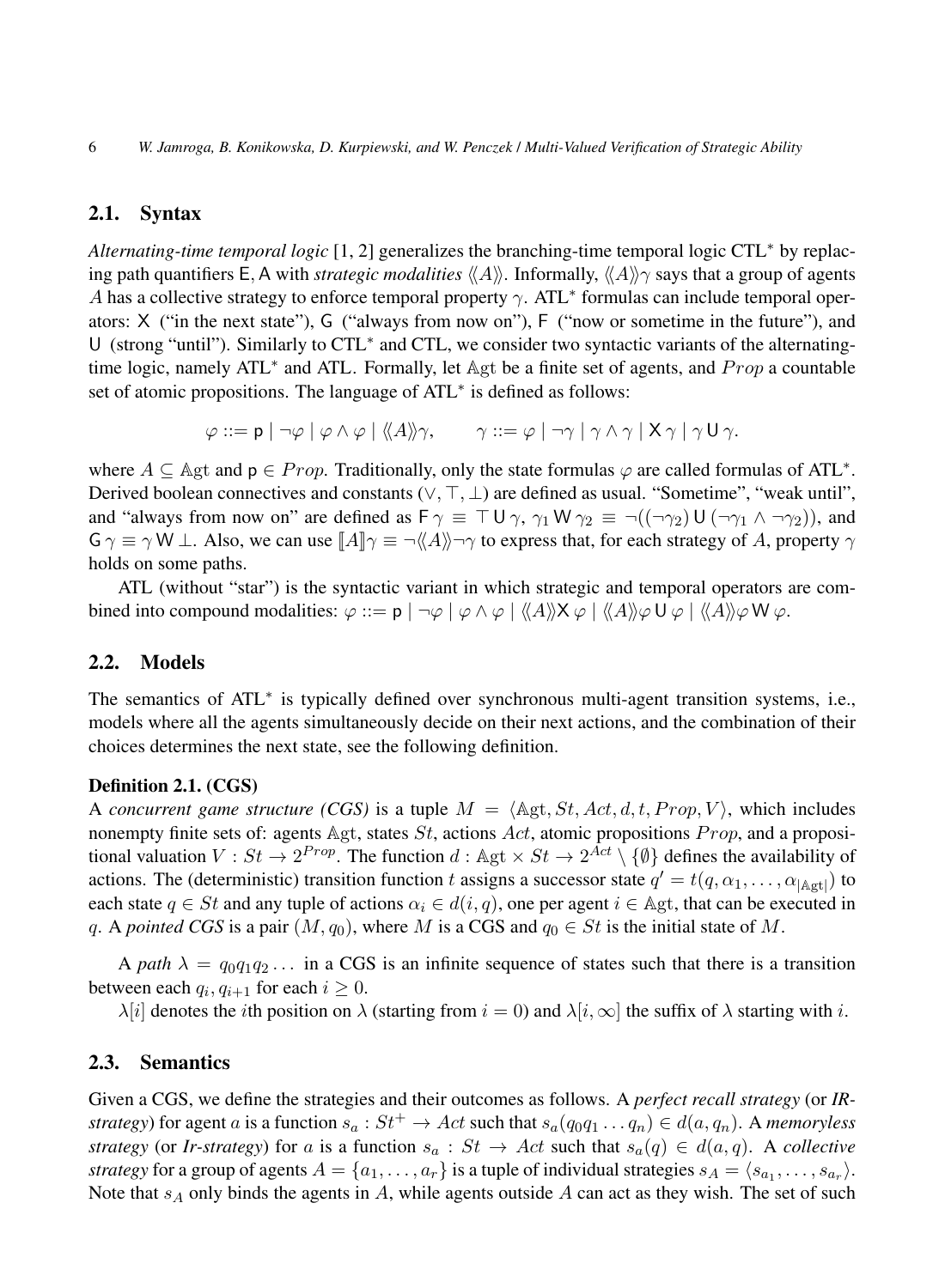

Figure 1. Map: drone navigation and measurements in an area of Cracow. Location colors indicate whether the PM2.5 readings are within or beyond the norm

strategies is denoted by  $\Sigma_A^R$  (resp.  $\Sigma_A^R$ ). The "outcome" function  $out(q, s_A)$  returns the set of all paths that can occur when agents A execute strategy  $s_A$  from state q onward. The semantics of perfect recall ATL<sup>∗</sup> is defined as follows:

- $M, q \models p$  iff  $p \in V(q)$ , for  $p \in Prop;$
- $M, q \models \neg \neg \varphi$  iff  $M, q \models \varphi$ , and  $M, q \models \neg \varphi$  iff  $M, q \not\models \varphi$  for  $\varphi \neq \neg \psi$  for any  $\psi$ ;
- $M, q \models \varphi_1 \land \varphi_2$  iff  $M, q \models \varphi_1$  and  $M, q \models \varphi_2$ ;
- $M, q \models \langle \langle A \rangle \rangle \gamma$  iff there is a strategy  $s_A \in \Sigma^{\text{IR}}_A$  such that, for each path  $\lambda \in out(q, s_A)$ , we have  $M, \lambda \models \gamma$ .
- $M, \lambda \models \varphi$  iff  $M, \lambda[0] \models \varphi;$
- $M, \lambda \models \neg \neg \gamma$  iff  $M, \lambda \models \gamma$ , and  $M, \lambda \models \neg \gamma$  iff  $M, \lambda \not\models \gamma$  for  $\lambda \neq \neg \gamma$  for any  $\gamma$ ;
- $M, \lambda \models \gamma_1 \wedge \gamma_2$  iff  $M, \lambda \models \gamma_1$  and  $M, \lambda \models \gamma_2$ ;
- $M, \lambda \models X \gamma$  iff  $M, \lambda[1, \infty] \models \gamma$ ; and
- $M, \lambda \models \gamma_1 \cup \gamma_2$  iff there is an  $i \in \mathbb{N}_0$  such that  $M, \lambda[i, \infty] \models \gamma_2$  and  $M, \lambda[j, \infty] \models \gamma_1$  for all  $0 \leq i \leq i$

where  $\mathbb{N}_0$  is the set of non-negative integers. The memoryless semantics of ATL\* uses strategies of  $\Sigma_A^{Ir}$  rather than  $\Sigma_A^{IR}$ .

#### Example 2.2. (Drones patrolling for pollution)

Consider a team of k drones monitoring air pollution in the city of Cracow, Poland. For this scenario, we use the map shown in Figure 1. To keep the resulting CGS small, the map is a grid that only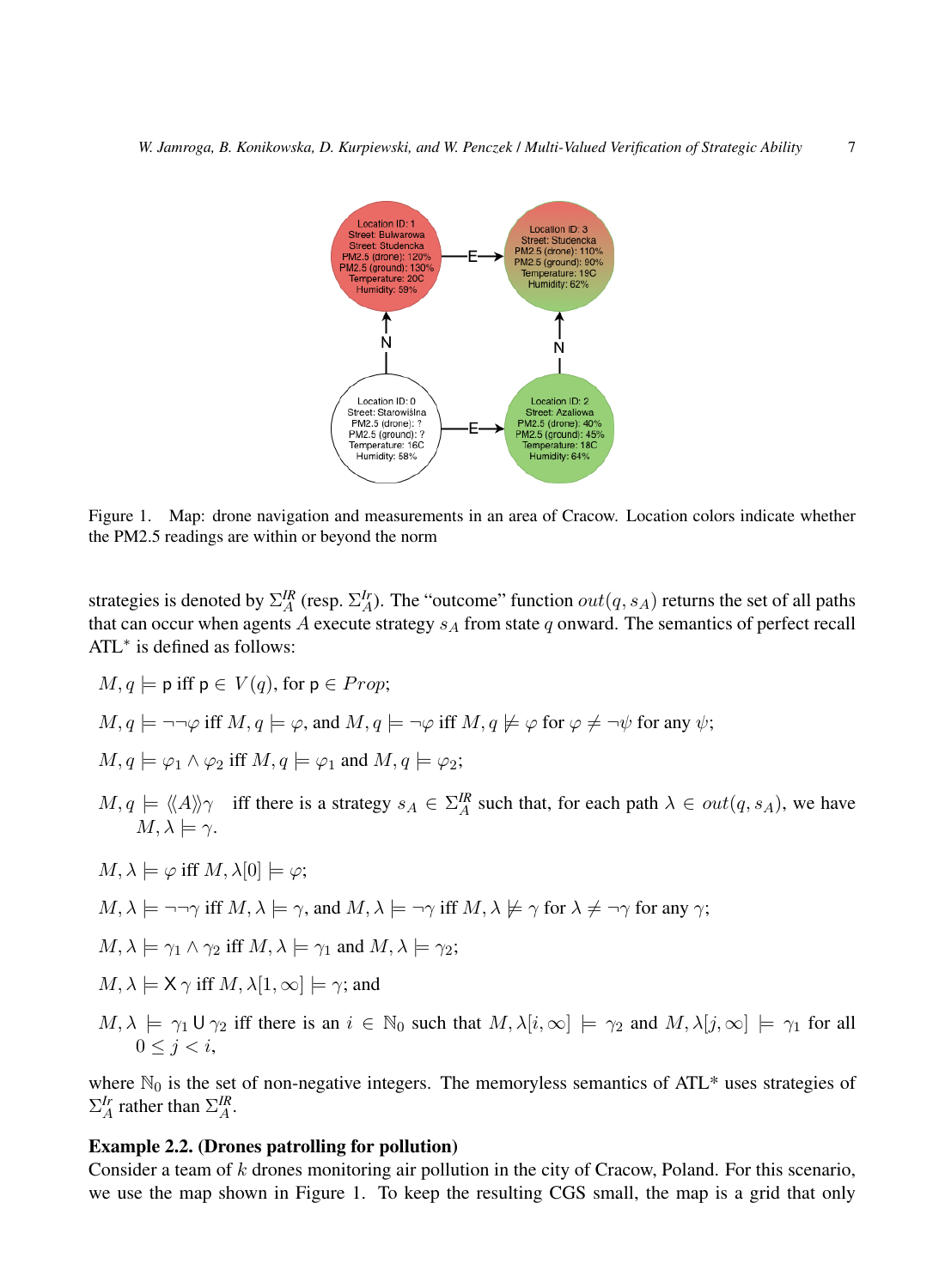

Figure 2. Model  $M_1$ : autonomous drones monitoring pollution

includes four locations, and the drones can move between the locations in one direction only (either North or East).<sup>3</sup> The initial location is 0, and the drones are supposed to reach location 3 (called their "target" location). Each drone has a sensor to measure the level of PM2.5 in the air, that is the rate of particles with a diameter less than 2.5 microns. The drone can also communicate with the nearest sensor on the ground that reports the PM2.5 rate on the ground level, as well as the current measurements of temperature, air pressure, and humidity. Note that some measurements may be unobtainable at some locations. In particular, no measurements are available at the start location. We also assume, for the sake of simplicity, that the environment can be viewed as stationary with respect to the movement of drones, i.e., the measurements at a location do not change throughout the patrolling mission.

Figure 2 presents a pointed concurrent game structure  $M_1$  that models the above scenario for  $k = 2$  drones. Every drone is a separate agent, with two actions available: N (fly North) and E (fly East). Due to a limited battery capacity, a drone can only visit  $l = 2$  locations before the battery dies. Each state of the model includes information about the current locations of the drones, possibly distinguishing the locations that have been already visited by the team. Note that in our simple scenario the only pair of locations that can be reached by the drones via two different routes is  $(3, 3)$ . The corresponding two states are labeled accordingly  $(3,3)_1$  and  $(3,3)_2$ .

Most of the atomic propositions refer to the pollution measurements available to a drone at its current location. That is, d-pol<sub>i</sub> indicates that the *i*th drone registers pollution; more precisely: the sensor of drone  $i$  reports that the level of PM2.5 exceeds the norm. Similarly, d-ok<sub>i</sub> indicates that the sensor of drone i reports a level of PM2.5 within the norm. Moreover, g-pol<sub>i</sub> (resp. g-ok<sub>i</sub>) says that the ground sensor nearest to drone  $i$  reports a level of PM2.5 exceeding the norm (resp. within the norm). Proposition target indicates states where all drones have reached the target location. Finally,

<sup>&</sup>lt;sup>3</sup>A more complex map will be used for the experiments in Section 8.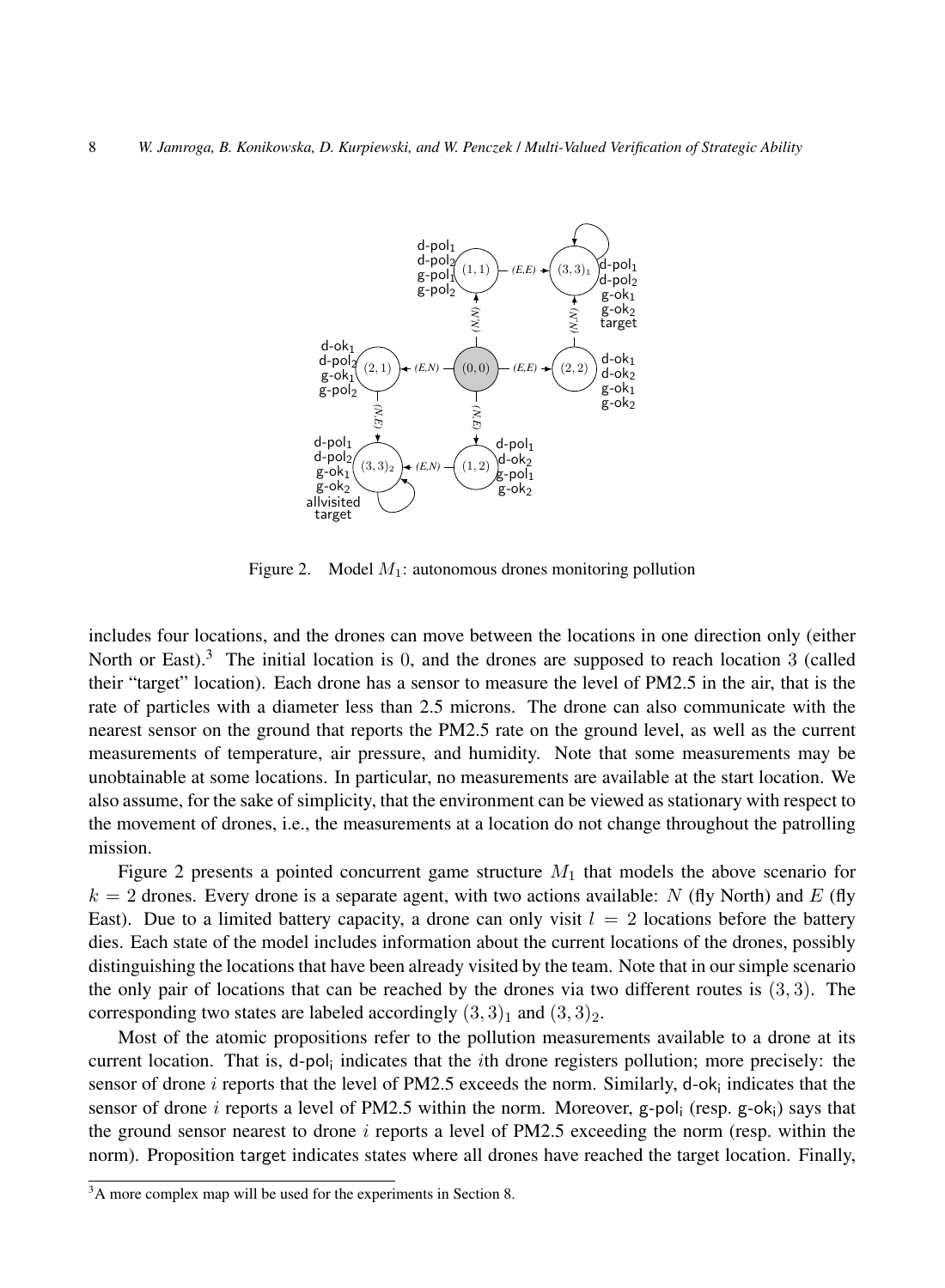proposition allvisited labels the states where the team has already visited all locations in the map: in case of  $M_1$ , the only such state is  $(3, 3)_2$ .

# Example 2.3. (Drones, ctd.)

For the model in Example 2.2, we have, for instance,  $M_1$ ,  $(0, 0) \models \langle \langle 1 \rangle \rangle$ F d-pol<sub>1</sub>: drone 1 has a strategy ensuring that its sensor will eventually register pollution. The stratety itself is simple: when in the state (0, 0) fly North. Moreover,  $M_1$ , (0, 0)  $\models \langle \langle 1 \rangle \rangle \vdash d$ -ok<sub>1</sub>: it also has a strategy for reaching a location where it registers no pollution. This time the simplest strategy is to fly East. In fact,  $M_1$ ,  $(0, 0) \models \langle \langle 1 \rangle \rangle$ (F d-pol<sub>1</sub>  $\wedge$  F d-ok<sub>1</sub>): there is a single strategy for achieving both goals. The drone needs to fly East first, and then fly North.

Furthermore, no drone can assure on its own that all of the locations will eventually be visited:  $M_1$ ,  $(0, 0) \models \neg \langle \langle 1 \rangle \rangle$ F allvisited∧  $\neg \langle \langle 2 \rangle \rangle$ F allvisited. This can only be ensured if both drones cooperate:  $M_1$ ,  $(0, 0) \models \langle \langle 1, 2 \rangle \rangle$ F allvisited. On the other hand, the drones are bound to end up at the target location, no matter what they decide to do:  $M_1$ ,  $(0, 0) \models \langle \emptyset \rangle$ F target.

# 3. Multi-Valued Domains of Interpretation

As the formulas of our multi-valued version of ATL<sup>∗</sup> will be interpreted in distributive lattices of truth values [40], we recall the relevant notions and results in this section.

# 3.1. Lattices of Truth Values

**Definition 3.1.** A *lattice* is a partially ordered set  $\mathcal{L} = (L, \leq)$ , where every pair of elements  $x, y \in L$ has the greatest lower bound (called *meet* and denoted by  $x \sqcap y$ ) and the least upper bound (called *join* and denoted by  $x \sqcup y$ ).

Note that the meet and join of any  $x, y \in L$  are uniquely determined due to the antisymmetry of  $\leq$ .

In what follows, we only consider finite lattices. We denote the least and the greatest elements of  $\mathcal L$ by  $\perp$ ,  $\top$ , respectively. Also, we write (i)  $x_1 < x_2$  iff  $x_1 \le x_2$  and  $x_1 \ne x_2$ , and (ii)  $x_1 \bowtie x_2$  iff neither  $x_1 \leq x_2$  nor  $x_2 \leq x_1$ . Moreover, let:

- $\uparrow x = \{y \in L \mid x \leq y\}$  denote the upward closure of x, and
- $\downarrow x = \{y \in L \mid y \leq x\}$  denote the downward closure of x.

A lattice  $\mathcal{L}' = (L', \leq')$  is a sublattice of a lattice  $\mathcal{L} = (L, \leq)$  if  $L' \subseteq L$  and  $\leq' = \leq \cap (L' \times L')$ .

**Definition 3.2.** A lattice  $\mathcal{L} = (L, \leq)$  is *distributive* if, for any  $x, y, z \in L$ , the following two conditions hold: (i)  $z \sqcup (x \sqcap y) = (z \sqcup x) \sqcap (z \sqcup y)$ , (ii)  $z \sqcap (x \sqcup y) = (z \sqcap x) \sqcup (z \sqcap y)$ .

Note that, for any lattice  $\mathcal{L}$ , the operations  $\sqcup$  and  $\sqcap$  are associative.

#### Example 3.3. (Some useful lattices)

Figure 3 presents five distributive lattices with applicability motivated by clear practical intuitions. The total order 3 is the most popular lattice in multi-valued verification. The intuition is simple:  $\top$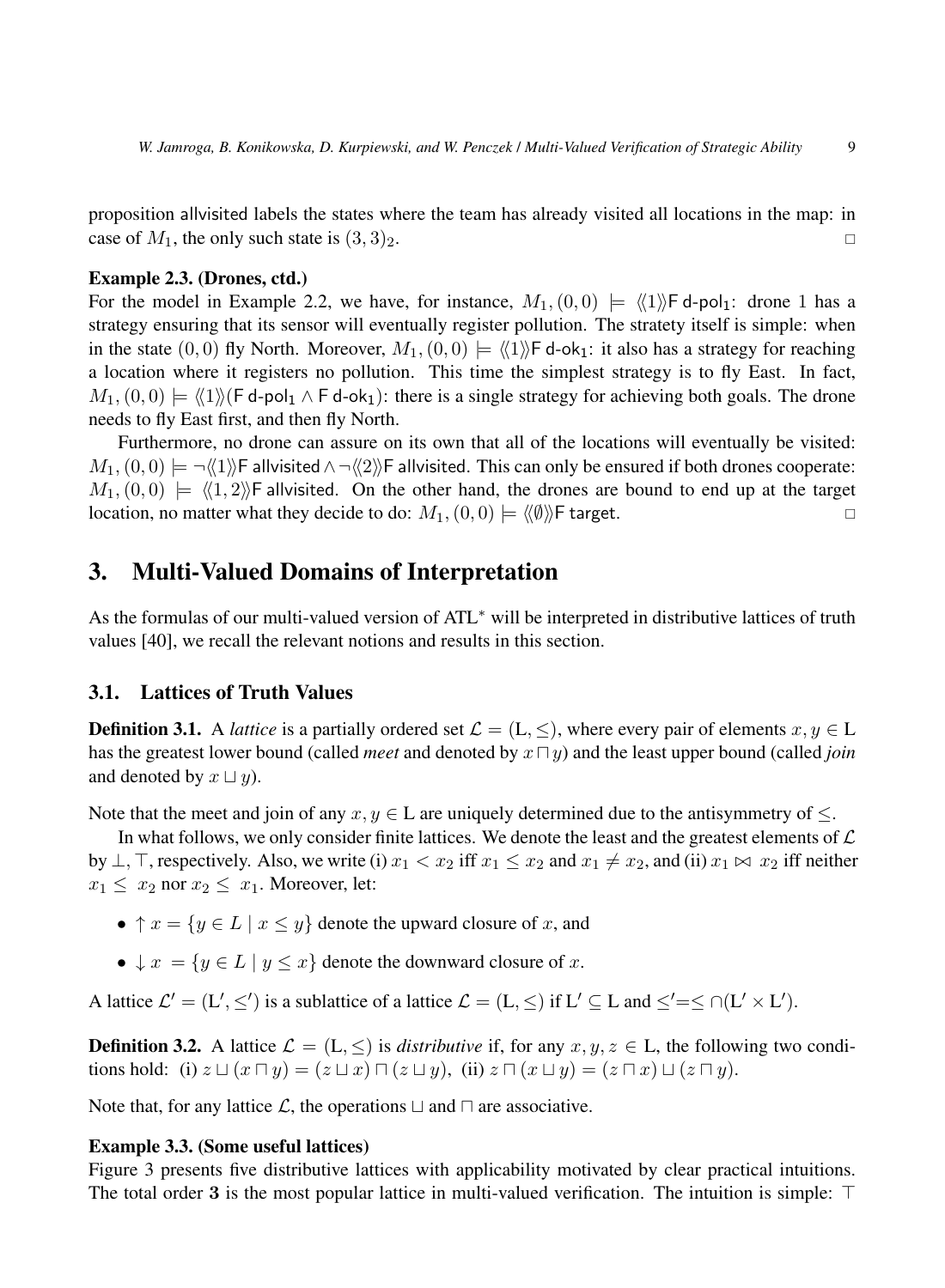

Figure 3. Distributive lattices and their join-irreducible elements

stands for absolute truth,  $\perp$  for absolute falsity, and u can be read as "unknown" or "undefined." That is, when a formula  $\varphi$  is assigned the value u, this indicates that the statement represented by  $\varphi$  cannot be conclusively evaluated (its truth value – in the classical sense – cannot be determined, or even does not exist at the moment). The lattice is very often used in model checking approaches based on abstraction, with  $u$  assigned to formulas for which the verification has proved inconclusive.

The total order 4 allows for representing graded uncertainty. For instance, in 4-valued approaches to runtime monitoring, s is interpreted as "still possibly true," and n stands for "not proved false yet." In evidence-based reasoning, the values can correspond to situations when there is much (respectively, little) evidence supporting  $\varphi$ . The lattice can be generalized to the k-valued linear order k, useful in scenarios where the amount of positive/negative evidence is weakly indicative for the truth of a statement. Consider a corpus of data coming from event logs that support or reject proposition p. Then, the logical value of p can be, e.g., defined as the difference between the amounts of positive and negative evidence. A more sophisticated, partially ordered lattice could also involve the number of conflicts and the support set size.

The partial order  $2 \times 2$  can be used to interpret statements with evidence coming from two different, possibly disagreeing sources A and B. Then, the value  $\alpha$  can be read as "true according to source A, but not necessarily according to B," and analogously for b. The dual interpretation is also possible,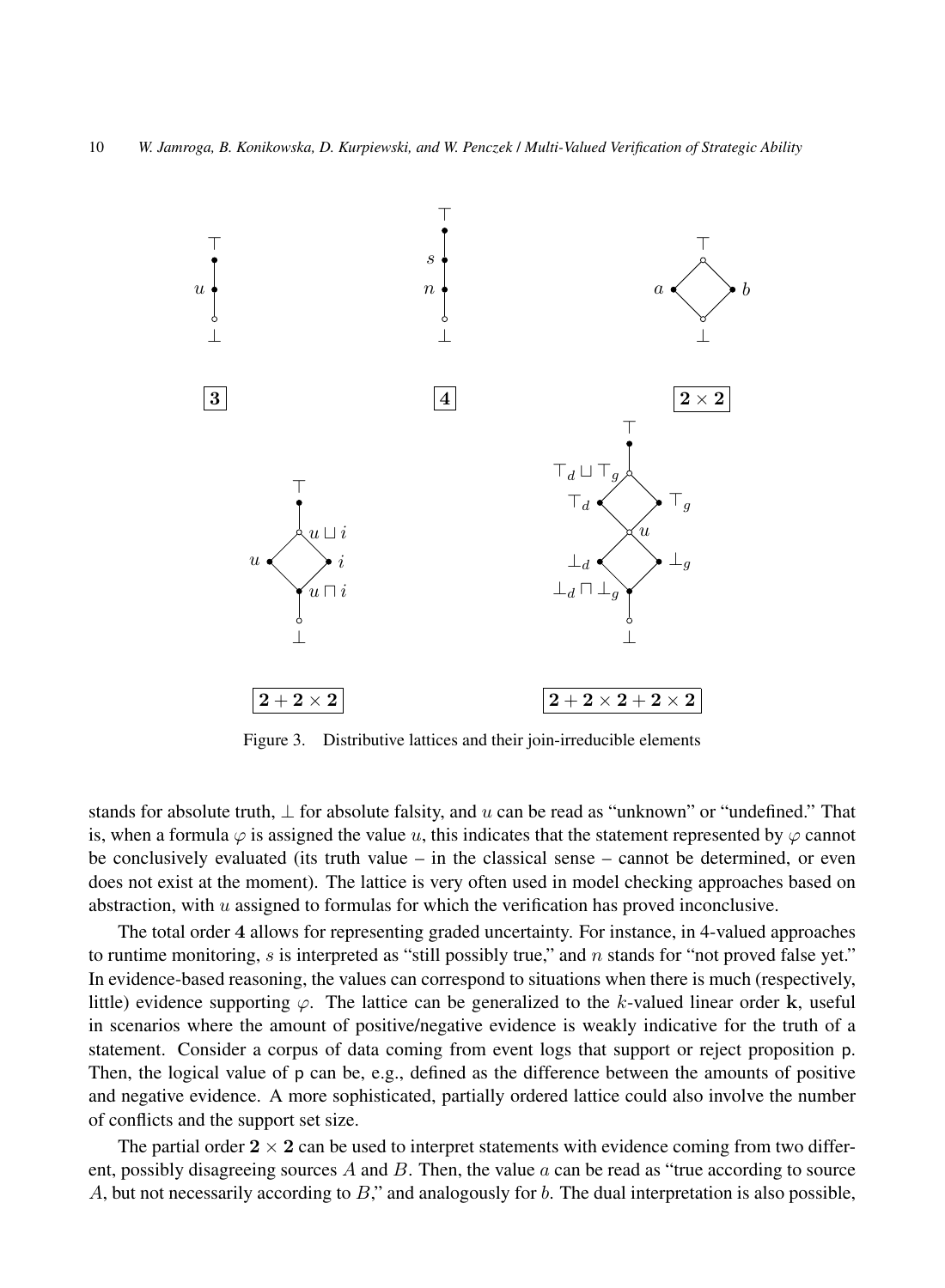

Figure 4. Non-distributive lattices M5 and N5

i.e., we can use a to represent "false according to source A, but not necessarily according to  $B$ ", and likewise for b. Actually, these two interpretations correspond to two different choices of the set  $D$ of so-called *designated values*, i.e., values corresponding to truth in classical logic and representing satisfaction of a formula. Namely, the first interpretation corresponds to  $\mathcal{D} = \{a, \top\}$ , and the second — to  $\mathcal{D} = \{b, \top\}$ . Another useful lattice,  $2 + 2 \times 2$ , allows for a natural representation of both uncertainty and disagreement. It provides truth values for statements with inconsistent evidence (i) and inconclusive evidence  $(u)$ . Combinations of inconsistency and uncertainty can be easily obtained by join and meet  $(u \sqcup i, u \sqcap i)$ 

For a multi-valued interpretation of the formulas in the drone model, we propose another lattice denoted by  $2 + 2 \times 2 + 2 \times 2$ . The lattice combines two instances of  $2 \times 2$ : one representing incomplete evidence of truth, and the other incomplete evidence of falsity. The idea is that a drone  $i$ will evaluate the truth of the proposition  $pol<sub>i</sub>$  ("according to *i*, its current location is polluted"), based on the readings from its own sensor and the nearest ground sensor. Besides that, the lattice includes explicit nodes for the maximal and minimal elements, similarly to the previous lattice. This gives us the following basic truth values and their interpretation:

- $\bullet$   $\top$ : both readings indicate presence of pollution at the location,
- $\top_d$ : reading from the drone sensor indicates pollution, while the ground sensor indicates no pollution or provides no reading,
- $\top$ <sub>q</sub>: reading from the ground sensor shows pollution; absent or negative reading from the drone,
- $\bullet$  u: there are no readings, neither from the ground nor from the drone,
- $\perp_d$ : drone sensor indicates no pollution; there is no reading from the ground,
- $\perp_g$ : ground sensor indicates no pollution; no reading from the drone,
- ⊥: no pollution (both readings are within the norm).

Not every lattice is distributive, as shown in Figure 4. However, distributive lattices have a very simple characterization: a lattice is distributive iff it contains neither M5 nor N5 as a sublattice [40].

#### Remark 3.4. (Quasi-boolean lattices and De Morgan algebras)

The operations of join and meet are natural semantic counterparts of disjunction and conjunction. Some multi-valued approaches also add the *complement* operation ∼ to the lattice, as the semantic counterpart of multi-valued negation. A lattice with complement is usually called *quasi-Boolean*, and when distributive it is referred to as a *De Morgan algebra*. The most popular case is the lattice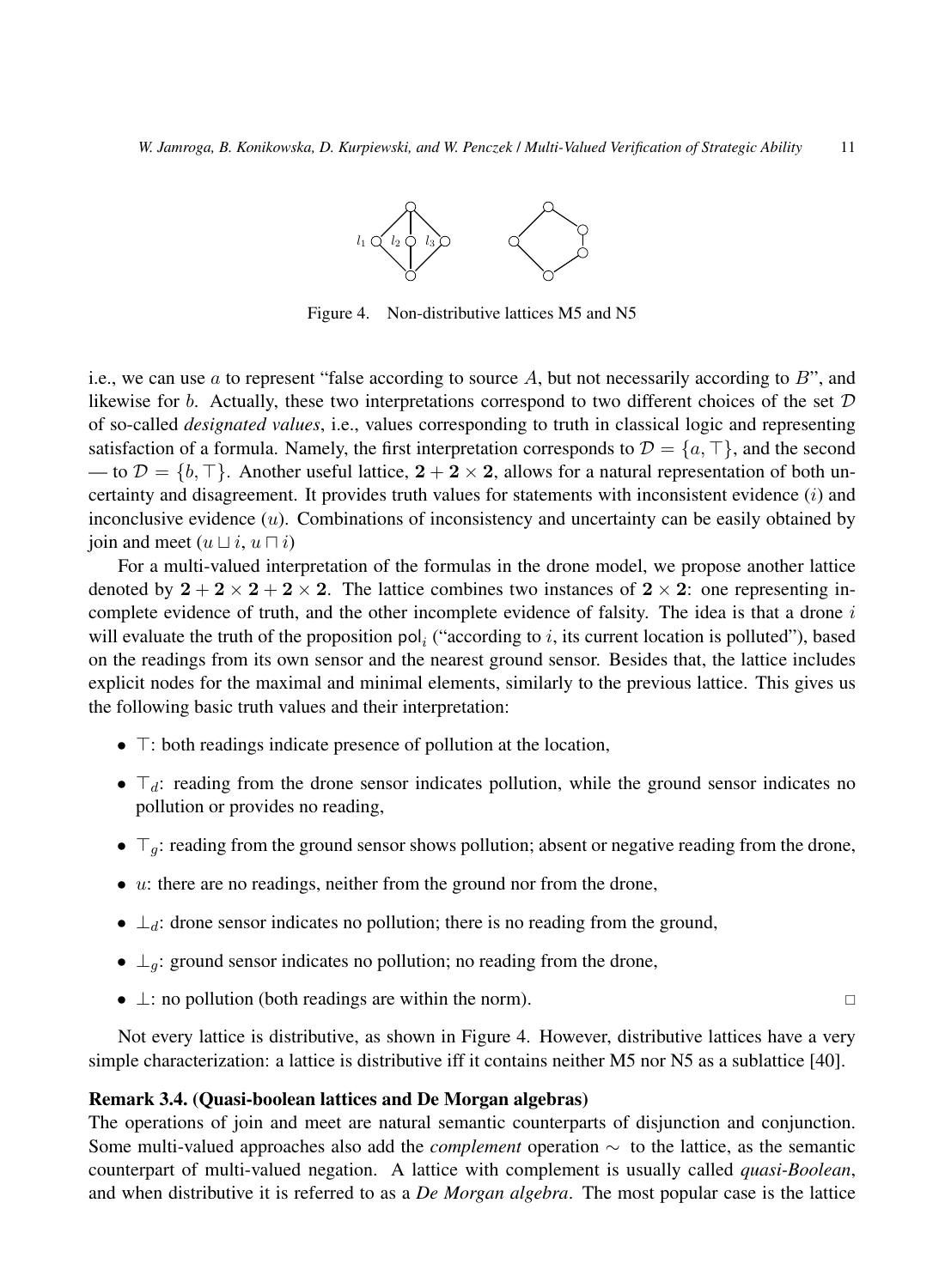underlying 3-valued Kleene logic, used e.g. in [30, 25]. However, the choice of a generic complement to suit any lattice is problematic from the conceptual point of view. For instance, what should be the "opposite" value to i in the lattice  $2 + 2 \times 2$ ? In other words, if statement  $\varphi$  is assessed as "inconsistent", what should be the evaluation of "not  $\varphi$ ?". There is no uniform answer to that question, so in a general approach paper, like ours, a good strategy is to avoid the negation as much as possible. This is why instead of negation we have chosen to use here another non-monotonic connective: twovalued implication representing the lattice order, which is useful in all practical cases when we want to compare the truth values of two formulas.

# 3.2. Join-Irreducible Elements

**Definition 3.5.** Let  $\mathcal{L} = (L, \leq)$  be a lattice. An element  $\ell \in L$  is called *join-irreducible* iff  $\ell \neq \perp$ and, for any  $x, y \in L$ , if  $\ell = x \sqcup y$ , then either  $\ell = x$  or  $\ell = y$ . The set of all join-irreducible elements of  $\mathcal L$  is denoted by  $\mathcal{JI}(\mathcal{L})$ .

It is well known [41] that every element  $x \neq \perp$  of a finite distributive lattice can be uniquely decomposed into the join of all join-irreducible elements in its downward closure, i.e.

$$
x = \bigsqcup (\mathcal{J}\mathcal{I}(\mathcal{L}) \cap \downarrow x) \tag{1}
$$

Example 3.6. The join-irreducible elements of the distributive lattices in Figure 3 are marked with black dots. All other ones can be decomposed into the join of some join-irreducible elements.

We will use the characterization (1) to define translations from multi-valued to standard model checking through the following theorem.

#### Theorem 3.7. ([4])

Let  $\mathcal L$  be a finite distributive lattice, and let  $\ell \in \mathcal{JI}(\mathcal{L})$ . Then the *threshold function*  $f_\ell : \mathrm{L} \longrightarrow \{\bot, \top\},$  defined by

$$
f_{\ell}(x) = \begin{cases} \top & \text{if } x \geq \ell \\ \bot & \text{otherwise} \end{cases}
$$

preserves arbitrary bounds, i.e., for an arbitrary set of indices I, we have:

$$
f_{\ell}(\bigcap_{i\in I} x_i) = \bigcap_{i\in I} f_{\ell}(x_i) \qquad \text{and} \qquad f_{\ell}(\bigcup_{i\in I} x_i) = \bigcup_{i\in I} f_{\ell}(x_i). \tag{2}
$$

Remark 3.8. The above does not hold for lattices which are not distributive. To see this, consider the element  $\ell_1$  of lattice M5, which is join-irreducible. However,  $f_{\ell_1}$  does not preserve the upper bounds, as  $f_{\ell_1}(\ell_2 \sqcup \ell_3) = f_{\ell_1}(\top) = \top$  whereas  $f_{\ell_1}(\ell_2) \sqcup f_{\ell_1}(\ell_3) = \bot \sqcup \bot = \bot$ .

# 4. Multi-Valued Strategic Logic mv-ATL<sup>\*</sup>

In this section we extend the syntax and semantics of ATL<sup>∗</sup> to allow for multi-valued reasoning. That is, we propose a variant of ATL<sup>\*</sup> where formulas are interpreted in an arbitrary lattice  $\mathcal{L} = (L, \leq)$ .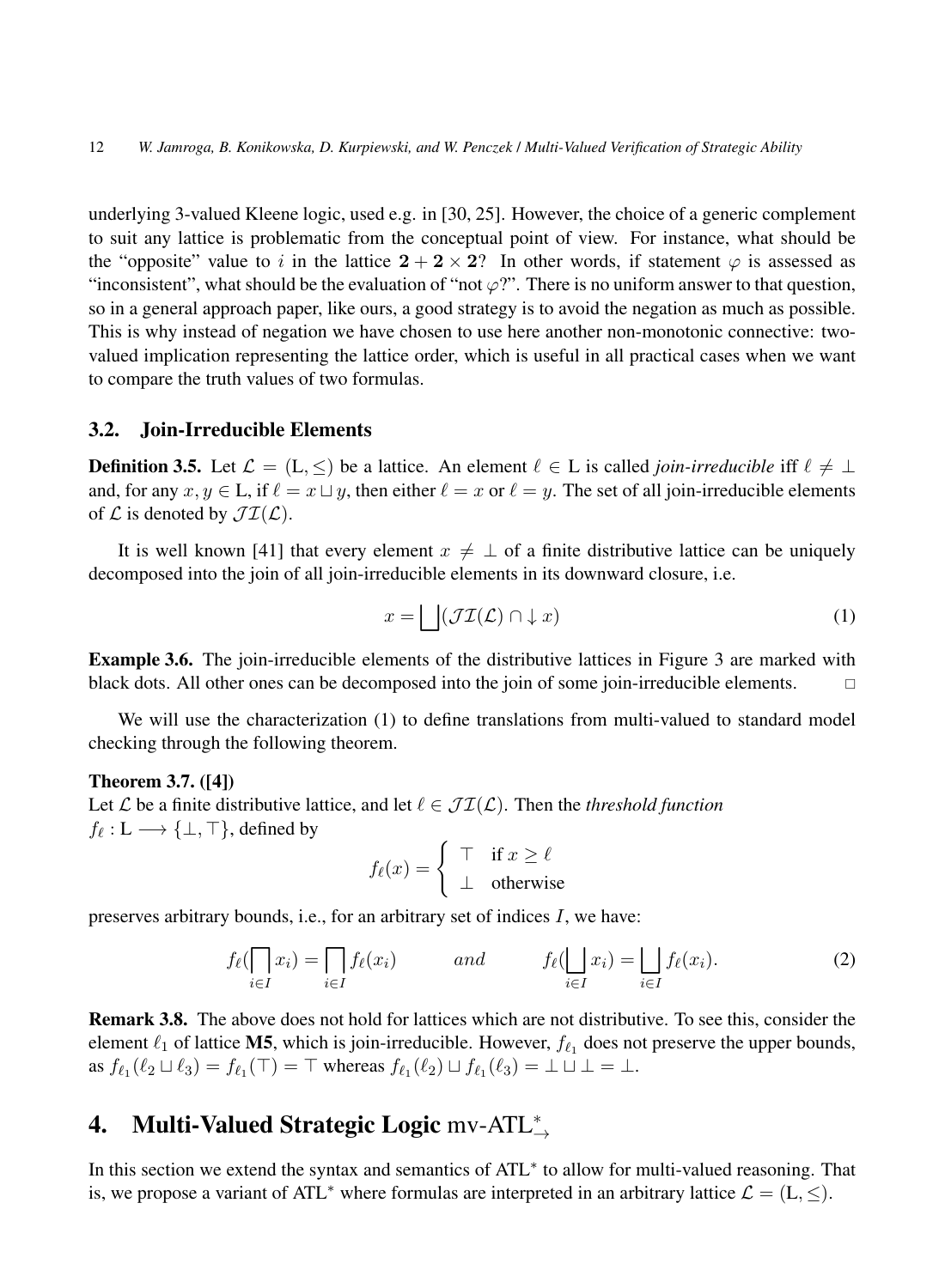It is sometimes useful to refer to logical values in the object language. To enable this, we assume that a natural interpretation of suitable constants is given, in the following way.

#### Definition 4.1. (Interpreted lattice)

Let C be a countable set of symbols. An interpreted lattice over C is a triple  $\mathcal{L}^+ = (L, \leq, \sigma)$ , where  $(L, <)$  is a lattice, and  $\sigma : C \to L$  is an interpretation of the symbols in C as truth values in L.

To explicitly show the connection between the named truth values and their names in  $\mathcal{C}$ , for any interpreted lattice  $\mathcal{L}^+ = (L, \leq, \sigma)$  and any truth value  $x \in \sigma(\mathcal{C})$ , we will use the notation  $\boxed{x}$  to denote an arbitrarily selected symbol  $c \in \mathcal{C}$  such that  $\sigma(c) = x$ . We do not make any specific assumptions about  $\sigma$ . In particular, we do not assume that  $\sigma$  must be surjective, as in many situations only some truth values in L need to be referred to in formulas. However, in all the examples that follow in this paper,  $\sigma$  actually *is* a bijection, since every truth value used there has a specific purpose. Thus, for all our examples, it holds that  $C = \{ [l] | l \in L \}$ , and  $\sigma([x]) = x$  for all  $x \in \sigma(C)$ .

# 4.1. Syntax

Since, as explained in Remark 3.4, multi-valued negation can be problematic from the conceptual viewpoint, we will use instead the binary implication operator  $\rightarrow$  corresponding to the lattice order. Our implication operator is similar to the well-known implication of many-valued Goedel-Dummet logic, and in general to relevant implication or residuum of lattice meet, of which the former is just a special case. However, our implication is a two-valued operator, which makes it better suited for proof system purposes. As it can be used for comparing truth values of formulas, it is of obvious practical importance in many applications, where we are mainly interested in ascertaining whether the truth value of a given formula  $\varphi$  is greater than the logical value of some other formula  $\psi$  (see Example 4.3 below for more explanations and illustration). Moreover, in case of two-valued logic, classical negation can be expressed using  $\rightarrow$  and the constant representing  $\bot$ .

To increase the expressive power of the language, we also allow for the use of symbols in C.

The resulting logic is called mv-ATL<sup>\*</sup> $\rightarrow$  and has the following syntax:

$$
\varphi ::= c | \mathbf{p} | \varphi \wedge \varphi | \varphi \vee \varphi | \varphi \rightarrow \varphi | \langle\!\langle A \rangle\!\rangle \gamma | [A] \gamma,
$$
  

$$
\gamma ::= \varphi | \gamma \wedge \gamma | \gamma \vee \gamma | X \gamma | \gamma U \gamma | \gamma W \gamma.
$$

where  $p \in Prop$ ,  $A \subseteq \mathbb{A}$ gt, and  $c \in \mathcal{C}$ , with Prop being a countable set of atomic propositions, and  $\mathcal C$  a countable set of constants.

In what follows, by an *implication formula* we mean any formula of the form  $\varphi_1 \to \varphi_2$ . Additionally, we define an equivalence formula as  $\varphi_1 \cong \varphi_2 = (\varphi_1 \to \varphi_2) \wedge (\varphi_2 \to \varphi_1)$ .

The sublogic of mv-ATL<sup>\*</sup>, without the implication operator will be denoted by mv-ATL<sup>\*</sup>.

# 4.2. Semantics

The semantics of mv-ATL<sup>\*</sup>, is defined over concurrent game structures with multi-valued interpretation of atomic propositions.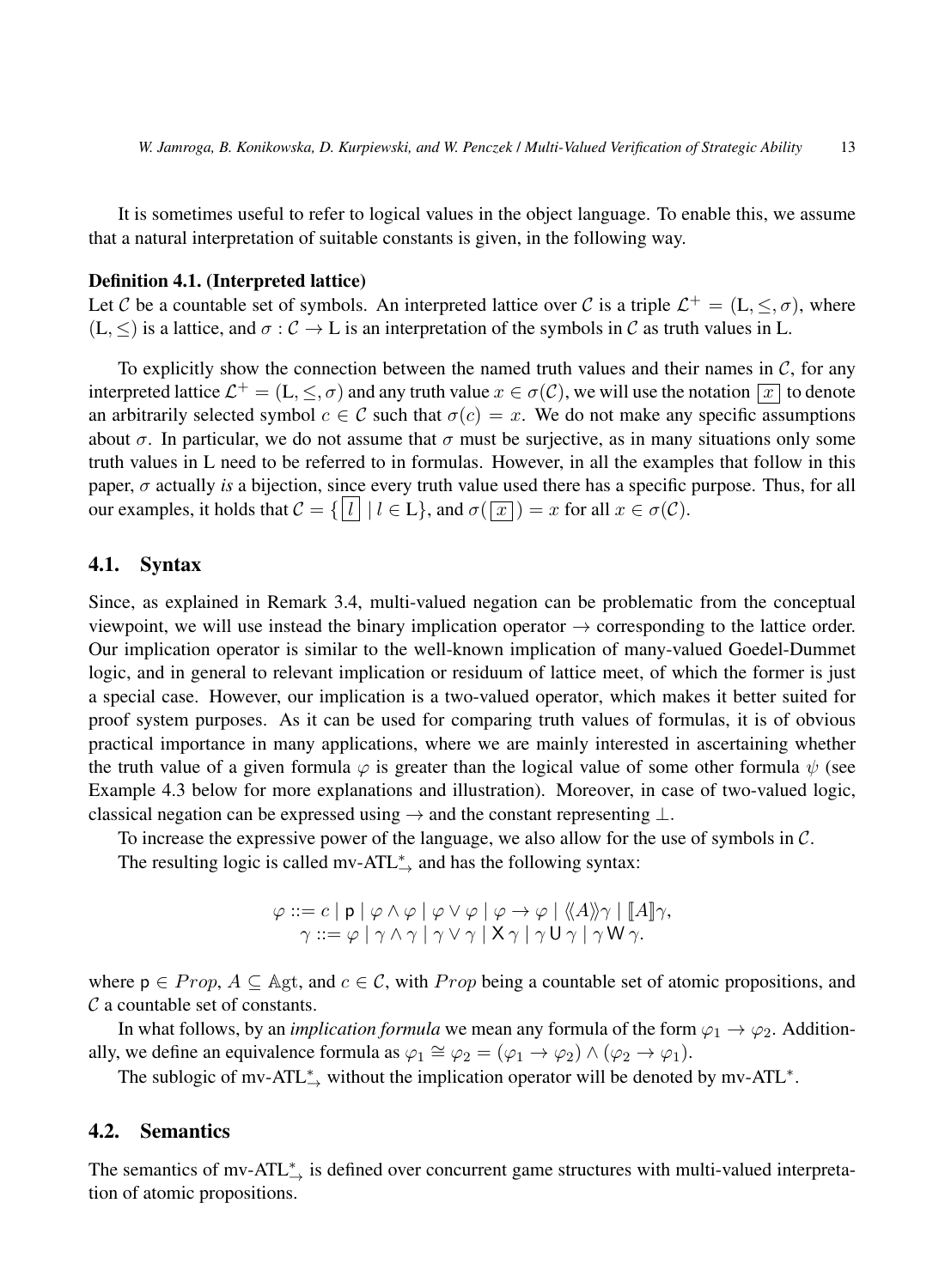

Figure 5. Multi-valued model  $M_2$  for the drone scenario.

### Definition 4.2. (Multi-valued CGS)

Let  $\mathcal{L}^+ = (L, \leq, \sigma)$  be an interpreted lattice. A *multi-valued concurrent game structure (mv-CGS)* over  $\mathcal{L}^+$  is a tuple  $M = \langle \text{Agt}, St, Act, d, t, Prop, V, \mathcal{L}^+ \rangle$ , where  $\text{Agt}, St, Act, d, t, Prop are as$ before, and V :  $Proof \times St \rightarrow L$  assigns at any state all atomic propositions with truth values from the logical domain L.

#### Example 4.3. (Drones ctd.)

A multi-valued model of the drone scenario is presented in Figure 5. To evaluate atomic propositions and their negations, we use the lattice  $2 + 2 \times 2 + 2 \times 2$  introduced in Section 3.1. Each proposition pol<sub>i</sub>,  $i = 1, \ldots, k$ , refers to the level of pollution from the viewpoint of drone i, that is, given by the available measurements at the current location of the drone. Whenever a proposition evaluates to  $\perp$ , we omit that valuation from the picture.

 $\Box$ 

Logical operators can often be naturally interpreted as either maximizers or minimizers of the truth values. For example, disjunction ( $\varphi \lor \psi$ ) can be understood as a maximizer ("the most that we can hope to make of either  $\varphi$  or  $\psi$ "), and conjunction as a minimizer ("the least that we can guarantee for both  $\varphi$  and  $\psi$ "). This extends to existential quantification (maximizing) and universal quantification (minimizing) over paths, strategies, moments in time, etc. Formally, let  $M =$  $\langle \text{Agt}, St, Act, d, t, Prop, V, \mathcal{L}^+ \rangle$  be an mv-CGS over  $\mathcal{L}^+ = (L, \leq, \sigma)$ . The valuation function [·] is given as below. We sometimes use  $\prod_X \{Y\}$  as a shorthand for  $\prod_Y \{Y \mid X\}$ , and similarly for the supremum. For any  $q \in St$  and any path  $\lambda$  in M, we define: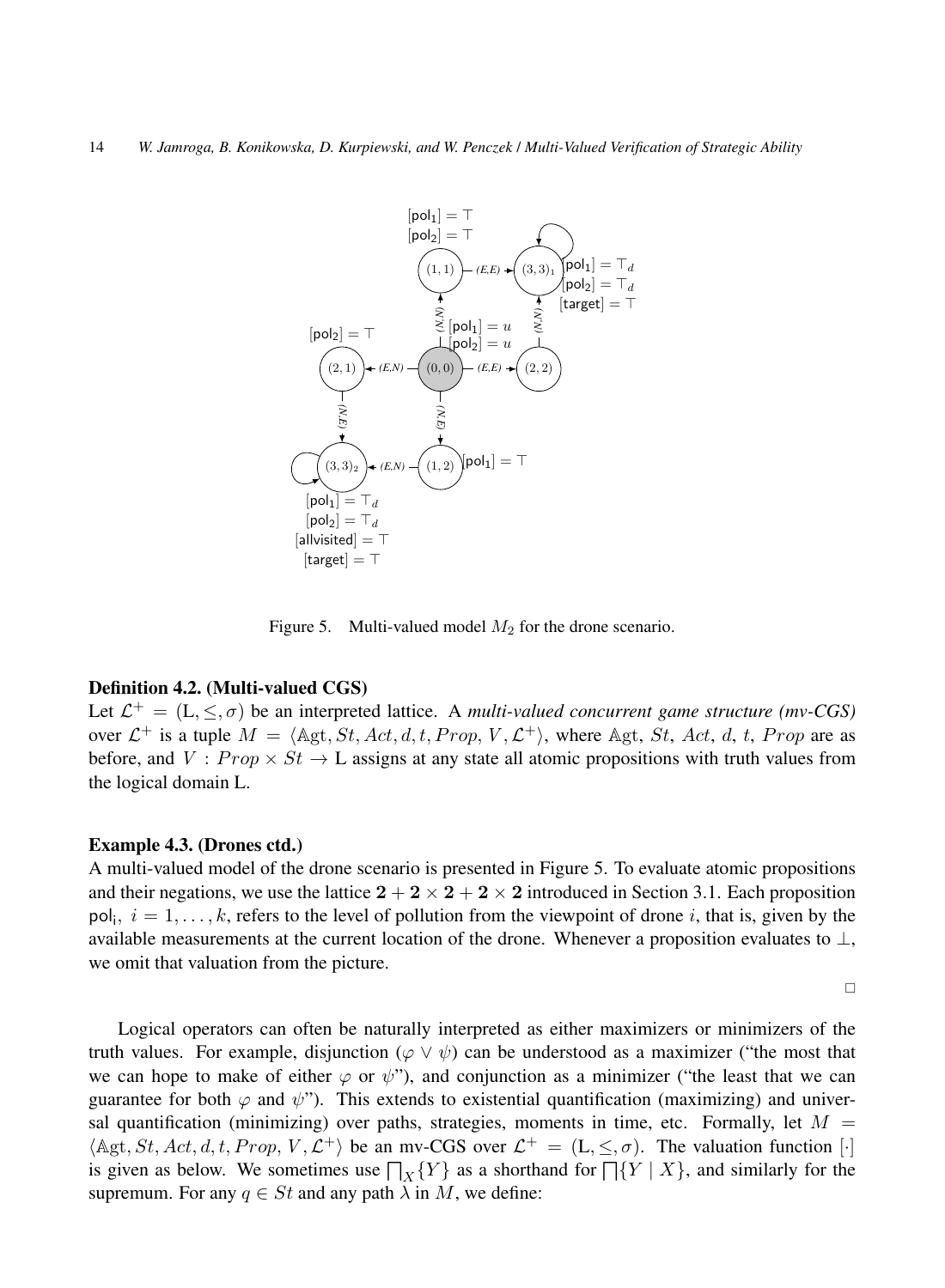$$
[c]_{M,q} = \sigma(c) \text{ for } c \in \mathcal{C};
$$
  
\n
$$
[p]_{M,q} = V(\mathbf{p}, q) \text{ for } \mathbf{p} \in Prop;
$$
  
\n
$$
[\varphi_1 \wedge \varphi_2]_{M,q} = [\varphi_1]_{M,q} \sqcap [\varphi_2]_{M,q};
$$
  
\n
$$
[\varphi_1 \vee \varphi_2]_{M,q} = [\varphi_1]_{M,q} \sqcup [\varphi_2]_{M,q};
$$
  
\n
$$
[\gamma_1 \wedge \gamma_2]_{M,\lambda} = [\gamma_1]_{M,\lambda} \sqcap [\gamma_2]_{M,\lambda} \text{ and } [\gamma_1 \vee \gamma_2]_{M,\lambda} = [\gamma_1]_{M,\lambda} \sqcup [\gamma_2]_{M,\lambda};
$$
  
\n
$$
[\varphi]_{M,\lambda} = [\varphi]_{M,\lambda[0]};
$$
  
\n
$$
[\mathbf{X} \gamma]_{M,\lambda} = [\gamma]_{M,\lambda[1...\infty]};
$$
  
\n
$$
[\gamma_1 \cup \gamma_2]_{M,\lambda} = \bigcup_{i \in \mathbb{N}_0} \bigcap_{0 \le j < i} {\gamma_2}_{M,\lambda[i..\infty]} \sqcap [\gamma_1]_{M,\lambda[j..\infty]};;
$$
  
\n
$$
[\gamma_1 \vee \gamma_2]_{M,\lambda} = \bigcap_{i \in \mathbb{N}_0} {\gamma_1}_{M,\lambda[i..\infty]} \sqcup \bigcup_{i \in \mathbb{N}_0} \bigcap_{0 \le j < i} {\gamma_2}_{M,\lambda[i..\infty]} \sqcap [\gamma_1]_{M,\lambda[j..\infty]};
$$
  
\n
$$
[\langle A]_{\lambda} \rangle \gamma]_{M,q} = \bigcup_{s_A \in \Sigma_A} \bigcap_{\lambda \in out(q,s_A)} {\gamma_1}_{M,\lambda};;
$$
  
\n
$$
[\varphi_1 \rightarrow \varphi_2]_{M,q} = \top \text{ if } [\varphi_1]_{M,q} \leq [\varphi_2]_{M,q} \text{ and } \bot \text{ otherwise.}
$$

It is worth noting that our implication operator differs from the well-known residue of lattice meet in being two-valued — which makes it better suited for use in any proof system, and more intuitive in specification of many requirements.

The semantics of the two "until" operators demands a more detailed explanation. The computation of  $[\gamma_1 \cup \gamma_2]_{M,\lambda}$  seeks to achieve a position i on path  $\lambda$ , for which the value of  $\gamma_2$  at  $\lambda[i]$ , and the values of  $\gamma_1$  at all the points preceding  $\lambda[i]$ , are guaranteed maximal. The semantics of  $\gamma_1 W \gamma_2$  is based on the well-known unfolding  $\gamma_1 W \gamma_2 \equiv (G \gamma_1) \vee (\gamma_1 U \gamma_2)$ , transformed here to a multi-valued interpretation. Note also that in case of the derived temporal operators "sometime" and "always" the semantic rules reduce to:

$$
[\mathsf{F} \ \gamma]_{M,\lambda} = \bigsqcup_{i \in \mathbb{N}} [\gamma]_{M,\lambda[i..\infty]};
$$

$$
[\mathsf{G}\:\gamma]_{M,\lambda}=\textstyle{\bigsqcup_{i\in\mathbb{N}}}[\gamma]_{M,\lambda[i..\infty]}.
$$

Thus, for instance, the formula  $\langle A \rangle$   $\vdash$  pol can be read as: "the maximal level of pollution readings that  $A$  can guarantee to reach." Clearly, such statements do not always submit to intuitive understanding, in particular when nested strategic operators are used. Because of that, we will stick to simple formulas in our working examples, that is, ones that are relatively easy to read.

## Example 4.4. (Drones ctd.)

For the model in Figure 5, we have  $[\langle 1 \rangle \models \text{pol}_1]_{M_2,(0,0)} = \top$ : there is a strategy for drone 1 to surely detect pollution (the strategy being to fly North in state  $(0, 0)$ , and then East in  $(1, 1)$  or  $(1, 2)$ ). Similarly for the other drone we have  $[\langle 2 \rangle F \text{ pol}_2]_{M_2,(0,0)} = \top$  (the same strategy, but now executed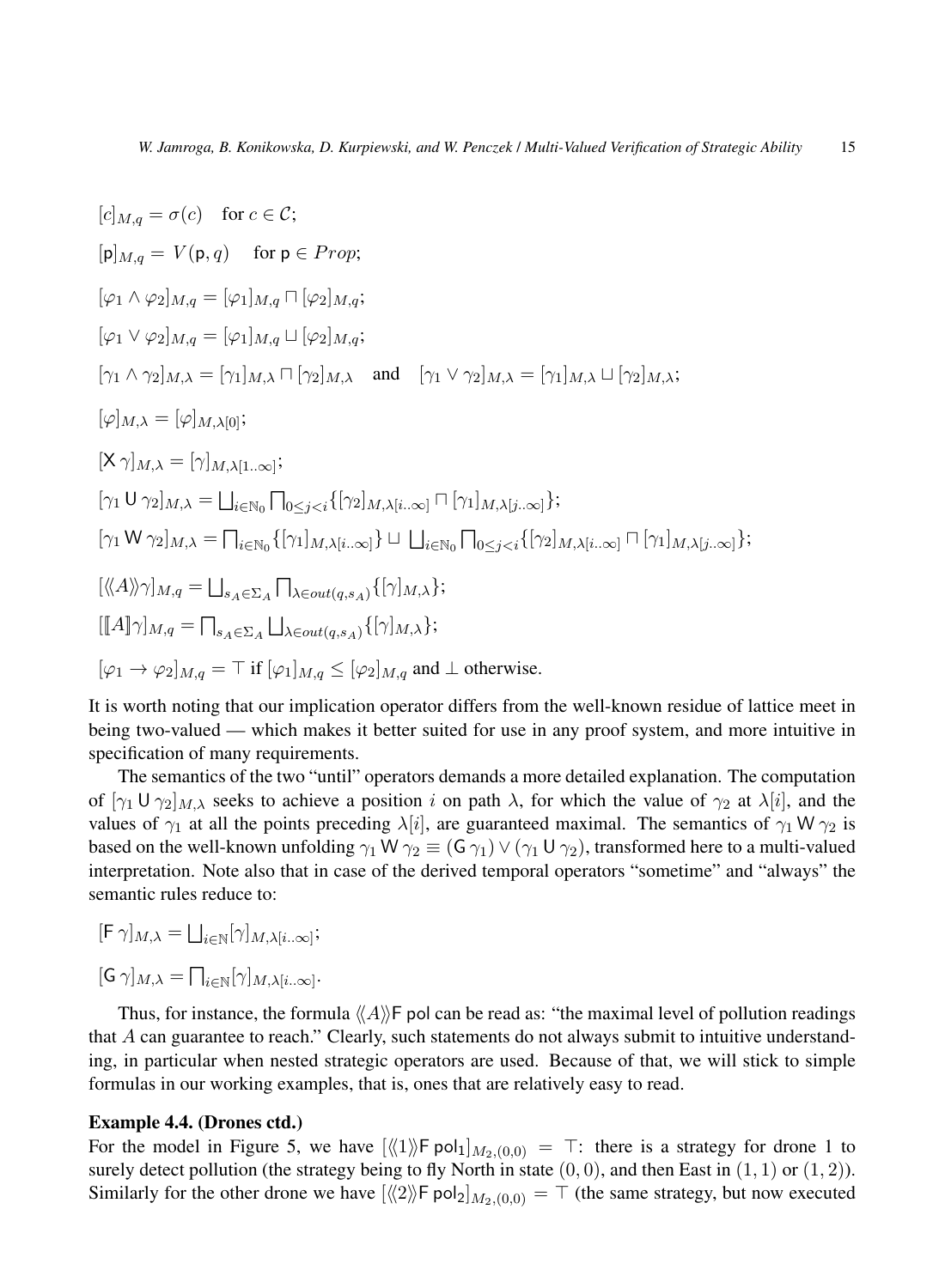by drone 2). On the other hand,  $[\langle \langle 1 \rangle \rangle G \text{ pol}_1]_{M_2,(0,0)} = u$ : the maximal *guaranteed* level of detection throughout the mission is  $u$  (obtained by the same strategy again). This means that if drone 1 wants to maximize its detection level, the best it can achieve is to keep it consistently at the level of "uncertain" or higher. Finally,

 $\left[\langle\langle 1, 2 \rangle\rangle \mathsf{F} \right]$  (target  $\wedge$  allvisited  $\wedge$  (pol<sub>1</sub>  $\vee$  pol<sub>2</sub>))] $_{M_2,(0,0)} = \top_d$ .

That is, if the drones cooperate, and their goal is to reach the target, visit all the locations on the way, and at the end get the pollution detected by at least one of them, then their degree of success is  $\top_d$ (pollution indicated by the drone sensor but not by the ground sensor).  $\Box$ 

The logical constants we have introduced are especially useful in implication formulas, as the subsequent example demonstrates.

#### Example 4.5. (Implication formulas)

The "implication" operator provides several interesting specification patterns. For instance, it allows for specifications that are accepted when the "strength" of a property reaches a given threshold, similarly to the probabilistic approaches of [19, 39]. As an example, the formula  $\boxed{u} \rightarrow \langle \langle 1 \rangle \rangle$ G pol<sub>1</sub> can be used to specify that the truth value of  $\langle\langle 1 \rangle\rangle$ G pol<sub>1</sub> is at least u (intuitively: there is no evidence that the formula is false). It is easy to see that the formula is true in the model of Figure 5; formally:  $[\overline{u}] \rightarrow \langle 1 \rangle$ G pol<sub>1</sub>]<sub>M<sub>2</sub>,(0,0)</sub> = T. Naturally, any stronger requirement on the value of  $\langle 1 \rangle$ G pol<sub>1</sub> evaluates to "false," e.g.,  $[\top] \rightarrow \langle \langle 1 \rangle \rangle$ G pol<sub>1</sub>]<sub>M<sub>2</sub>,(0,0) = ⊥.</sub>

Moreover, the formula  $\langle 1 \rangle$ F pol<sub>1</sub>  $\rightarrow \langle 2 \rangle$ F pol<sub>2</sub> says that the ability of drone 2 to spot pollution is at least as good as that of drone 2 (the formula evaluates to  $\top$  in  $M_2$ ,  $(0,0)$ ). Finally,  $\langle \{1\} \rangle \in (pol_1 \cong$  $\lceil \tau_q \rceil$ ) says that the first drone has a strategy to ensure that it will reach a location where only the ground sensor indicates pollution. Clearly, the last formula evaluates to ⊥ in  $M_2$ ,  $(0, 0)$ . □

We note that most approaches to general multi-valued model checking of temporal specifications [3, 14, 4, 16] allow also for *multi-valued transitions* in the models, analogous to probabilistic transitions in Markov chains and Markov Decision Processes. That is, transitions can be assigned "weights" drawn from the same algebra  $\mathcal{L}$ . Similarly, most 3-valued approaches to temporal abstraction and model checking implicitly assume 3-valued transitions by distinguishing between *may* and *must* transitions [42, 20, 21, 22]. However, the two approaches differ in how such transitions affect the semantics of formulas with universal quantification (such as "for all paths  $\gamma$ "). In the general multi-valued approach, the "weaker" the path is, the more it decreases the value of the formula. In the 3-valued approach, "weaker" paths have less influence on the overall value. We do not engage in this discussion here, and leave a proper treatment of multi-valued transitions until Section 6.

#### 4.3. Truth Levels

We assume that  $\top$  is a single designated value, standing for full logical truth. In consequence, the truth and validity of formulas can be defined in a straightforward way as follows:

#### Definition 4.6. (Validity levels)

Let M be mv-CGS, q a state in M, and  $\varphi$  a state formula of mv-ATL<sup>\*</sup><sub>→</sub>. Then: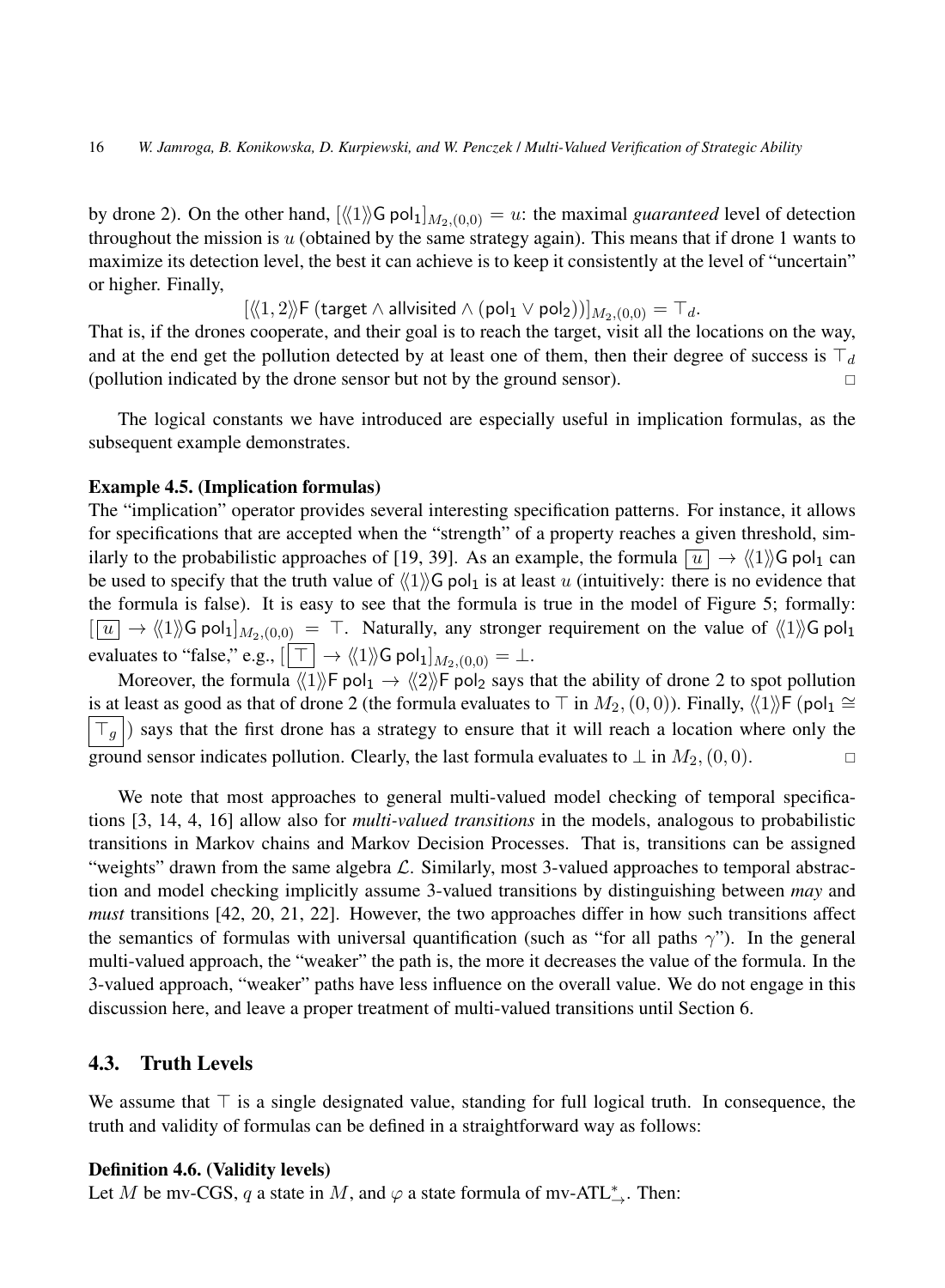- $\varphi$  is *true in* M, q (written M,  $q \models \varphi$ ) iff  $[\varphi]_{M,q} = \top$ .
- $\varphi$  is *valid in* M (written  $M \models \varphi$ ) iff  $\varphi$  is true in every state of M.
- $\varphi$  is *valid* (written  $\models \varphi$ ) iff  $\varphi$  is valid in every mv-CGS M.
- Additionally, for a path formula  $\gamma$ , we can say that  $\gamma$  holds on run  $\lambda$  in a mv-CGS M (written  $M, \lambda \models \gamma$ ) iff  $[\gamma]_{M,\lambda} = \top$ .

We now show that mv-ATL<sup>\*</sup><sub>→</sub> agrees with standard ATL<sup>\*</sup> on 2-valued models, unlike the 3-valued version of ATL<sup>\*</sup> from [29].

**Theorem 4.7.** The logic mv-ATL<sup>\*</sup>, is a conservative extension of ATL<sup>\*</sup>, i.e., every CGS M for ATL<sup>\*</sup> can be identified with an mv-CGS  $M'$  for mv-ATL<sup>\*</sup>, over the lattice 2 such that, for any ATL<sup>\*</sup> formula  $\varphi$  and any state (path)  $\xi$ , we have  $M', \xi \models \varphi$  iff  $M, \xi \models \varphi$ .

## Proof:

For any CGS  $M = \langle \text{Agt}, St, Act, d, t, Prop, V \rangle$  for ATL<sup>∗</sup>, let  $M' = \langle \text{Agt}, St, Act, d, t, Prop, V', 2 \rangle$ , where: (i)  $2 = (\{\perp, \perp\}, \leq, \sigma)$  is an interpreted classical lattice of two truth values over  $C =$  $\{ |\perp|, |\perp| \}$  and  $\sigma(|l|) = l$  for any  $l \in \{\perp, \perp\}$ ; (ii)  $V'(p,q) = \top$  if  $q \in V(p)$  and  $\perp$  otherwise. Then M' is an mv-CGS for mv-ATL<sup>\*</sup>, and an easy check shows that, for any ATL<sup>\*</sup> formula  $\varphi$ and any state (path)  $\xi$ , it indeed obtains  $M', \xi \models \varphi$  iff  $M, \xi \models \varphi$ .

# 5. Model Checking mv-ATL<sup>\*</sup>

Given an mv-CGS M, a state q in M, and an mv-ATL<sup>\*</sup>, formula  $\varphi$ , the model checking problem consists in computing the value of  $[\varphi]_{M,q}$ . This can be done in two ways: either by using a dedicated algorithm, or through an efficient reduction to the "classical", 2-valued version of model checking. The latter option has many advantages. First and foremost, it allows us to benefit from the ongoing developments in 2-valued model checking, including symbolic model checking techniques, heuristics, model reduction techniques, etc. In this section, we show how model checking of mv-ATL<sup>\*</sup><sub>→</sub> can be reduced to the 2-valued variant of this problem. Since a basic result underlying such reduction holds for distributive lattices only, throughout the section we assume that all lattices under consideration are distributive, unless stated to the contrary.

We emphasize again that, while multi-valued model checking typically provides a *conceptual* approximation of classical verification, the results in this section are about something else. Here, we look for a *technical* reduction from multi-valued to two-valued model checking, with the sole purpose of facilitating the verification process.

# 5.1. From Multi-Valued Model Checking to Classical Model Checking

It is well known that model checking multi-valued temporal logics can be reduced to classical, 2 valued model checking [3, 14, 15, 4]. The reduction is of one-to-many type, i.e., a single instance of multi-valued model checking translates to linearly many instances of classical model checking. The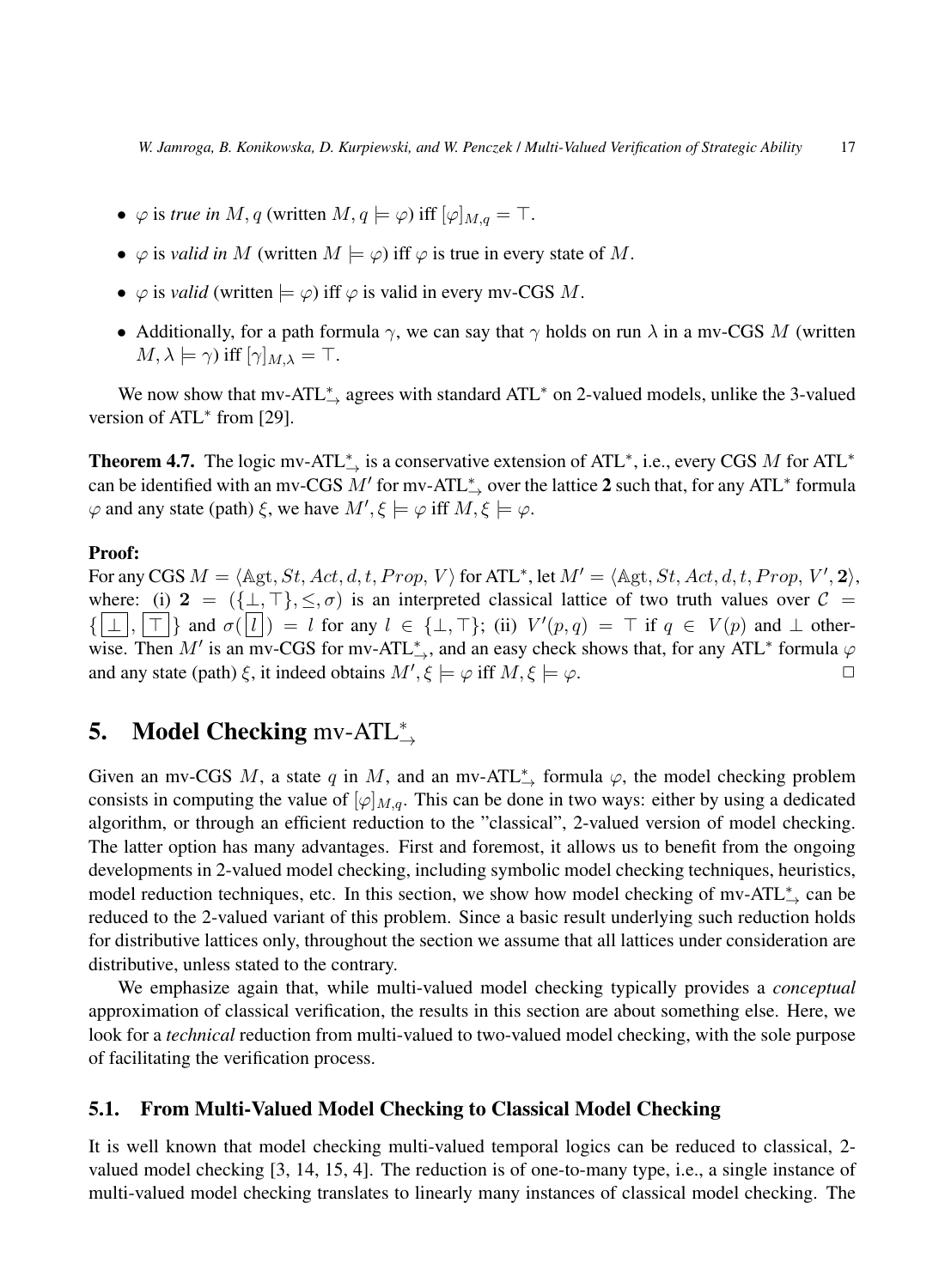key result in this respect is [3, Theorem 1]. It proposes a method for "clustering" the truth values from lattice  $\mathcal L$  into a smaller lattice  $\mathcal L'$  in such a way that the outcome of model checking is preserved. We will now show that the analogue of that theorem holds for mv-ATL<sup>\*</sup>, i.e., the sublanguage of  $mv-ATL^*$  without the  $\rightarrow$  operator.

**Definition 5.1.** 1. By a lattice reduction triple (LRT) we mean a triple  $(L, L_f, f)$ , where  $L =$  $(L, \leq)$  is an arbitrary finite lattice,  $\mathcal{L}_f = (L_f, \leq_f)$  its sublattice, and  $f : L \to L_f$  a homomorphism — a mapping which preserves arbitrary bounds in  $\mathcal{L}$ , i.e. such that

$$
f(\prod_{i\in I} x_i) = \prod_{i\in I} f(x_i) \qquad and \qquad f(\prod_{i\in I} x_i) = \prod_{i\in I} f(x_i) \tag{3}
$$

for an arbitrary set of indices I.

- 2. Given an LRT  $(L, L_f, f)$  and an mv-CGS  $M = \langle \text{Agt}, St, Act, d, t, Prop, V, L^+ \rangle$  over an interpreted lattice  $\mathcal{L}^+ = (L, \leq, \sigma)$ , by the *reduction of* M to  $\mathcal{L}_f$  *via* f we mean the mv-CGS  $f(M) = \langle \text{Agt}, St, Act, d, t, Prop, V_f, (L_f, \leq_f, \sigma_f) \rangle$ , where
	- (a)  $\sigma_f(c) = f(\sigma(c))$  for any  $c \in \mathcal{C}$ , and
	- (b)  $\mathcal{V}_f(p,q) = f(\mathcal{V}(p,q))$  for any  $q \in St$  and  $p \in Prop$ .

**Definition 5.2.** For any LRT  $(L, L_f, f)$  and any model M over L, by the *translation condition for LRT* and formula  $\varphi$  *we mean the relationship* 

$$
[\varphi]_{M,\xi} \in f^{-1}(x) \qquad \text{iff} \qquad [\varphi]_{f(M),\xi} = x \tag{4}
$$

*holding for any state (respectively, path)* ξ*.*

The proof of the theorem follows easily from the key result given below:

**Lemma 5.3.** Let a state or path formula  $\varphi$  be such that

$$
[\varphi]_{M,\xi} = \bigsqcup_{i \in I} \bigcap_{j_i \in J_i} [\varphi_{j_i}]_{M,\xi_{j_i}} \quad \text{or} \quad [\varphi]_{M,\xi} = \bigcap_{i \in I} \bigsqcup_{j_i \in J_i} [\varphi_{j_i}]_{M,\xi_{j_i}}
$$

for any mv-CGS M, any states and/or paths  $\xi, \xi_{j_i}$  of M, any countable sets I,  $J_i$ , and state (resp. path) formulas of mv-ATL<sup>\*</sup>  $\varphi_{j_i}$  for  $j_i \in J_i$ ,  $i \in I$ , such that all  $\varphi_{j_i}$ 's satisfy translation condition (4). Then  $\varphi$  satisfies the translation condition too.

#### Proof:

We consider the case  $[\varphi]_{M,t} = \bigsqcup_{i \in I} \bigcap_{j_i \in J_i} [\varphi_{j_i}]_{M,t_{j_i}}$ ; the other case follows by symmetry. As f preserves the bounds, by the assumption on  $\varphi$  we have  $f([\varphi]_{M,\iota}) = \bigsqcup_{i \in I} \bigcap_{j_i \in J_i} f([\varphi_{j_i}]_{M,\iota_{j_i}})$ . Each  $\varphi_{j_i}$  satisfies (4), so  $f([\varphi]_{M,t}) = \bigsqcup_{i \in I} \bigcap_{j_i \in J_i} [\varphi_{j_i}]_{M_f, i_{j_i}} = [\varphi]_{M_f, i}$ , whence  $[\varphi]_{M_f, i} = x$  iff  $[\varphi]_{M, i} \in$  $f^{-1}(x)$ , and (4) holds for  $\varphi$ .

Now, we can formulate the reduction theorem.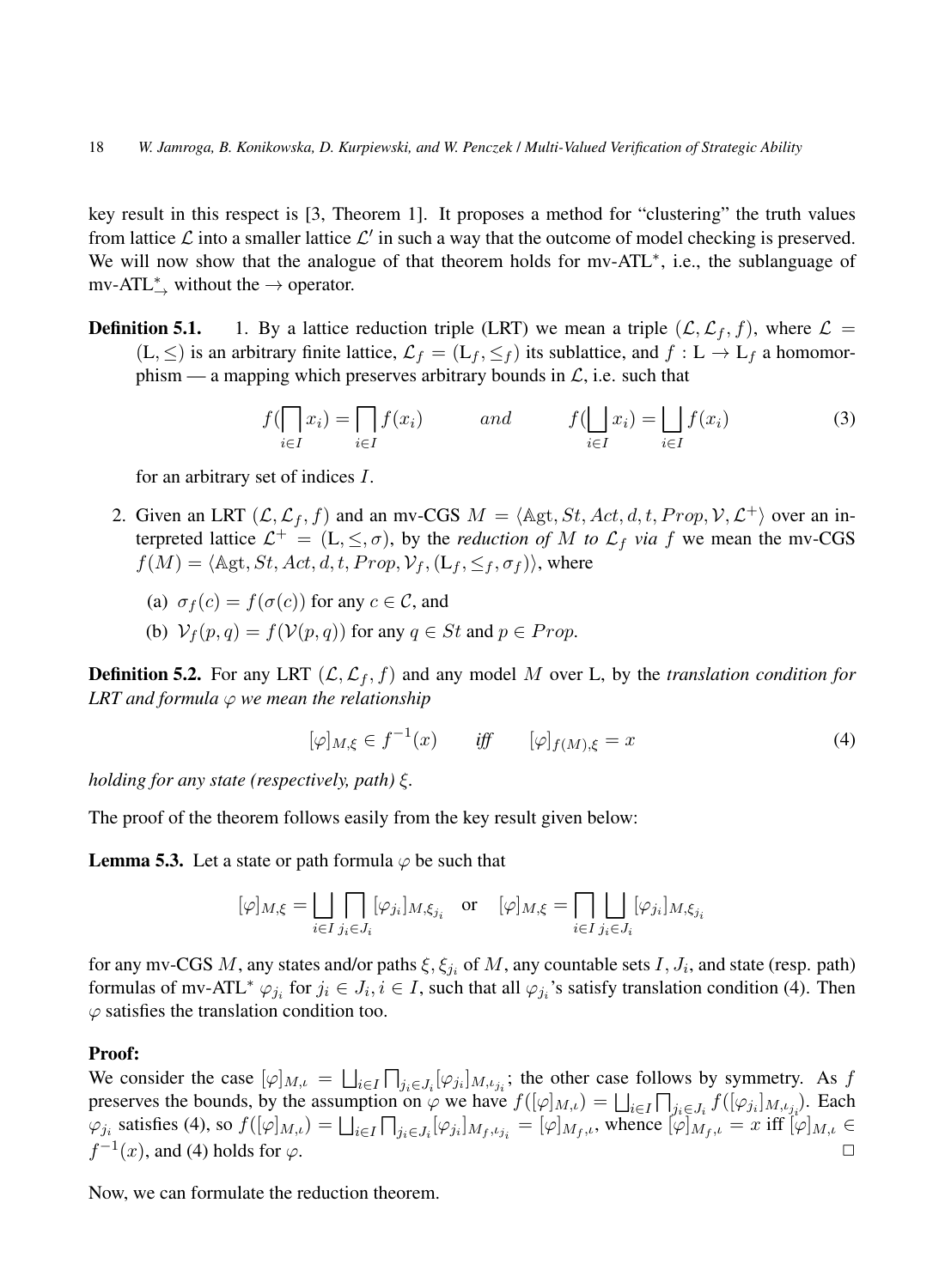### Theorem 5.4. (Reduction theorem)

Let  $\mathcal{L} = (L, \leq)$  be an arbitrary finite lattice, and  $(\mathcal{L}, \mathcal{L}_f, f)$  an LRT. Further, let M be an mv-CGS over an interpreted lattice  $\mathcal{L}^+ = (L, \le, \sigma)$  with  $M = \langle \text{Agt}, St, Act, d, t, Prop, V, \mathcal{L}^+ \rangle$ , and let  $f(M) = \langle \text{Agt}, St, Act, d, t, Prop, V_f, (L_f, \leq_f, \sigma_f) \rangle$  be the image of M under f. Then, for any state (respectively, path) formula  $\varphi$  of mv-ATL<sup>\*</sup> over  $\mathcal L$  and any state (respectively, path)  $\xi$ , the following condition is satisfied:

$$
[\varphi]_{M,\xi} \in f^{-1}(x) \qquad \text{iff} \qquad [\varphi]_{f(M),\xi} = x \tag{5}
$$

## Proof:

We use induction on the length of a formula. Equation (5) clearly holds for propositional variables and their negations. Assume it holds for formulas of length at most k, and consider formula  $\varphi$  of length  $k + 1$ . Then we have the following cases:

- (a)  $\varphi = \varphi_1 \wedge \varphi_2$  or  $\varphi = \varphi_1 \vee \varphi_2$ , where each  $\varphi_i$  is a formula of length at most k. Then  $[\varphi_1]_{M,q} =$  $[\varphi_1]_{M,q} \sqcap [\varphi_2]_{M,q}$  or  $[\varphi_1]_{M,q} = [\varphi_1]_{M,q} \sqcup [\varphi_2]_{M,q}$ , respectively, where  $\varphi_1, \varphi_2$  satisfy (5). As  $[\varphi_1]_{M,q}$  is in one of the two dual forms prescribed by Lemma 5.3 for  $I = \{1\}$  and  $J_1 = \{1, 2\}$ , by that lemma,  $\varphi$  must satisfy (5), too.
- (b)  $\gamma = \gamma_1 \wedge \gamma_2$  or  $\gamma = \gamma_1 \vee \gamma_2$  analogously to (a).
- (c)  $\varphi = X\psi$ , where  $\psi$  is of length at most k. Then  $[X \gamma]_{M,\lambda} = [\gamma]_{M,\lambda[1..\infty]}$ , and as  $\psi$  satisfies (5) by inductive hypothesis, so obviously does  $\varphi$ . The reasoning is similar to (a).
- (d)  $\varphi = \mathbf{U}\psi$ , where  $[\gamma_1 \mathbf{U} \gamma_2]_{M,\lambda} = \bigsqcup_{i \in \mathbb{N}_0} \bigcap_{0 \leq j < i} \{ [\gamma_2]_{M,\lambda[i..\infty]} \sqcap [\gamma_1]_{M,\lambda[j..\infty]}\}\; ;$

Since the operator U corresponds to a combination of finite and infinite lower and upper bounds applied to values of formulas of length at most  $k$  for which (5) holds, then by Lemma 5.3 Equation (5) must hold for  $\varphi$  too.

(e)  $\varphi = W\psi$ , where

 $[\gamma_1 \mathsf{W} \ \gamma_2]_{M,\lambda} = \bigcap_{i \in \mathbb{N}_0} \{ [\gamma_1]_{M,\lambda[i..\infty]} \} \sqcup \bigcup_{i \in \mathbb{N}_0} \bigcap_{0 \leq j < i} \{ [\gamma_2]_{M,\lambda[i..\infty]} \sqcap [\gamma_1]_{M,\lambda[j..\infty]} \}$ 

Since the operator W corresponds to a combination of finite and infinite lower and upper bounds applied to values of formulas of length at most  $k$  for which (5) holds, then by Lemma 5.3 Equation (5) must hold for  $\varphi$  too.

- (f)  $\varphi = \langle \langle A \rangle \rangle$ , where  $\gamma$  is of length at most k. Then  $\gamma$  satisfies (5) by inductive hypothesis, and as  $[\langle\langle A \rangle\rangle \gamma]_{M,q} = \bigsqcup_{s_A \in \Sigma_A} \bigcap_{\lambda \in out(q,s_A)} [\gamma]_{M,\lambda}$ , then  $\varphi$  satisfies (5) by Lemma 5.3.
- (g)  $\varphi = [A] \gamma$  analogously to (e).

 $\Box$ 

Note that the mapping  $f$  can be seen as an abstraction of truth values similar to the well-known technique of *state abstraction* [43, 44]. That is, we can view each value  $x \in L_f$  as an *abstract truth value* corresponding to the subset  $f^{-1}(x)$  of the original truth values in L. Clearly, those subsets partition L into equivalence classes. Theorem 5.4 says that if  $f$  satisfies conditions (3), then model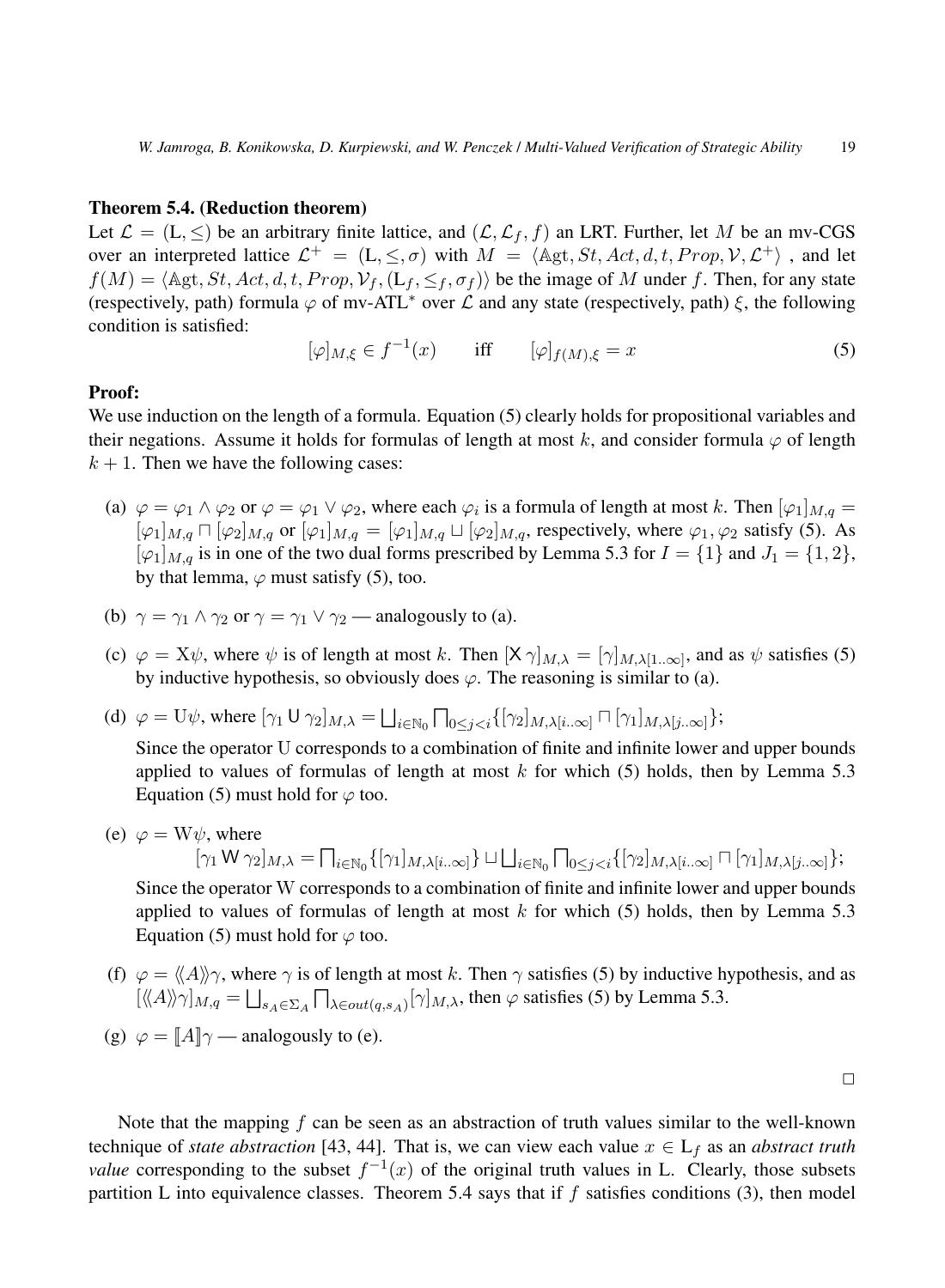checking in the abstract model  $M_f$  yields the equivalence class corresponding to the output of the original model checking problem in the concrete model M.

How can we use Theorem 5.4 to reduce multi-valued model checking to the 2-valued case? Recall the threshold functions  $f_{\ell} : L \longrightarrow \{\perp, \top\}$ , defined by

$$
f_{\ell}(x) = \begin{cases} \top & \text{if } x \ge \ell \\ \bot & \text{otherwise} \end{cases}
$$

We already stated in Theorem 3.7 that those functions preserve bounds. The following is an immediate corollary of the above:

Corollary 5.5. For any state (respectively, path) formula  $\varphi$  of mv-ATL<sup>\*</sup> and any state (respectively, path)  $\xi$ , we have

$$
[\varphi]_{M,\xi} \ge \ell \quad \text{iff} \quad M_{f_\ell}, \xi \models \varphi. \tag{6}
$$

Note that each  $M_{f_\ell}$  is a classical, 2-valued model. Together with Equation (1), we have  $[\varphi]_{M,\xi} =$  $\bigcup \{ \ell \in \mathcal{JI}(\mathcal{L}) \mid [\varphi]_{M^{\ell},\xi} = \top \}.$  This gives us a simple algorithm for computing  $[\varphi]_{M,\xi}$ , presented in Figure 6. The following is straightforward.

Algorithm  $mcheck_{tr}(M,\xi,\varphi);$ 

1. For every join-irreducible logical value  $\ell \in \mathcal{JI}(\mathcal{L})$ , model-check (classically)  $\varphi$  in  $M_{f_\ell}, \xi;$ 

2. Collect the values of  $\ell$  for which the answer was "yes" in a set  $\mathcal{X}$ ;

3. Return the join of the values in  $\mathcal{X}$ , i.e.,  $\iint \mathcal{X}$ .

Theorem 5.6. The one-to-many reduction from multi-valued model checking of mv-ATL<sup>\*</sup> to 2-valued model checking of ATL<sup>\*</sup> runs in linear time with respect to the size of the model and the number of truth values.

## Example 5.7. (Testing of the drones)

Consider the pollution monitoring scenario from the previous examples. Suppose that we want to test the design of a drone patrol before its deployment in the physical environment. One way to carry out offline testing is to model-check the relevant properties of the design against a randomly generated sample of area maps. For the clarity of the examples we have used a crafted by hand map. For the map in Figure 1 and the mv-CGS  $M_2$  in Figure 5, we obtain the collection of classical models presented in Figure 7. Note that projections  $(M_2)_{f\tau}$  and  $(M_2)_{f\tau_g}$  are in fact identical, and similarly for  $(M_2)_{f\perp_d}$ ,  $(M_2)_{f_{\perp g}}$ , and  $(M_2)_{f_{\perp_d} \sqcap \perp_g}$ .

Figure 6. Translation-based model checking for mv-ATL<sup>∗</sup>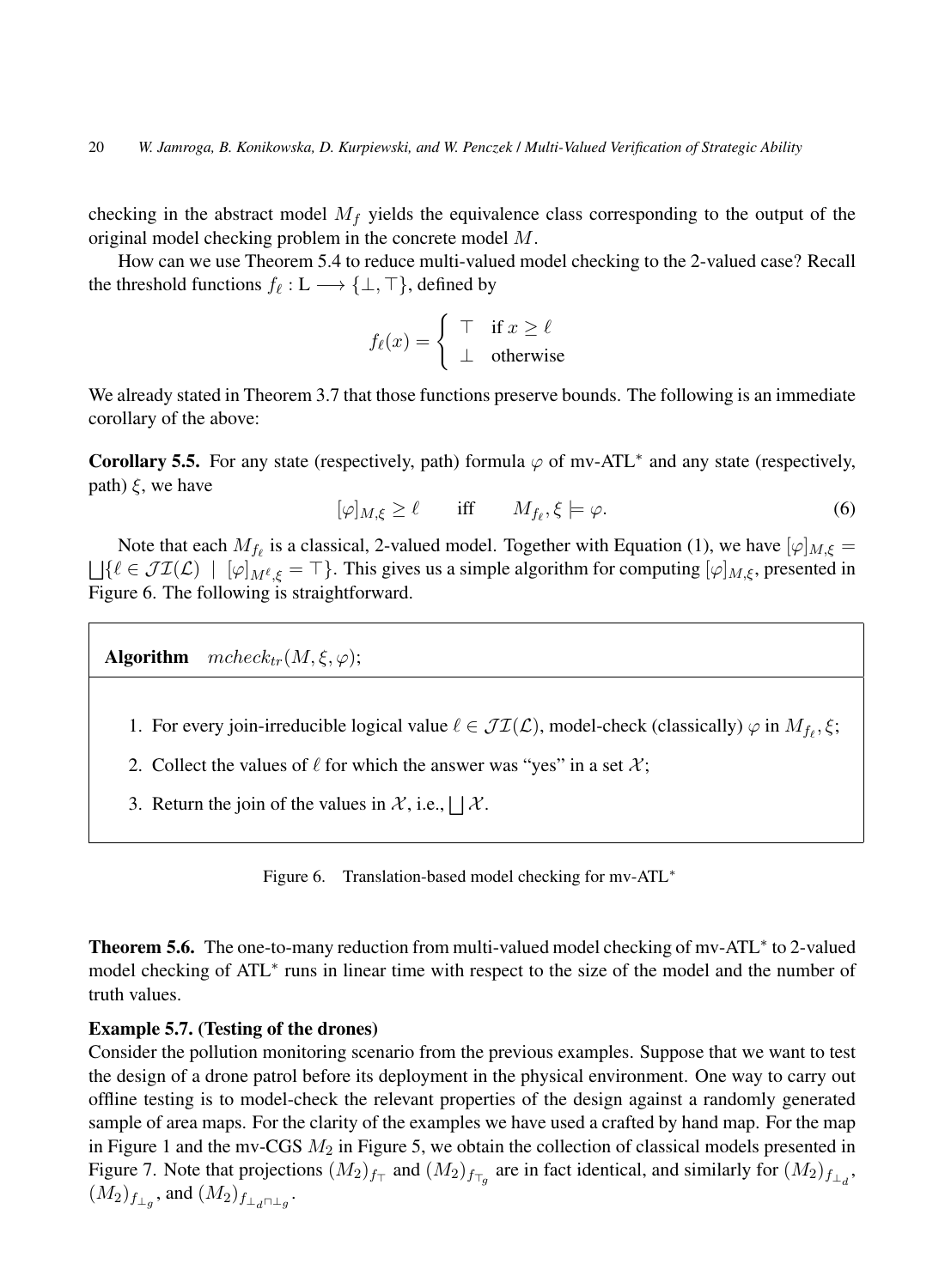

Figure 7. Model translations for the drone scenario

Suppose now that we want to compute the value of  $\langle \langle 1, 2 \rangle \rangle$  (target ∧ allvisited ∧ (pol<sub>1</sub> ∨ pol<sub>2</sub>)) in  $M_2,(0,0)$ . The formula holds in state  $(0,0)$  of models  $(M_2)_{f_{\perp_d}}$ ,  $(M_2)_{f_{\perp_d}}$ ,  $(M_2)_{f_{\perp_g}}$ , and  $(M_2)_{f_{\perp_d} \sqcap \perp_g}$ , but not in  $(M_2)_{f_{\top g}}$  and  $(M_2)_{f_{\top g}}$ . Thus, the output of model checking is  $\overline{d} d \sqcup \bot_d \sqcup \bot_g \sqcup (\bot_d \sqcap \bot_g) =$  $\top_d$ . Moreover, to model-check  $\langle\langle 1 \rangle \rangle$ F pol<sub>1</sub>, we observe that the formula holds in all the projection models in Figure 7. Thus, its value in  $M_2$ ,  $(0, 0)$  is  $\top \sqcup \top_d \sqcup \top_g \sqcup \bot_d \sqcup \bot_g \sqcup (\bot_d \sqcap \bot_g) = \top$ .  $\Box$ 

The algorithm in Figure 6 is an example of *local* model checking. That is, given a state (respectively, path) and a formula, it returns the truth value of the formula in that state (respectively, on that path). In two-valued modal logics, verification of state formulas is often done by means of *global model checking* that returns the exact set of states where the input formula holds. For many logics – including ATL and ATL∗– this provides strictly more information with no extra computational cost. The analogous problem for multi-valued modal logics would ask for a *valuation* of the input formula, i.e., a mapping from the states of the model to the truth values of  $\varphi$ . A global model checking algo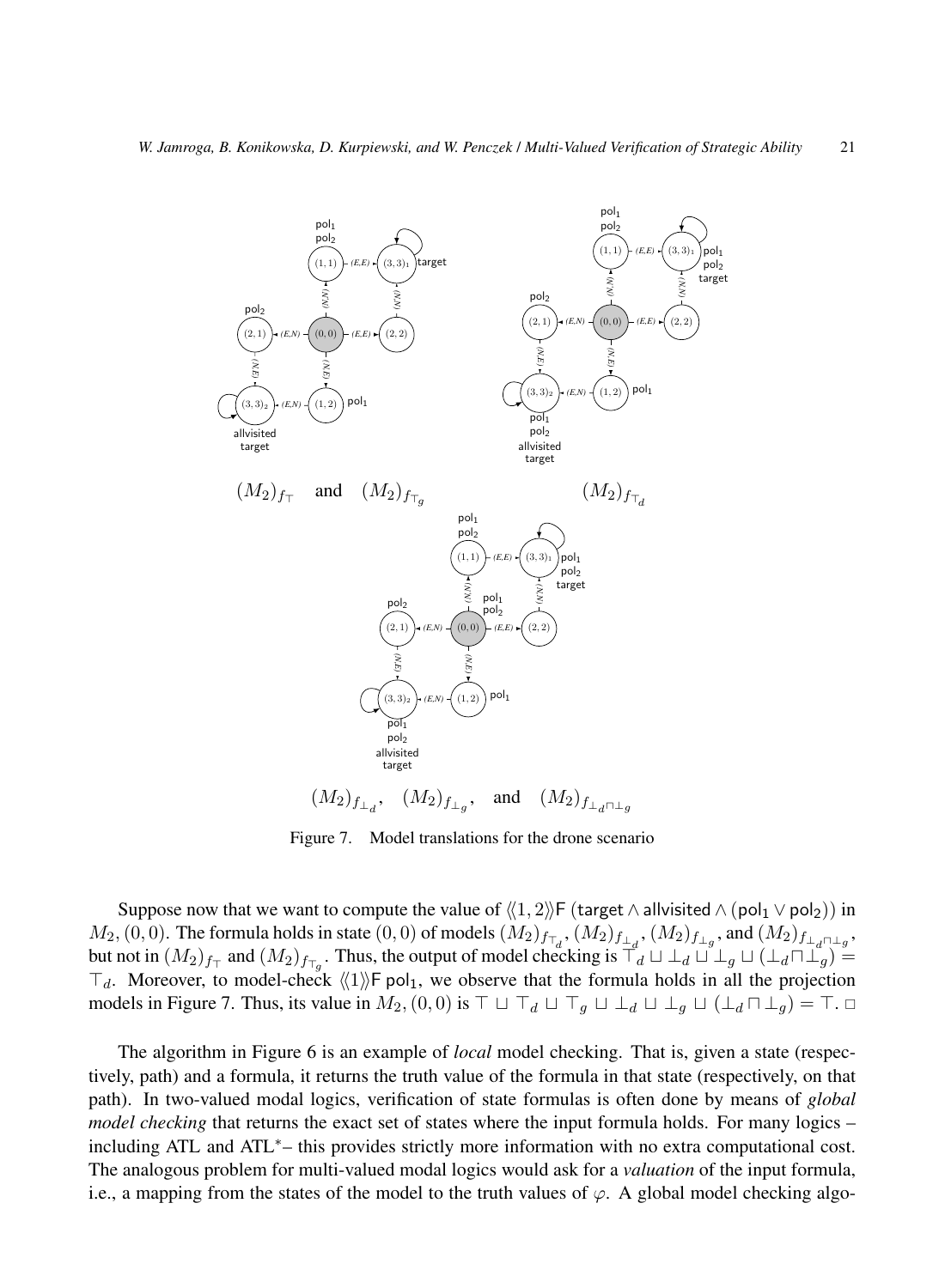Algorithm  $gmeheck_{tr}(M,\varphi);$ 

- 1. Set the initial valuation of  $\varphi$  to  $\mathcal{V}_{\varphi}$  such that  $\mathcal{V}_{\varphi}(q) = \bot$  for every  $q \in St$ ;
- 2. For every join-irreducible logical value  $\ell \in \mathcal{JI}(\mathcal{L})$ :
	- Compute the set of states  $Q_\ell$  that (classically) satisfy  $\varphi$  in  $M_{f_\ell}$ ;
	- For each  $q \in Q_\ell$ , do  $\mathcal{V}_\varphi(q) := \mathcal{V}_\varphi(q) \sqcup \ell;$
- 3. Return  $V_{\varphi}$ .

Figure 8. Translation-based global model checking for mv-ATL<sup>∗</sup>

rithm for mv-ATL<sup>\*</sup>, based on the translation to two-valued model checking, is presented in the next section, in Figure 8.

# 5.2. Translating Implication Formulas: Impossibility Result

Unfortunately, Theorem 5.4 cannot be extended to mv-ATL<sup>\*</sup><sub>→</sub>, i.e., to the full language containing implication formulas of the form  $\varphi_1 \to \varphi_2$ , where  $\to$  represents the lattice order.

**Proposition 5.8.** There are lattice reduction triples and formulas of mv-ATL<sup>\*</sup>, that do not satisfy translation condition (5).

#### Proof:

Consider the lattice  $\mathcal{L}_o = (L_o, \leq)$ , where  $L_o = \{0, ..., k-1, k, ..., 2k-1\}$ , and  $\leq$  is the usual total order on L<sub>o</sub>. Clearly, in  $\mathcal{L}_o$  we have  $0 = \perp$  and  $2k - 1 = \top$  according to our lattice notation. Then  $(\{0, 2k-1\}, \leq)$  is a sublattice of  $\mathcal{L}_o$  and the reduction  $f : L_o \to \{0, 2k-1\}$  given by  $f(x) = 2k-1$ if  $x \ge k$ , and  $f(x) = 0$  if  $x < k$  preserves the bounds in  $\mathcal{L}_o$ . Thus  $(\mathcal{L}_o, \{0, 2k - 1\}, f)$  is a lattice reduction triple.

Now take arbitrary  $k_1, k_2$  such that  $0 < k_1 < k_2 < k$ , and an mv-CGS M over  $\mathcal{L}_o^+ = (\mathcal{L}_o, \sigma)$  for an arbitrary  $\sigma : C \to L_0$  such that, for some state  $q \in St$  of M and atomic propositions  $p_1, p_2 \in Prop$ , we have  $V(p_i, q) = k_i$  for  $i = 1, 2$ .

Next, let  $\varphi = p_2 \to p_1$ . Since  $[p_i]_{M,q} = k_i$  for  $i = 1, 2$  and  $k_2 > k_1$ , we have  $\neg([p_2]_{M,q} \leq$  $[p_1]_{M,q}$ , whence  $[\varphi]_{M,q} = 0$ .

However, for the model  $M_1$  obtained from  $M$  with the reduction  $f$  we get  $[p_i]_{M_1,q} = 0$  for  $i = 1,2$ (as  $k_i < k$ ,  $f(k_i) = 0$  for  $i = 1, 2$ ), where  $[p_2]_{M_1,q} \leq [p_1]_{M_1,q}$ , which implies  $[\varphi]_{M_1,q} = 2k - 1$ . Yet, as  $f^{-1}(2k-1) = \{k, k+1, ..., 2k-1\}$  we have  $[\varphi]_{M,q} = 0 \notin f^{-1}(2k-1)$ , which contradicts Equation (5).  $\Box$ 

The above result can be generalized as follows: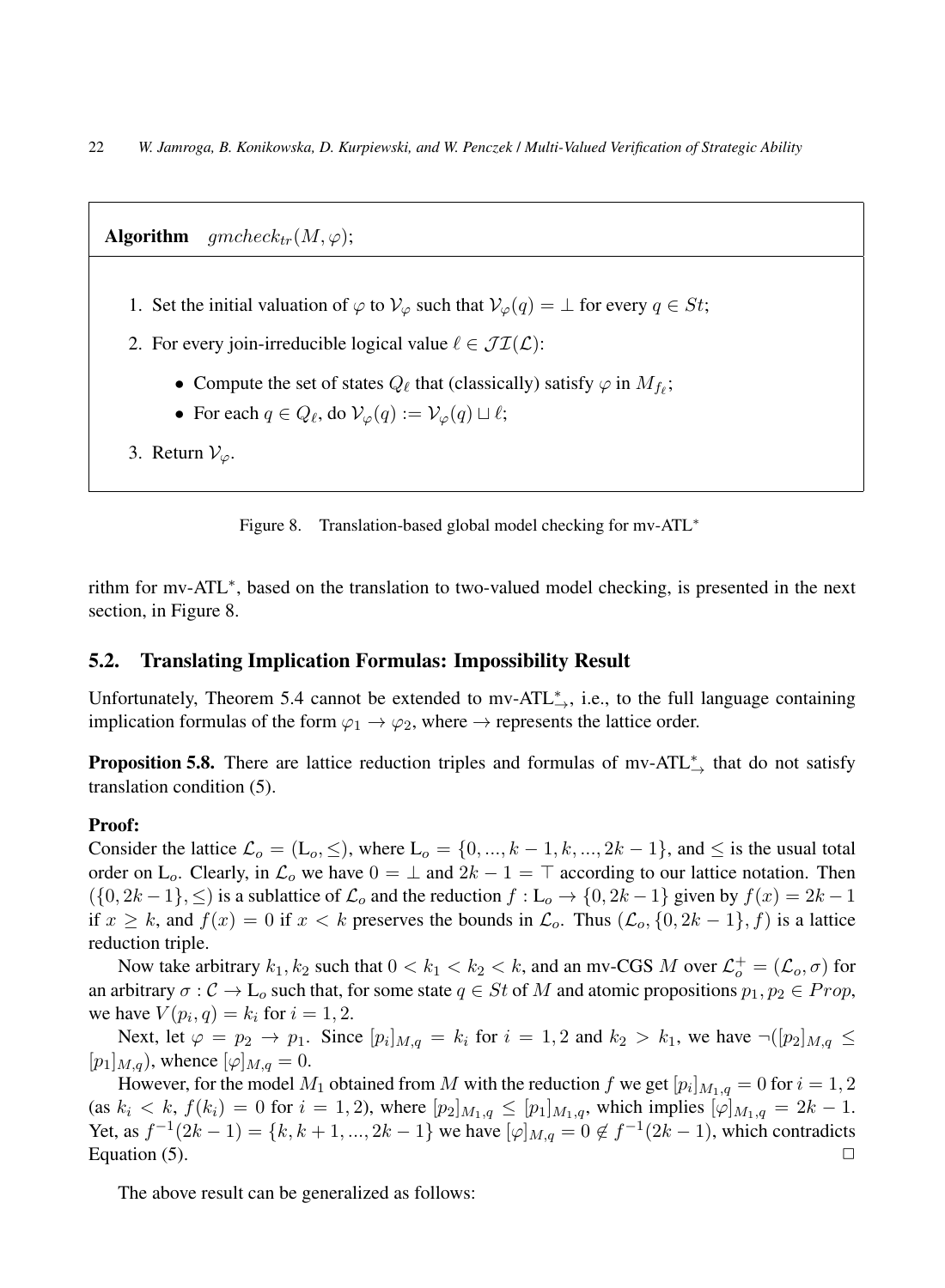**Theorem 5.9.** If  $\mathcal{L} = (L, \leq)$  of Theorem 5.4 contains a chain or anti-chain of cardinality n, and  $\mathcal{L}' = (L', \leq')$  is a sublattice of  $\mathcal L$  of cardinality  $n' < n$ , then there is no function  $f : L \to L'$  satisfying translation condition (5) if the language under consideration contains implication formulas.

#### Proof:

Assume  $X = \{x_1, x_2, \ldots, x_n\}$  is a chain or anti-chain in L. Let M be a model such that, for some state  $s \in Q$  of M and propositional variables  $p_1, p_2, \ldots, p_n \in Prop$ , we have  $V(s, p_i) = k_i$  for  $i =$ 1, 2, ..., n. Consider any  $f: L \to L'$ . As  $card(L') = n' < n$ , than there must be  $k, l \in \{1, ..., n\}$ such that  $k \neq l$  and  $f(x_k) = f(x_l)$ . Let

$$
\varphi = \begin{cases} p_l \to p_k & \text{if } X \text{ is a chain and } x_k < x_l \\ p_k \to p_l & \text{otherwise} \end{cases}
$$

Then, clearly,  $x_l \nleq x_k$  (note that if X is an anti-chain, then  $x_r \nleq x_q$  for any  $1 \leq r, s \leq n$ ). Hence  $[p_l]_{M,q} \nleq [p_k]_{M,q}$ , and  $[\varphi]_{M,q} = \bot$ . However, as  $f(x_k) = f(x_l)$ , we have  $[p_l]_{M_1,q} \leq [p_k]_{M_1,q}$ , whence  $[\varphi]_{M_1,q} = \top$ . Thus f does not satisfy Equation (5).

In other words, if the size of the target lattice  $\mathcal{L}'$  is strictly smaller than the "diameter" of the source lattice  $\mathcal L$  (that is, the cardinality of the longest chain or antichain in  $\mathcal L$ ), then a "clustering" of truth values from  $\mathcal L$  into  $\mathcal L'$  that preserves Equation (5) is impossible. Note that the diameter of *any* lattice with more than 2 values must be at least 3, and hence it exceeds the size of the classical 2-valued lattice 2. The following is an immediate consequence of the above:

**Corollary 5.10.** For any multi-valued lattice  $\mathcal L$  there is no reduction of  $\mathcal L$  to the 2-valued lattice of classical truth values that satisfies the translation condition (5) for the whole language of mv-ATL<sup>\*</sup><sub>→</sub>.

# 5.3. Translating Implication Formulas Even More Impossible

We already know that there is no general translation from multi-valued to two-valued model checking for implication formulas. Now we will show that the impossibility result can be extended to any "clustering" of truth values from the original lattice  $\mathcal{L}$ . To this end, we give a necessary and sufficient condition for the existence of a function  $f: L \to L_f$  that preserves bounds in  $\mathcal L$  and satisfies the translation condition (5) also for implication formulas.

The following lemma states that, in order to obtain the analogue of Theorem 5.4 for implication formulas, the mapping  $f$  would have to preserve both the ordering and incomparability of the elements in L.

**Lemma 5.11.** Let  $(\mathcal{L}, \mathcal{L}_f, f)$  be a lattice reduction triple, let M be an mv-CGSs over L, and  $f(M)$  its reduction to  $\mathcal{L}_f$ . Then translation condition (5) of that theorem is satisfied for all implication formulas iff the following conditions hold:

C1: 
$$
(\forall x_1, x_2 \in L) [x_1 < x_2 \Rightarrow f(x_1) < f(x_2)]
$$
  
C2:  $(\forall x_1, x_2 \in L) [x_1 \bowtie x_2 \Rightarrow f(x_1) \bowtie f(x_2)]$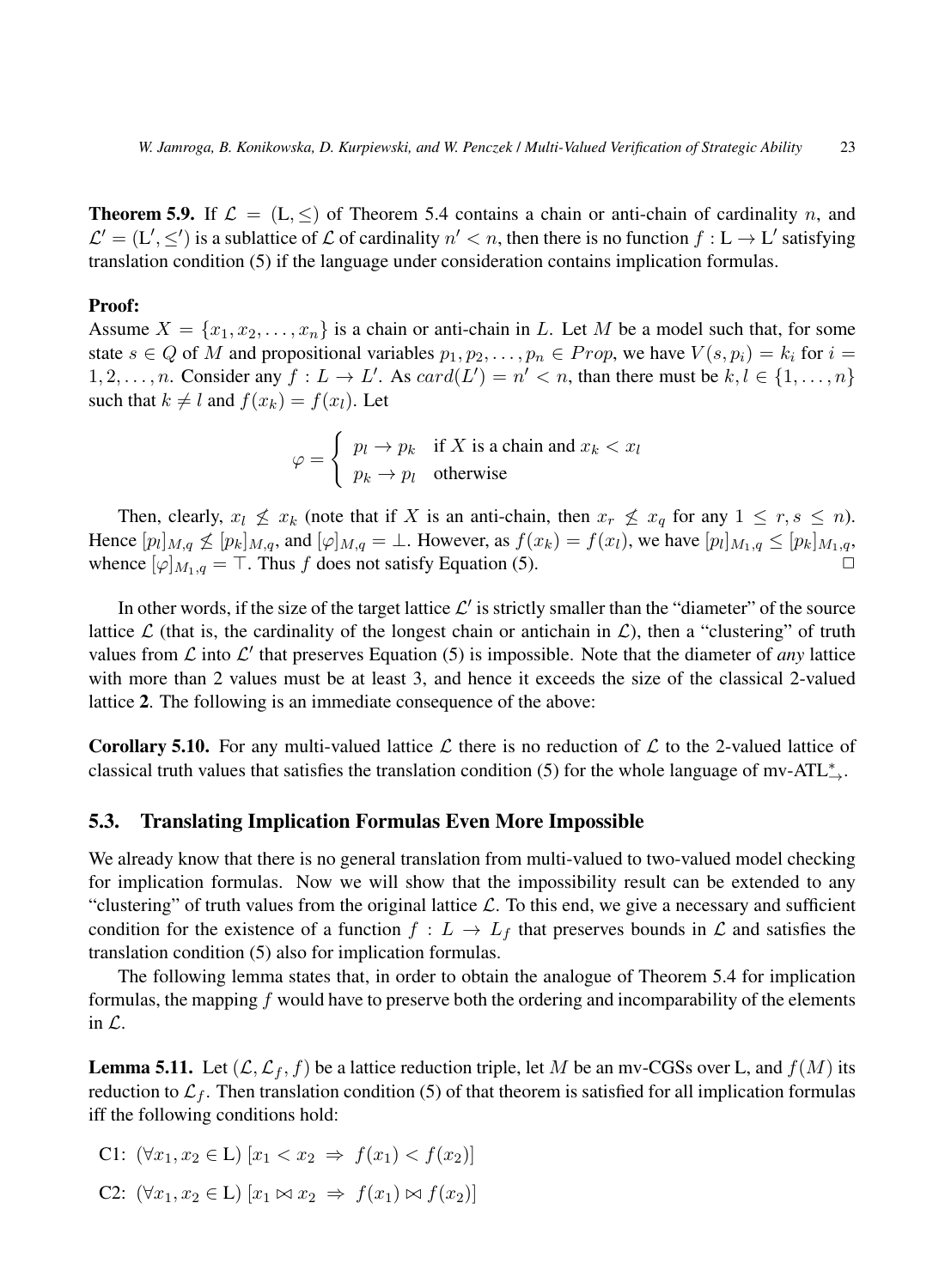#### Proof:

Note that an implication formula is a state formula, and that for any such formula  $\psi$  we have  $[\psi]_{M,q} \in$  $\{\perp, \perp\}$  for any mv-CGS M and any  $q \in St$ . Thus in order to prove (5) for such formulas, it suffices to show that, for any implication formula  $\varphi$  and any state q:

$$
[\varphi]_{M_f,q} = \top \text{ iff } [\varphi]_{M,q} \in f^{-1}(\top) \tag{7}
$$

" $(7) \Rightarrow (C1 \land C2)$ ": We start by proving the necessity of conditions C1 and C2. Assume first that f satisfies (7) for implication formulas. We should prove that  $f$  satisfies Conditions C1, C2 for all such formulas. For what follows, denote  $\xi = p_1 \rightarrow p_2, \psi = p_2 \rightarrow p_1$ , where  $p_1, p_2 \in Prop, p_1 \neq p_2$ where  $Prop$  is the set of atomic propositions of our logic).

- **C1:** We argue by contradiction. Suppose  $x_1, x_2 \in L$ ,  $x_1 < x_2$  and  $f(x_1) \ge f(x_2)$ . Then, as  $x_1 < x_2$ implies  $x_1 \le x_2$  and f preserves bounds, we also have  $f(x_1) \le f(x_2)$ , whence  $f(x_1) = f(x_2)$ . Now let M be an mv-CGS over L such that, for some state  $q \in St$ , we have  $V(p_i, q) = x_i$  for  $i = 1, 2$ , and let  $M_f$  be the image of M under f. Since  $\psi = p_2 \rightarrow p_1$  and  $[p_2]_{M,g} = x_2 > x_1 =$  $[p_1]_{M,q}$ , we have  $[\psi]_{M,q} = \bot$ . However,  $[\psi]_{M_f,q} = \top$ , because  $[p_2]_{M_f,q} = f(x_2) = f(x_1) =$  $[p_1]_{M_f,q}$ . As  $\perp \notin f^{-1}(\top)$ , this contradicts (7).
- **C2:** We again argue by contradiction. Suppose  $x_1, x_2 \in L$ ,  $x_1 \bowtie x_2$  and  $\neg(f(x_1) \bowtie f(x_2))$ . Without any loss of generality, we can assume that  $f(x_1) \le f(x_2)$ . Let mv-CGSs M,  $M_f$  and state q of M be like in the preceding item. Then, as  $[p_1]_{M,q} = x_1 \bowtie x_2 = [p_2]_{M,q}$ , we have in particular  $[p_1]_{M,q} \nleq [p_2]_{M,q}$ . Since  $\xi = p_1 \rightarrow p_2$ , this implies  $[\xi]_{M,q} = \bot$ . In turn,  $[\xi]_{M_f,q} = \top$ , because  $[p_1]_{M_f, q} = f(x_1) \le f(x_2) = [p_2]_{M_f, q}$ , which again contradicts (7).

"(C1  $\land$  C2)  $\Rightarrow$  (7)": It remains to prove the sufficiency of conditions C1 and C2. We assume that C1, C2 hold, and prove that (7) holds for formulas of the form  $\varphi = \varphi_1 \to \varphi_2$ . We start by proving this result for non-nested implication formulas, i.e., we assume that  $\varphi_1, \varphi_2$  do not contain  $\rightarrow$ . Then, by Theorem 5.4, (7) holds for  $\varphi_1, \varphi_2$ , which implies that

$$
[\varphi_i]_{M_f,q} = f([\varphi_i]_{M,q}), \quad i = 1,2. \tag{8}
$$

"(7L)  $\Rightarrow$  (7R)": We begin with the forward implication in (7). Assume that  $[\varphi]_{M_f,q} = \top$ . Then  $\sqrt{[\varphi_1]_{M_f,q}} \leq [\varphi_2]_{M_f,q}$ . By (8), this implies  $f([\varphi_1]_{M,q}) \leq f([\varphi_2]_{M,q}$ . We show by contradiction that

$$
[\varphi_1]_{M,q} \le [\varphi_2]_{M,q}.\tag{9}
$$

Suppose that (9) does not hold, then we have two possible cases:

- **Case 1:**  $[\varphi_1]_{M,q} > [\varphi_2]_{M,q}$ . Then by C1 we have  $f([\varphi_1]_{M,q}) > f([\varphi_2]_{M,q})$ , whence from (8) we get  $[\varphi_1]_{M_f, q} > [\varphi_2]_{M_1, q}$  and  $[\varphi]_{M_f, q} = \bot$  — which is a contradiction.
- **Case 2:**  $[\varphi_1]_{M,q} \bowtie [\varphi_2]_{M,q}$ . Then  $f([\varphi_1]_{M,q}) \bowtie f([\varphi_2]_{M,q})$  by C2, whence from (8) we get  $\neg([\varphi_1]_{M_f,q} \leq \varphi_2]_{M_f,q}$  $[\varphi_2]_{M_f,q}$ ). Consequently,  $[\varphi]_{M_f,q} = \bot$  — which is again a contradiction.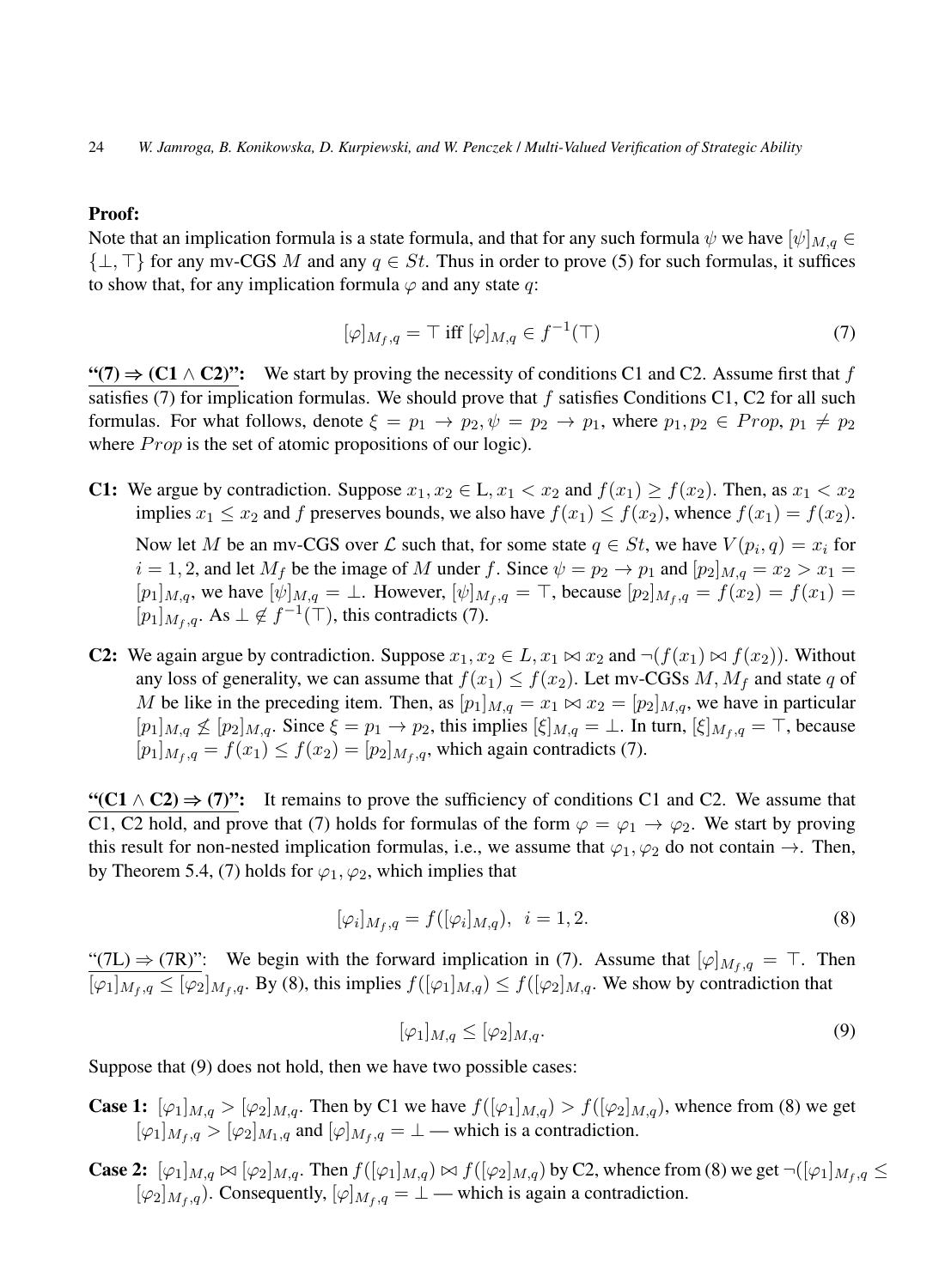Thus (9) above holds, whence  $[\varphi]_{M,q} = \top \in f_1(\top)$ , and the forward implication in (7) holds.

"(7R)  $\Rightarrow$  (7L)": The final step is proving the backward implication in (7). Assume that  $[\varphi]_{M,q} =$  $\overline{f^{-1}(\top)}$ . As  $[\varphi]_{M,q} \in {\{\bot, \top\}}$  and  $f(\bot) \neq \top$  by the preservation of bounds by f and the nontriviality of L,  $L_f$ , we obtain  $[\varphi]_{M,q} = \top$ , whence  $[\varphi_1]_{M,q} \leq [\varphi_2]_{M,q}$ . Since f preserves bounds, this implies  $f([\varphi_1]_{M,q}) \geq f([\varphi_2]_{M,q})$ , whence from (8) we obtain  $[\varphi_1]_{M_1,q} \leq [\varphi_2]_{M_f,q}$ . This yields  $[\varphi]_{M_f, q} = \top$ , whence the backward implication in (7) holds, too.

Nested formulas: The proof for nested formulas proceeds by induction. Assume that (7) holds for implication formulas with  $\rightarrow$  nested at most k times, and assume  $\varphi$  is an implication formula with  $\rightarrow$ nested  $k + 1$  times. Then  $\varphi = \varphi_1 \to \varphi_2$ , where  $\to$  is nested at most k times in  $\varphi_1, \varphi_2$ . Consequently, by the inductive assumption (9) holds for  $\varphi_1, \varphi_2$ , and repeating the proof given above for implication formulas without nesting of  $\rightarrow$  we can show that (7) holds for  $\varphi$  too.

This completes the proof of the sufficiency of C1, C2 for all implication formulas, and the proof of Lemma 5.11.  $\Box$ 

From Lemma 5.11 we can easily derive by induction the following general result:

**Theorem 5.12.** Let the  $(L, L_f, f)$  be an LRT. Then, the translation condition is satisfied for all formulas of mv-ATL<sup>\*</sup> over  $\mathcal L$  iff conditions C1, C2 of Lemma 5.11 hold.

It can be seen that conditions C1, C2 imply that any translation  $f$  meeting them must preserve the exact structure of the lattice  $\mathcal{L}$ . An important consequence of that fact is:

**Corollary 5.13.** Given a lattice  $\mathcal{L} = (L, \leq)$  and its sublattice  $\mathcal{L}_f = (L_f, \leq_f)$ , any function  $f : L \to$  $L_f$  preserving the algebra bounds and satisfying translation condition (5) for all implication formulas must be one-to-one.

#### Proof:

Suppose that f satisfies the above assumption,  $x_1, x_2 \in L$  and  $x_1 \neq x_2$ . Then we have one of the following cases:

1.  $x_1 < x_2$  or  $x_2 < x_1$ . Then  $f(x_1) \neq f(x_2)$  by C1 of Theorem 5.12.

2.  $x_1 \bowtie x_2$ . Then  $f(x_1) \bowtie f(x_2)$  by C2 of Theorem 5.12, which again implies  $f(x_1) \neq f(x_2)$ .

 $\Box$ 

The meaning of Corollary 5.13 is that there is no way of reducing *n*-valued model checking to k-valued model checking for  $k < n$ , if we want to handle all implication formulas. Clearly, Corollary 5.10 in Section 5.2 is a special case of the above result.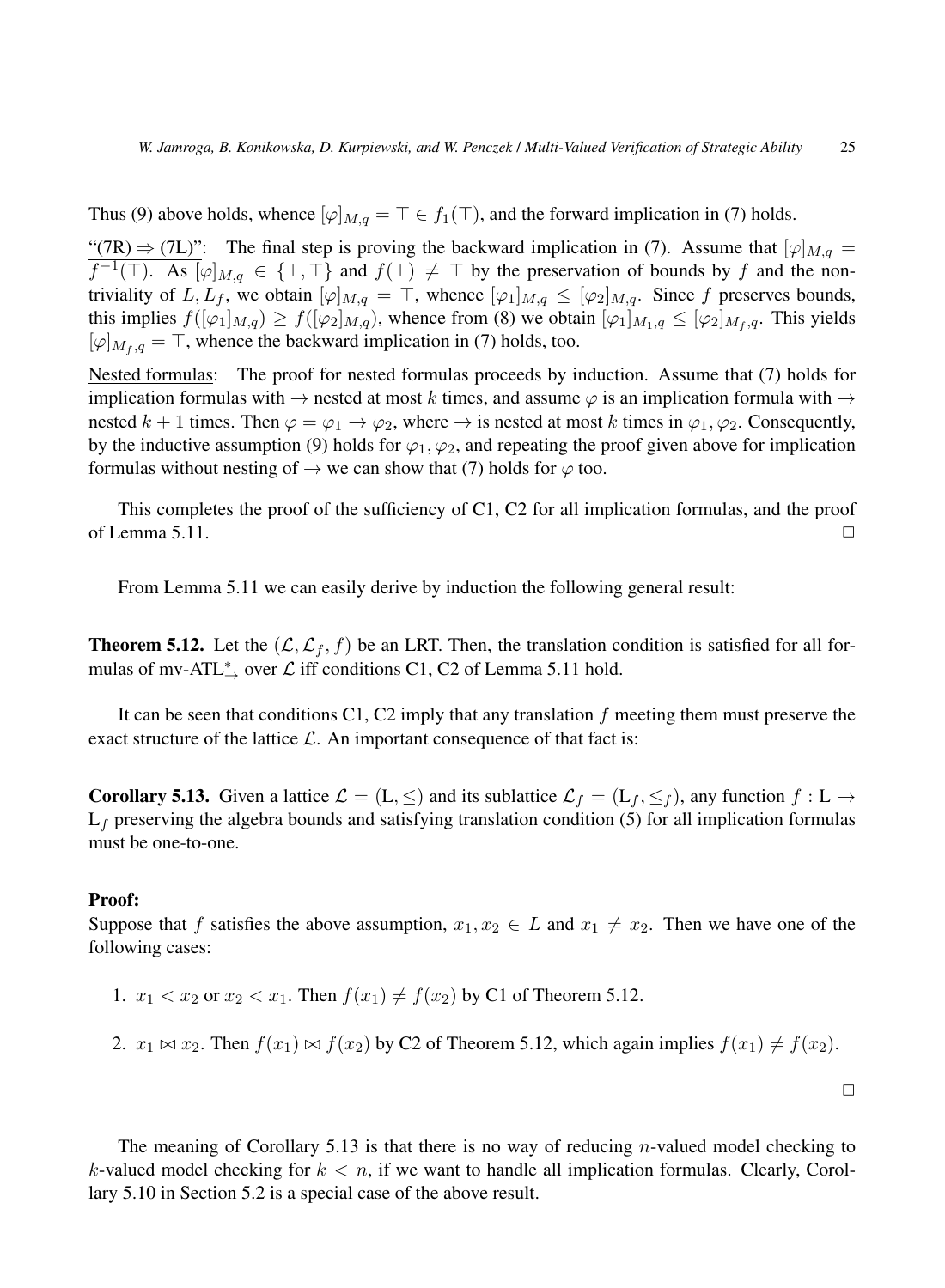# 5.4. Translation of Model Checking for *Some* Implication Formulas

By Corollary 5.5, there is a simple translation from multi-valued to classical model checking for strategic and temporal operators. By Corollary 5.13, we know that it cannot be generally extended to implication formulas. The next question is: can we construct such a translation for *some* implication formulas? If so, for which ones? The impossibility result in Corollary 5.13 is due to the fact that implication formulas can be used to encode the semantics in the language — including in particular its *n*-valued character. However, one usually wants to model-check one formula at a time. Then, Theorem 5.12 can be in some cases modified to provide the desired reduction:

**Theorem 5.14.** Let  $(L, L_f, f)$  be a lattice reduction triple (LRT), let M be a CGS over L and  $f(M)$ its reduction to  $\mathcal{L}_f$ . Further, let  $\varphi$  be a formula of mv-ATL<sup>\*</sup>, and  $Sub(\varphi)$  the set of all its subformulas. Then  $\varphi$  satisfies translation condition (5) whenever, for any implication formula  $\phi \in Sub(\varphi)$  such that  $\phi = \varphi_1 \to \varphi_2$ , any state (resp. path)  $\xi$ , and  $x_i = [\varphi_i]_{M,\xi}$ ,  $i = 1, 2$ , the following conditions hold:

$$
C1': x_1 < x_2 \implies f(x_1) < f(x_2)
$$
  

$$
C2': x_1 \bowtie x_2 \implies f(x_1) > f(x_2)
$$

#### Proof:

To prove the thesis, we assume that C1', C2' are satisfied, and show by structural induction that translation condition (5)

$$
[\psi]_{M_f, \xi} = x \quad \text{iff} \quad [\psi]_{M, \xi} \in f^{-1}(x)
$$

holds for any  $\psi \in Sub(\varphi)$ .

For atomic or constant  $\psi$ , the thesis follows from Theorem 5.4. Suppose now that Equation (5) holds for all subformulas of  $\varphi$  having rank k, and assume  $\psi$  is of rank  $k + 1$ . If  $\psi$  is obtained from subformulas of rank at most k using any operator Op other than  $\rightarrow$ , then Equation (5) follows from the fundamental Lemma 5.3.

Thus, it remains to consider the case of  $\rightarrow$ . Assume  $\psi = \psi_1 \rightarrow \psi_2$ , with Equation (5) being satisfied for both  $\psi_1, \psi_2$ . Since  $\psi$  is an implication formula, according to what we have already noted in the proof of Lemma 5.11, proving (5) for  $\psi$  reduces to showing condition (7), i.e.,

$$
[\psi]_{M_f,q} = \top \quad \text{iff} \quad [\psi]_{M,q} \in f^{-1}(\top).
$$

Note that since  $\psi_1, \psi_2$  are in  $Sub(\varphi)$ , then C1', C2' hold for  $x_i = [\varphi_i]_{M,q}, i = 1, 2$ . By the inductive assumption, we also have

$$
[\psi_i]_{M_f,q} = f([\psi_i]_{M,q}), \ \ i = 1,2 \tag{10}
$$

" $\Rightarrow$ ": We begin with the forward implication in (7). Assume that  $[\psi]_{M_f,q} = \top$ . Then  $[\psi_1]_{M_f,q} \leq$  $[\psi_2]_{M_f,q}$ . By (10), this implies  $f([\psi_1]_{M,q}) \leq f([\psi_2]_{M,q})$ . We show by contradiction that it implies

$$
[\psi_1]_{M,q} \le [\psi_2]_{M,q} \tag{11}
$$

Suppose that (11) does not hold, then we have two possible cases:

Case 1:  $[\psi_1]_{M,q} > [\psi_2]_{M,q}$ . Then by condition C1' we have  $f([\psi_1]_{M,q}) > f([\psi_2]_{M,q})$ , whence from (10) we get  $[\psi_1]_{M_f,q} > [\psi_2]_{M_f,q}$  and  $[\psi]_{M_f,q} = \perp$ , which is a contradiction.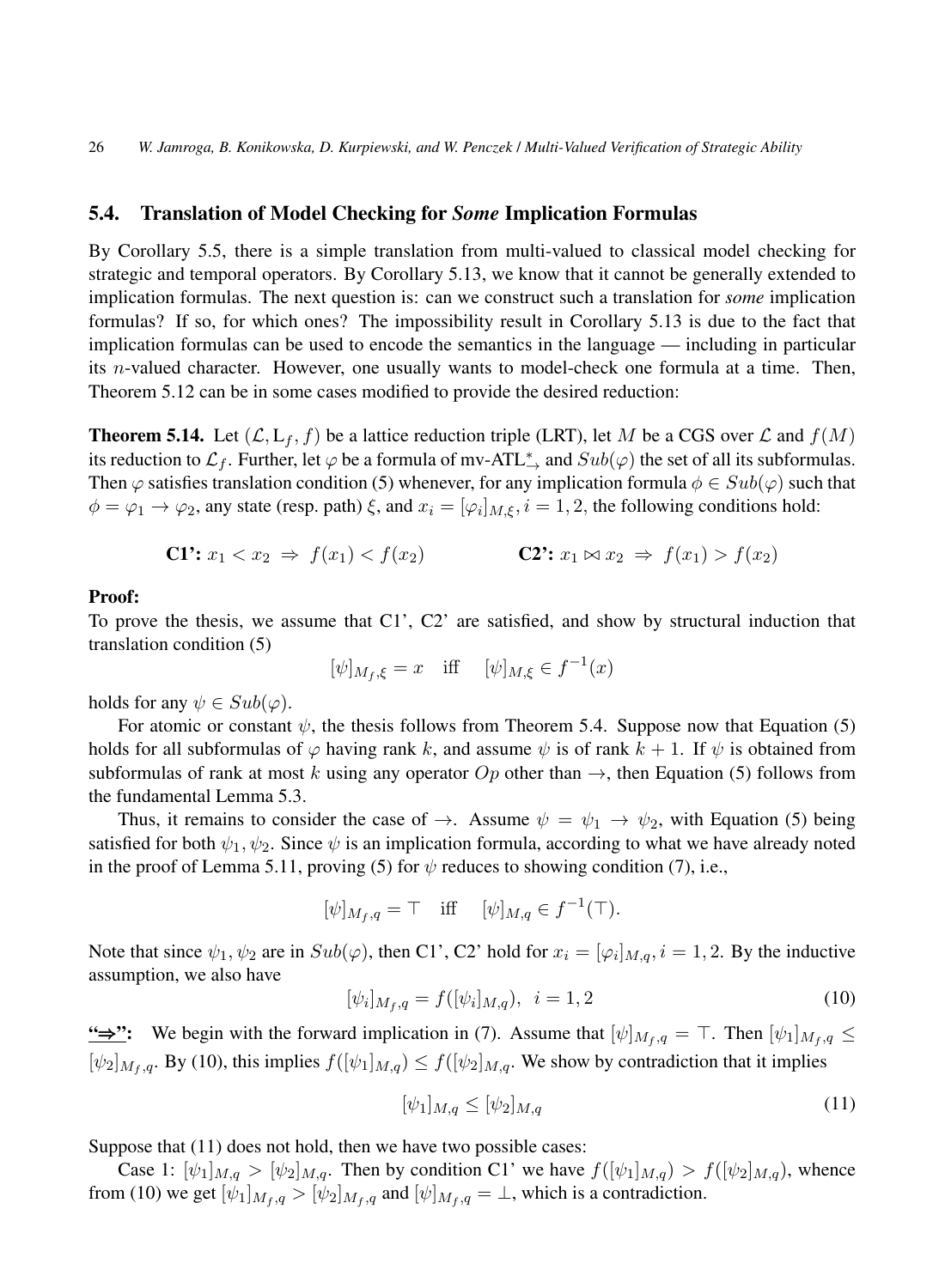Case 2:  $[\psi_1]_{M,q} \bowtie [\psi_2]_{M,q}$ . Then  $f([\psi_1]_{M,q}) > f([\psi_2]_{M,q})$  by condition C2', which again leads to a contradiction by what we have already proved for Case 1.

Thus (11) above holds, whence  $[\psi]_{M,q} = \top \in f^{-1}(\top)$ , and the forward implication in (7) holds. " $\Longleftrightarrow$ ": The final step consists in proving the backward implication in (7). Assume that  $[\psi]_{M,q} =$  $f^{-1}(\top)$ . As  $[\psi]_{M,q} \in \{\bot, \top\}$  and  $f(\bot) \neq \top$  by the preservation of bounds by f and the non-triviality of  $\mathcal{L}, \mathcal{L}_f$ , we get  $[\psi]_{M,q} = \top$ , and consequently  $[\psi_1]_{M,q} \leq [\psi_2]_{M,q}$ . Since f preserves bounds, this implies  $f([\psi_1]_{M,q}) \leq f([\psi_2]_{M,q})$ , whence from (10) we obtain  $[\psi_1]_{M_f,q} \leq [\psi_2]_{M_f,q}$ . This yields  $[\psi]_{M_f, q} = \top$ , whence the backward implication in (7) holds, too.

Assume that our mv-CGSs are defined over distributive lattices. We now show that the translation method of Section 5.1, based on join irreducible elements  $\mathcal{JI}(\mathcal{L})$ , can be applied to a formula  $\varphi$  of  $ATL<sup>*</sup>$  and an mv-CGS M, provided that the assumptions of Theorem 5.14 are satisfied. By (1), for each  $x \in L$  we have  $x = \bigcup_{i \in \mathcal{I}} \mathcal{I}(\mathcal{L}) \cap L(x)$ . Let  $M^{\ell}$  be the model obtained using the translation  $f_\ell$ . Therefore, according to Theorem 5.14:  $[\varphi]_{M^{\ell},\xi} = x$  iff  $[\varphi]_{M,\xi} \in f_\ell^{-1}$  $\int_{\ell}^{\infty}$  =  $[\varphi]_{M^{\ell},\xi}$  =  $\top$  iff  $[\varphi]_{M,\xi} \in \uparrow \ell$ . Thus,

$$
[\varphi]_{M,\xi} = \bigsqcup \{ \ell \in \mathcal{JI}(\mathcal{L}) \mid [\varphi]_{M^{\ell},\xi} = \top \}. \tag{12}
$$

**Example 5.15.** Consider model  $M_2$  in Figure 5 and formula  $\phi = \langle \langle 1 \rangle \rangle$ G (pol<sub>1</sub>  $\rightarrow$  (target  $\land$  pol<sub>2</sub>)). Subformula pol<sub>1</sub> can take the following truth values throughout the model:  $\bot, u, \top_d, \top$ . Similarly, target  $\wedge$  pol<sub>2</sub> can evaluate to  $\perp$ ,  $\top_d$ . Thus by Theorem 5.14 mapping  $f_{\top_d}$  meets translation condition (5), and we can use the translation method of Section 5.1 to check if the value of  $\phi$  is at least  $\top_d$ .

On the other hand, all the other "cutoff" mappings (i.e.,  $f_{\perp_d \sqcap \perp_g}$ ,  $f_{\perp_d}$ ,  $f_{\perp_g}$ ,  $f_{\top_g}$ , and  $f_{\top}$ ) do not satisfy condition C1', and hence the correctness of the translation is not guaranteed for those truth values.

The following is an immediate consequence of Theorem 5.14.

**Corollary 5.16.** Let  $\mathcal{L}$ , its sublattice  $\mathcal{L}_f$ ,  $f : L \to L_f$ , and  $M$ ,  $M_f$  be as in Theorem 5.4. Further, let  $\varphi$  be a formula of mv-ATL<sup>\*</sup>, such that every implication subformula of  $\varphi$  is of the form  $\psi_1 \to \psi_2$ , where  $\psi_i \in \{ \boxed{\perp}, \boxed{\top} \}$  for some  $i \in \{1, 2\}$ . Then  $\varphi$  satisfies the translation condition (5).

#### Proof:

It suffices to observe that if at least one of the formulas  $\psi_1, \psi_2$  is either  $\vert \bot \vert$  or  $\vert \top \vert$ , then the implication subformula  $\psi_1 \to \psi_2$  trivially satisfies conditions C1' and C2' of Theorem 5.14.

## 5.5. Recursive Model Checking of ATL<sup>∗</sup>

For many model checking instances, the assumptions of Theorem 5.14 do not hold. In those cases, we cannot translate the multi-valued model checking of mv-ATL<sup>\*</sup><sub>→</sub> formulas to the classical model checking for ATL<sup>\*</sup>. Then, the simplest solution is to adapt the standard recursive algorithm that, in order to model-check formula  $\varphi$ , proceeds bottom-up from the simplest subformulas, and replaces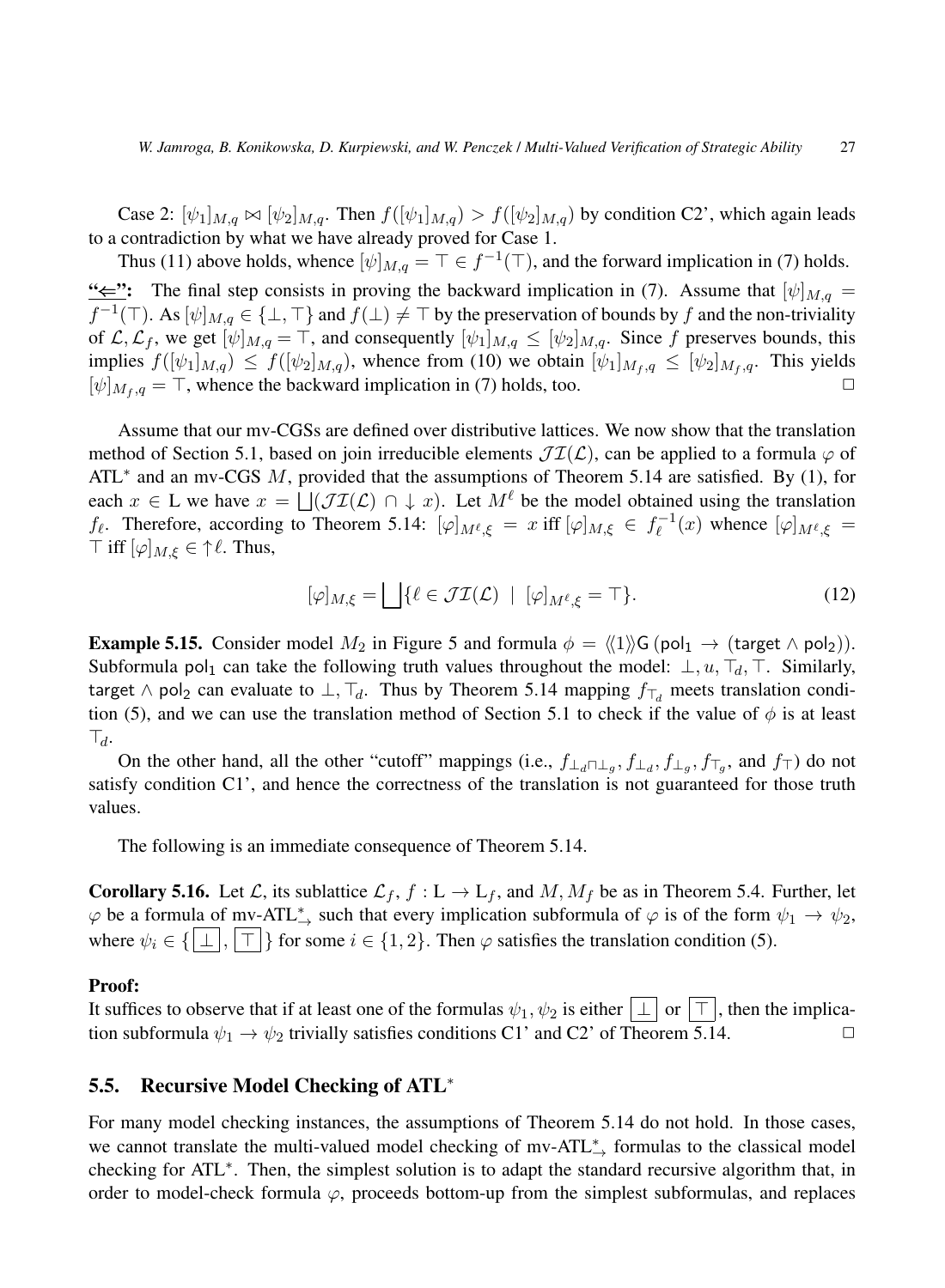them with fresh atomic propositions. In our case, this means that model checking of each implication formula  $\varphi_1 \to \varphi_2$  consists in computing the values of  $\varphi_1, \varphi_2$  by means of the translation in Section 5.1, and then fixing the valuation of the fresh variable  $p_{\varphi_1 \to \varphi_2}$  according to their comparison. The detailed algorithm is presented in Figure 9.

The main disadvantage of the above method compared to the direct translation method is that it requires computing the values of the new atomic propositions for all states of the model  $M$ . In other words, we need to carry out global model checking, whereas for formulas without the implication operator  $\rightarrow$  both global and local model checking were possible. The method can be possibly improved if we assume that a specific symbolic model checking method for two-valued ATL<sup>∗</sup> is used; we leave a study of this subject for future work.

Nevertheless, the algorithm presented in Figure 9 has two important consequences. First, it provides a general linear-time reduction from model checking mv-ATL<sup>\*</sup> (resp. mv-ATL→) to model checking standard 2-valued ATL<sup>\*</sup> (resp. ATL). We state it formally as follows.

**Theorem 5.17.** The one-to-many reduction from multi-valued model checking of mv-ATL<sup>\*</sup>, to 2valued model checking of ATL<sup>\*</sup> runs in linear time with respect to the size of the model, the length of the formula, and the number of truth values.

Corollary 5.18. Model checking mv-ATL<sup>\*</sup> (resp. mv-ATL<sub>→</sub>) is  $2EXPTIME$ -complete (resp. Pcomplete) in the size of the model, the length of the formula, and the number of truth values.

Secondly, we note that correctness of the translation does not depend on the type of strategies being used in the semantics of mv-ATL<sup>\*</sup><sub>→</sub>. As it is, the translation provides a model checking reduction to the *IR* variant of ATL<sup>\*</sup> (perfect information + perfect recall). If we used memoryless strategies of type

Algorithm  $qmcheck_{rec}(M, \varphi);$ 

- 1. If  $\varphi$  contains no instance of the comparison operator  $\rightarrow$ , then return gmcheck<sub>tr</sub>(M,  $\varphi$ );
- 2. Else, pick the first implication subformula  $\varphi_1 \to \varphi_2$  in  $\varphi$ , and:
	- Compute  $\mathcal{V}_{\varphi_1} := \text{gmc} \text{hec} \kappa_{\text{rec}}(M, \varphi_1)$  and  $\mathcal{V}_{\varphi_2} := \text{gmc} \text{hec} \kappa_{\text{rec}}(M, \varphi_2)$ ;
	- Create an extension  $M'$  of model M by adding a fresh atomic proposition p, and fixing its valuation so that  $V(\mathsf{p},q)=\top$  if  $\mathcal{V}_{\varphi_1}(q)\leq \mathcal{V}_{\varphi_2}(q)$  and  $V(\mathsf{p},q)=\bot$  otherwise;
	- Create formula  $\varphi'$  by replacing every occurrence of  $\varphi_1 \to \varphi_2$  by p;
	- Return gmcheck<sub>rec</sub> $(M', \varphi')$ .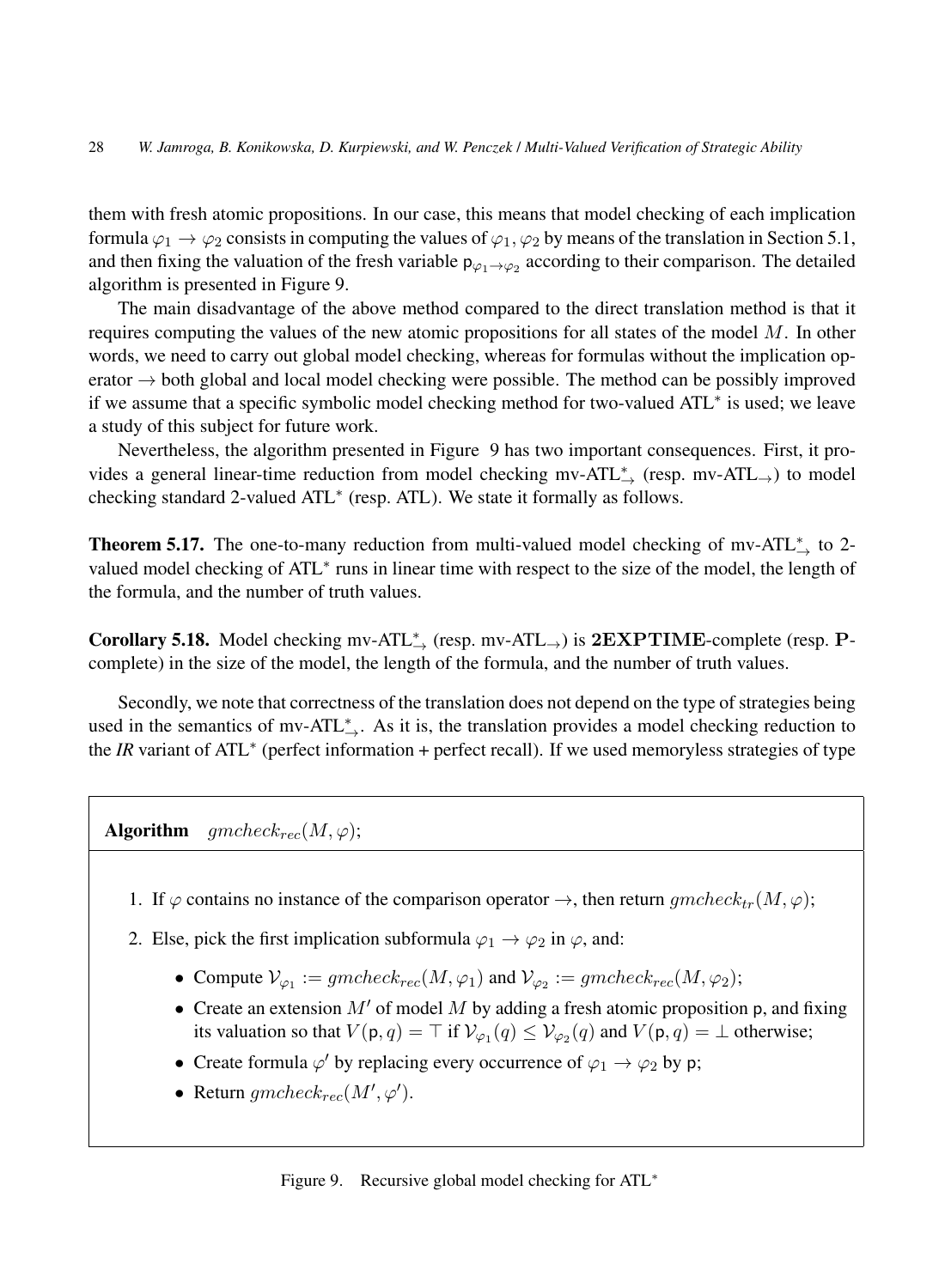$s_a : St \to Act$  instead of perfect recall, the translation would yield reduction to the *Ir* variant of ATL<sup>\*</sup> (perfect information + imperfect recall [45]). Since the *IR* and *Ir* semantics coincide in 2-valued ATL (though not in ATL<sup>∗</sup> !), we get the following.

**Theorem 5.19.** For mv-ATL<sub>→</sub>, memory is irrelevant, i.e., its semantics can be equivalently given by memoryless strategies.

# 6. Multi-Valued Transitions

In this paper our aim is to propose a framework for a graded interpretation of logical statements referring to the strategic ability of agents and coalitions. Until this point, the "graded" truth values have only originated from non-classical interpretation of atomic propositions and literals. Typically, this happens because when constructing a model we cannot determine the truth of some basic statements in absolute terms (as either true or false). Instead, we assign such basic statements with their "truth degrees" (which can be also seen as "weights of evidence") drawn from a suitable lattice, which then propagate to more complex formulas.

Another source of non-classical truth values sometimes considered in the literature is a graded interpretation of transitions. In that case, each transition is labelled according to its "strength." An extension of mv-ATL<sup>\*</sup>, with weighted transitions is discussed in this section.

## 6.1. Weighted Transitions: Potential Interpretations

The shift from 2-valued to multi-valued modal logic typically arises when we extend the domain of interpretation for atomic propositions in *states* of the model. The level of truth for  $p_1, p_2, \ldots$ , is not crisp anymore, and this propagates to more complex formulae  $\varphi$  via semantic clauses. So far, we have assumed that the transition relation is crisp, i.e., given states  $q, q'$  and a vector of actions  $\vec{\alpha}$ , the transition from q to q' labeled by  $\vec{\alpha}$  is either fully included in the model, or is completely absent from it. An alternative would be to consider multi-valued transition relations, with transitions that are possible to a certain degree.

There are at least two sensible interpretations of such weighted transitions. On the one hand, the weight can be interpreted as the strength of evidence supporting the existence of the transition. This approach has been adopted in the previous works on multi-valued temporal logics over arbitrary lattices of truth values [3, 4], with the additional assumption that the weights of transitions are drawn from the same lattice as the values of propositions. A characteristic feature of the semantics in [3, 4] is that, whenever the weights on transitions decrease sufficiently, the value of a temporal formula must also decrease. Formally, consider a multi-valued transition system  $M$ , a state  $q$  in  $M$ , and a formula AX  $\varphi$  such that  $[AX \varphi]_{M,q} = x$ . Moreover, let M' be the same as M except for the weights of all the outgoing transitions from q being strictly lower than x. Then we have  $[AX \varphi]_{M',q} < [AX \varphi]_{M,q}$ . Analogous characterizations can be shown for all other temporal operators.

On the other hand, the transition weights can be also interpreted as a qualitative distribution, similarly to quantitative transitions in Markov chains and Markov decision processes, used in the semantics of probabilistic temporal logics [46, 35, 19] and their strategic variants [38, 39, 31, 33, 34].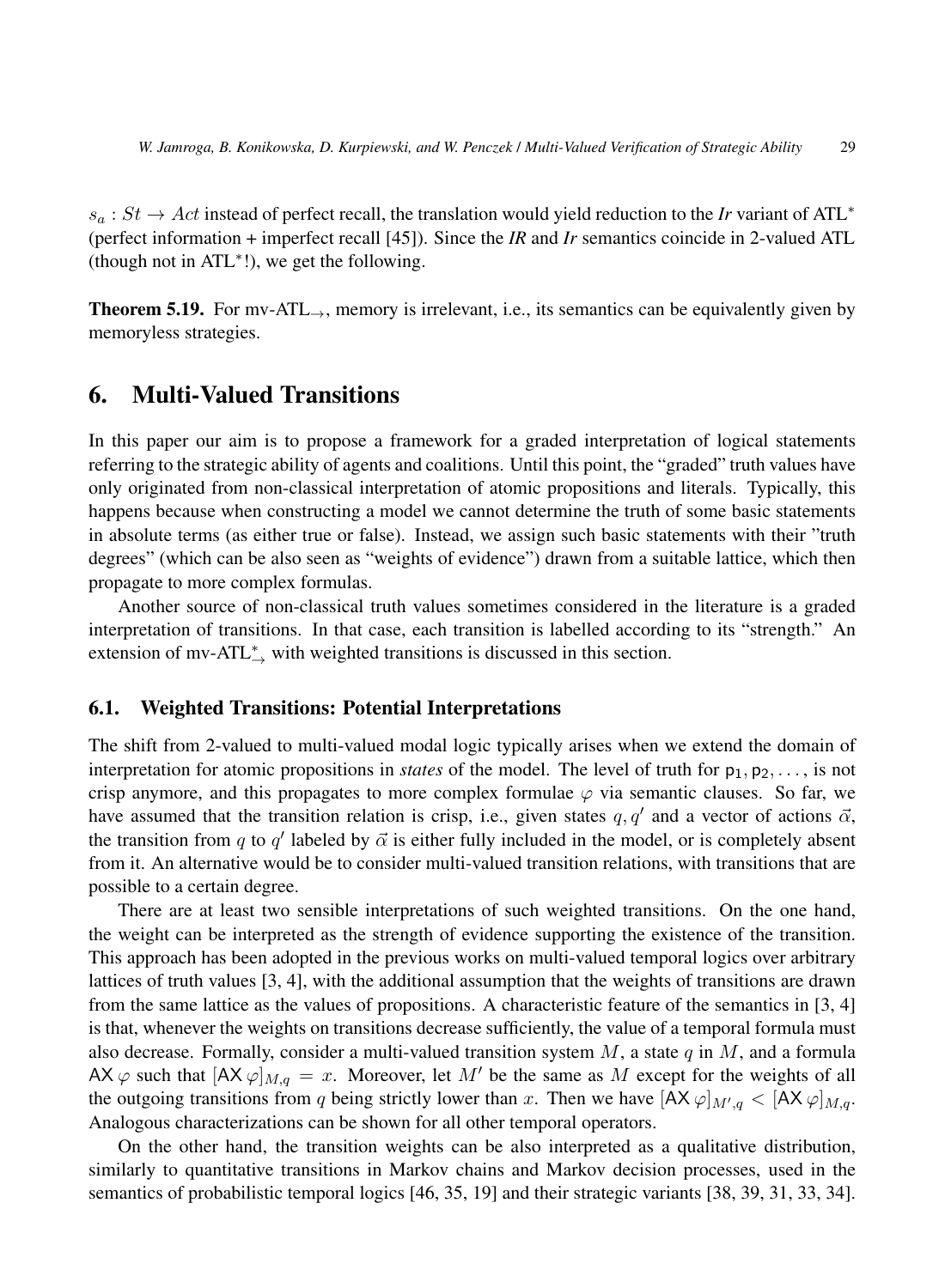A natural assumption in that case is that the distribution is complete. In the probabilistic case, it amounts to the weights on the outgoing edges from  $q$  always summing up to 1. The requirement is essential in models of multi-agent systems, where establishing what *cannot* happen is often as important as reasoning about what can.

In the qualitative case, at a minimum,  $[\varphi]_{M,q'} = x$  on all the successors q' of q should imply [AX  $\varphi|_{M,q} = x$  (and analogously for other temporal operators and strategic operators). In particular, if the value of  $\varphi$  is bound to be  $\top$  at the next moment – no matter how the systems evolves – then AX  $\varphi$ ,  $\langle A \rangle$ X  $\varphi$ , etc., should also evaluate to  $\top$ . It is easy to see that the semantics in [3, 4] do not satisfy this requirement.

In the remainder of the section, we outline how the probabilistic approach can be adapted to arbitrary lattices of transition weights. Our proposal is based on the concept of *designated paths*, i.e., paths that are considered relevant in a given context. We also show that the idea of may/must abstraction can be seen as a special, 3-valued case of this kind of reasoning.

## 6.2. Weighted Transitions in Concurrent Game Structures

### Definition 6.1. (Weighted multi-valued CGS)

Assume two lattices: an interpreted lattice  $\mathcal{L}^+ = (L, \leq, \sigma)$  of truth values, and a lattice  $\mathcal{L}_t = (L_t, \leq_t)$ for weights that will be assigned to transitions. A *weighted multi-valued concurrent game structure* (wmv-CGS) over  $\mathcal{L}^+$  and  $\mathcal{L}_t$  is a tuple  $M = \langle \text{Agt}, St, Act, d, t, w, Prop, V, \mathcal{L}^+, \mathcal{L}_t \rangle$ , where  $\text{Agt}, St$ , Act, t, Prop are as in case of an mv-CGS, and  $w : t \to L_t$  is a weight function which maps each individual transition in t (i.e., each tuple  $(q, \alpha_1, \dots, \alpha_k, t(q, \alpha_1, \dots, \alpha_k))$  to a value in  $L_t$ .

The interpretation of mv-ATL<sup>\*</sup>, formulas in a wmv-CGS M as above is parameterized by the set D of designated values in  $\mathcal{L}_t$  — the logical values whose assignment to a formula makes it deemed to be satisfied.

A path in an wmv-CGS is defined analogously as in an mv-CGS. A path  $\lambda = q_0q_1q_2...$  is said to be designated if for every *i* there are actions  $\alpha_1, \dots, \alpha_k$  such that  $t(q_i, \alpha_1, \dots, \alpha_k) = q_{i+1}$  and  $w(q_i, \alpha_1, \ldots, \alpha_k, q_{i+1}) \in \mathcal{D}.$ 

Given  $D$ , we reduce a wmv-CGS  $M$  to an mv-CGS

$$
M_{\mathcal{D}} = \langle \mathbb{A}\text{gt}, St, Act, d, t_{\mathcal{D}}, Prop, V, \mathcal{L}^+ \rangle
$$

where

$$
t_{\mathcal{D}}(q, \alpha_1, \dots, \alpha_k) = \begin{cases} t(q, \alpha_1, \dots, \alpha_k) & \text{if } w(q, \alpha_1, \dots, \alpha_k, t(q, \alpha_1, \dots, \alpha_k)) \in \mathcal{D} \\ \text{undefined} & \text{otherwise} \end{cases}
$$

Then any state of M is a state of  $M_{\mathcal{D}}$ , and any designated path in M is a path in  $M_{\mathcal{D}}$ . As the interpretation of mv-ATL<sup>\*</sup> in M we take the interpretation of mv-ATL<sup>\*</sup> in M<sub>D</sub>:

For any state or designated path  $\xi$  in M and any formula  $\varphi$  in mv-ATL<sup>\*</sup><sub>→</sub>, we take:

$$
[\varphi]_{M,\xi,\mathcal{D}} = [\varphi]_{M_{\mathcal{D}},\xi} \tag{13}
$$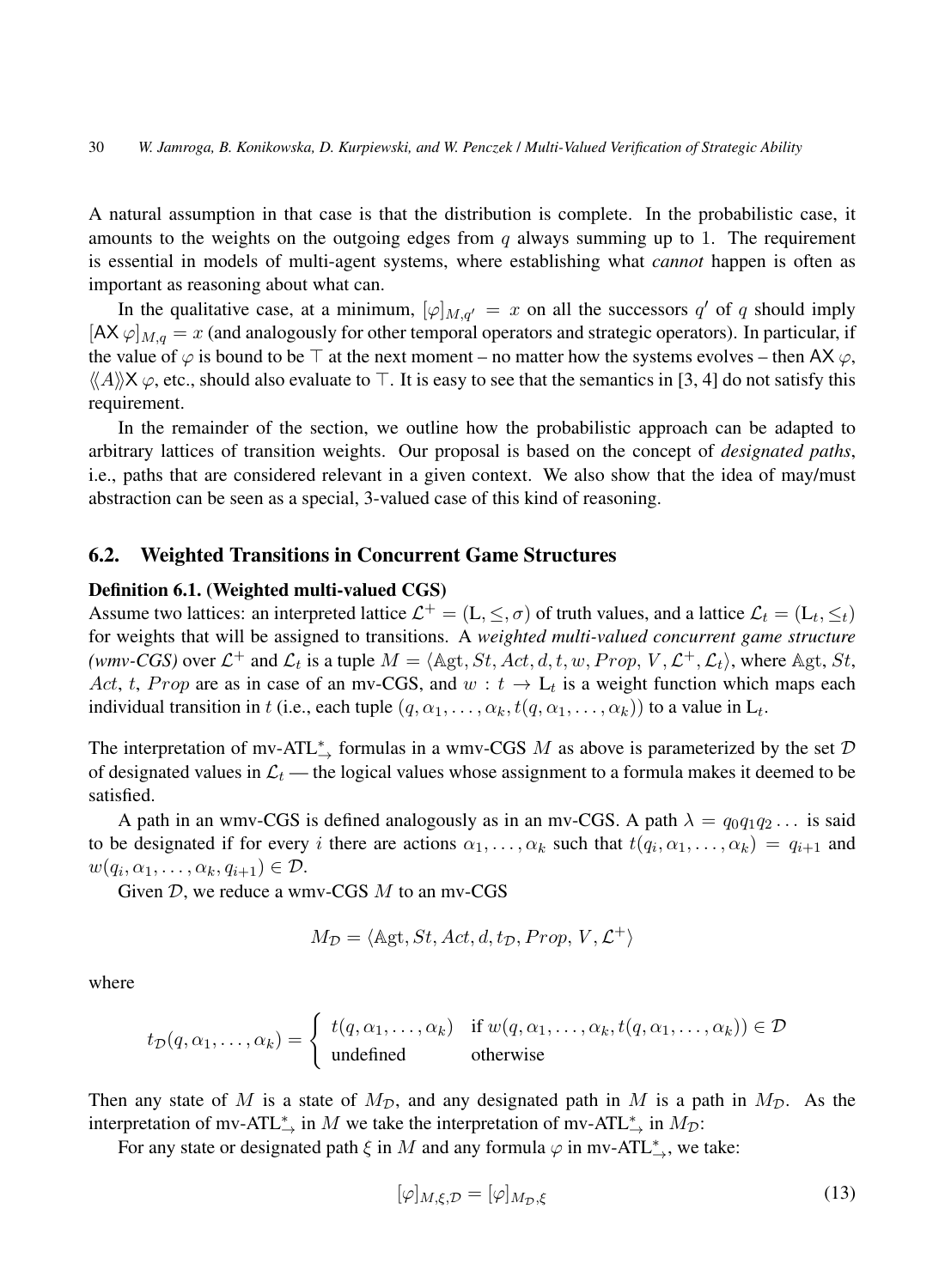## 6.3. Embedding May/Must Abstractions

A natural example of many-valued transitions is provided by may-must transitions: the "may" transitions are only possible, but need not happen, while the "must" transitions will necessarily take place. This kind of models were used in [42]. Also, the may/must abstractions presented in [28, 29, 30] produce models with the same or similar structure and interpretation. Adapting the notation, those models take the form  $M^{GJ} = \langle St, Prop, \delta_{must}, \delta_{mau}, V, \mathcal{L} \rangle$ , where  $St, Prop, V$  are defined as before,  $\mathcal{L} = \{\mathbf{t}, \mathbf{f}, \mathbf{u}\}\$ , and  $\delta_{must}$ ,  $\delta_{may} \subseteq St \times St$  are transition relations such that  $\delta_{must} \subseteq \delta_{may}$ . The language contains negation and conjunction interpreted as in Kleene three-valued calculus over  $\{t, f, u\}$ , and the AX operator interpreted as:

$$
[AX\varphi]_{M^{GJ},q} = \begin{cases} \mathbf{t} & \text{if } \forall s'(\delta_{may}(s,s') \Rightarrow [\varphi]_{M^{GJ},s'} = \mathbf{t}) \\ \mathbf{f} & \text{if } \exists s'(\delta_{must}(s,s') \land [\varphi]_{M^{GJ},s'} = \mathbf{f}) \\ \mathbf{u} & \text{otherwise} \end{cases}
$$

If, following [42], we disregard explicit inclusion of agents and actions in our approach, then if the transition relation  $\delta_{may}$  is a function, such a model can be represented as an wmv-CGS  $M^{JKP}$  =  $\langle St, \delta_{may}, Prop, V, \mathcal{L}^+, \mathcal{L}_t \rangle$  with three-valued transitions, where  $LT = \{\top, U, \bot\}$ , and the weight function  $w : St \times St \rightarrow LT$  is defined by:

$$
w(s, s') = \begin{cases} \top & \text{if } (s, s') \in \delta_{must} \\ U & \text{if } (s, s') \in \delta_{may} \setminus \delta_{must} \\ \bot & \text{otherwise} \end{cases}
$$

Denote  $\mathcal{D}_{\perp} = {\{\top\}, \mathcal{D}_{U} = {U, \top\}}$ . We can show that Godefroid's-Jagadessan's semantics based on  $M^{GJ}$  can be expressed using our model  $M^{JKP}$  as follows:

**Lemma 6.2.** If  $\varphi$  does not contain the AX operator, then:

1. 
$$
[\varphi]_{M^{GJ},q} = [\varphi]_{M^{JKP},q,\mathcal{D}_{\top}}
$$
  
\n2.  $[AX\varphi]_{M^{GJ},q} = \begin{cases} \mathbf{t} & \text{if } [AX\varphi]_{M^{JKP},q,\mathcal{D}_{U}} = \mathbf{t} \\ \mathbf{f} & \text{if } [AX\varphi]_{M^{JKP},q,\mathcal{D}_{\top}} = \mathbf{f} \\ \mathbf{u} & \text{otherwise} \end{cases}$ 

#### Proof:

Since both  $M^{JKP}$  and  $M^{GJ}$  are based on Kleene 3-valued calculus of propositional formulas, Condition 1 obviously holds. Further, as the translation of  $M^{JKP}$  to  $M_{D_U}$  preserves all transitions in  $\delta_{may}$ , we have  $[AX\varphi]_{M^{JKP},q,\mathcal{D}_U} = \mathbf{t}$  iff  $[\varphi]_{M^{JKP},q',\mathcal{D}_U} = \mathbf{t}$  for every  $(q,q') \in \delta_{may}$ . In view of Condition 1, the latter implies  $[\varphi]_{M^{GJ},q'} = \mathbf{t}$  for every  $(q, q') \in \delta_{may}$ . Consequently, the first clause in Condition 2 holds. For the second clause, note that as  $M_{D_{\top}}$  only contains transitions in  $\delta_{must}$ , then  $[AX\varphi]_{MJKP,q,\mathcal{D}_{\top}} = \mathbf{f}$  iff there is a transition  $(q,q') \in \delta_{must}$  such that  $[\varphi]_{MJKP,q'} = \mathbf{f}$ . Then by Condition 1  $[\varphi]_{M^{GJ},q'} = \mathbf{f}$ , whence  $[AX\varphi]_{M^{GJ},q} = \mathbf{f}$  and so Condition 2 holds.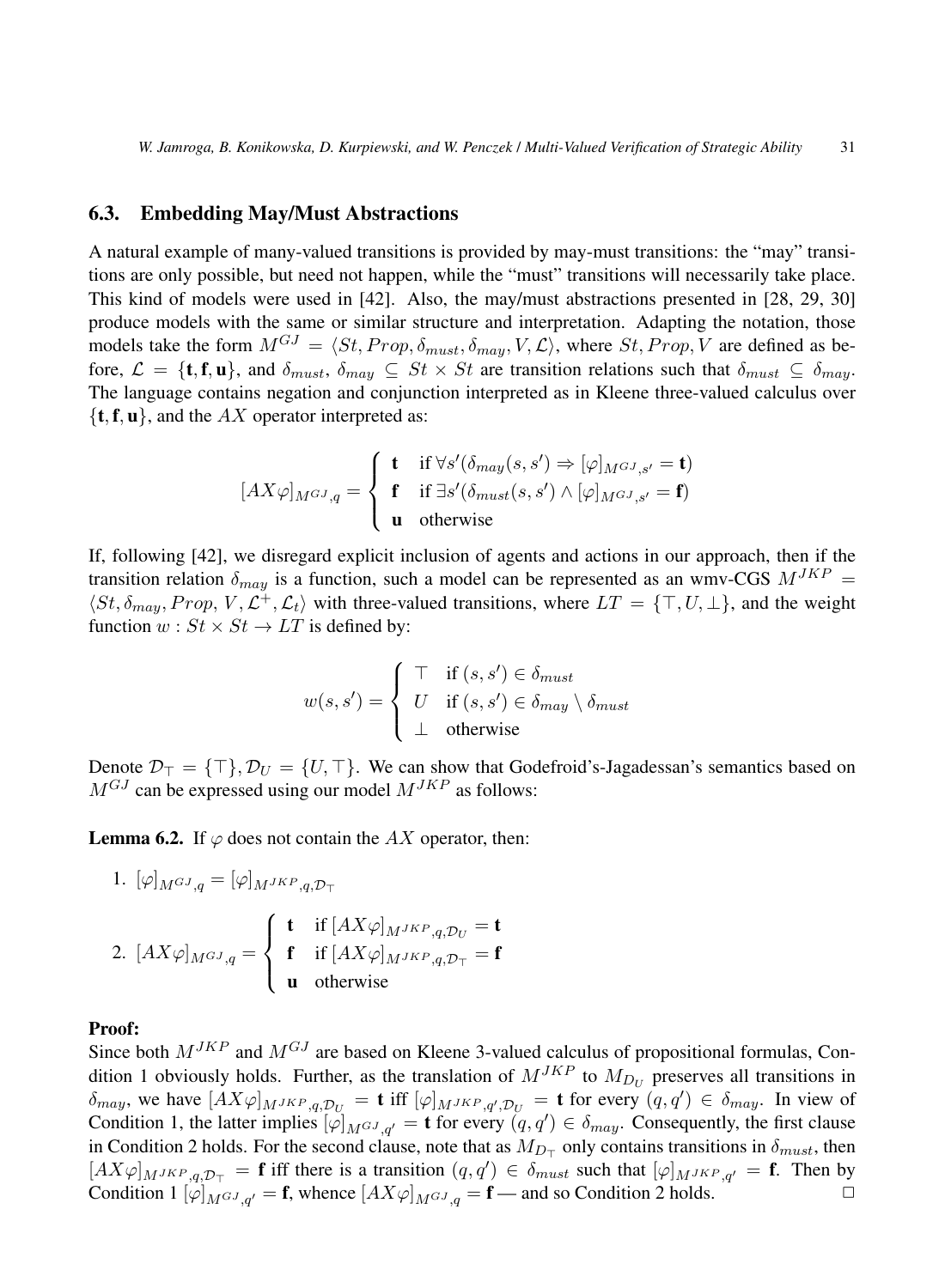## 6.4. Model Checking Multi-Valued CGS with Weighted Transitions

Fortunately, the introduction of weighted transition, while enriching our models and making them better suited to some practical applications, does not introduce any essential complications into modelchecking compared to mv-CGS's with two-valued transitions. Thus the results obtained in the latter case carry over to mv-CGS, and we have the following generalization of the Reduction Theorem 5.4:

**Theorem 6.3.** Let  $\mathcal{L} = (L, \leq)$  be an arbitrary finite lattice,  $\mathcal{L}_f = (L_f, \leq_f)$  a sublattice of  $\mathcal{L}$ , and let  $f : L \to L_f$  a mapping which preserves arbitrary bounds in  $\mathcal{L}$ . Furthermore, let  $M =$  $\langle \text{Agt}, St, Act, d, t, w, Prop, V, \mathcal{L}^+ \rangle$  be an wmv-CGS over an interpreted lattice  $\mathcal{L}^+ = (L, \leq, \sigma)$  over C, and let  $M_f = \langle \text{Agt}, St, Act, d, t, w_f, Prop, V_f, (L_f, \leq_f, \sigma_f) \rangle$  be the mv-CGS obtained from M by "clustering" the truth values in  $M$  according to  $f$ , i.e.:

1. 
$$
\sigma_f(c) = f(\sigma(c))
$$
 for any  $c \in \mathcal{C}$ ,

2. 
$$
w_f(\tau) = f(w(\tau))
$$
 for any  $\tau \in t$ , and

3.  $V_f(p,q) = f(V(p,q))$  for any  $q \in St$  and  $p \in Prop.$ 

Then, for any state (respectively, path) formula  $\varphi$  of mv-ATL<sup>\*</sup>, over  $\mathcal{L}$ , any state (respectively, path)  $\xi$ , and any set of designated truth values  $D$ , we have

$$
[\varphi]_{M,\xi,\mathcal{D}} \in f^{-1}(x) \quad \text{iff} \quad [\varphi]_{M_f,\xi,\mathcal{D}} = x \tag{14}
$$

# Proof:

Straightforward from Equation (13) and Theorem 5.4.

Note that the conditions of the above theorem (preservation of the bounds plus Conditions 1 and 3) correspond to those of Theorem 5.4, with an analogous Condition 2 for weights added).  $\Box$ 

This theorem can be used, in a way analogous to that employed for mv-ATL<sup>\*</sup><sub>→</sub> with two-valued transitions, to reduce mv-model checking for mv-ATL<sup>\*</sup>, with mv-transitions to two-valued model checking. This is because the semantics of mv-ATL<sup>\*</sup>, with many-valued transitions contains an embedded reduction of models with mv-transitions to models with two-valued transitions — and for those models we can again use the reduction based on our threshold functions. Consequently, the local and global model checking algorithm given in Figure 9 and Figure 8 also carry-over to the case of many-valued transitions.

Like previously, the positive results quoted above apply to formulas which do not involve the implication operator. For the formulas involving that operator, the negative result obtained in case of two-valued transitions of course still holds — because a CGS with two-valued transitions is just a special case of a CGS with many-valued transitions.

# 7. Multi-Valued Verification of Agents with Imperfect Information

ATL and ATL<sup>∗</sup> were originally proposed for reasoning about agents in perfect information scenarios. It can be argued that realistic multi-agent systems always include some degree of limited observability [45, 47, 48, 49, 50, 51, 52]. However, model checking of ATL and ATL<sup>∗</sup> with imperfect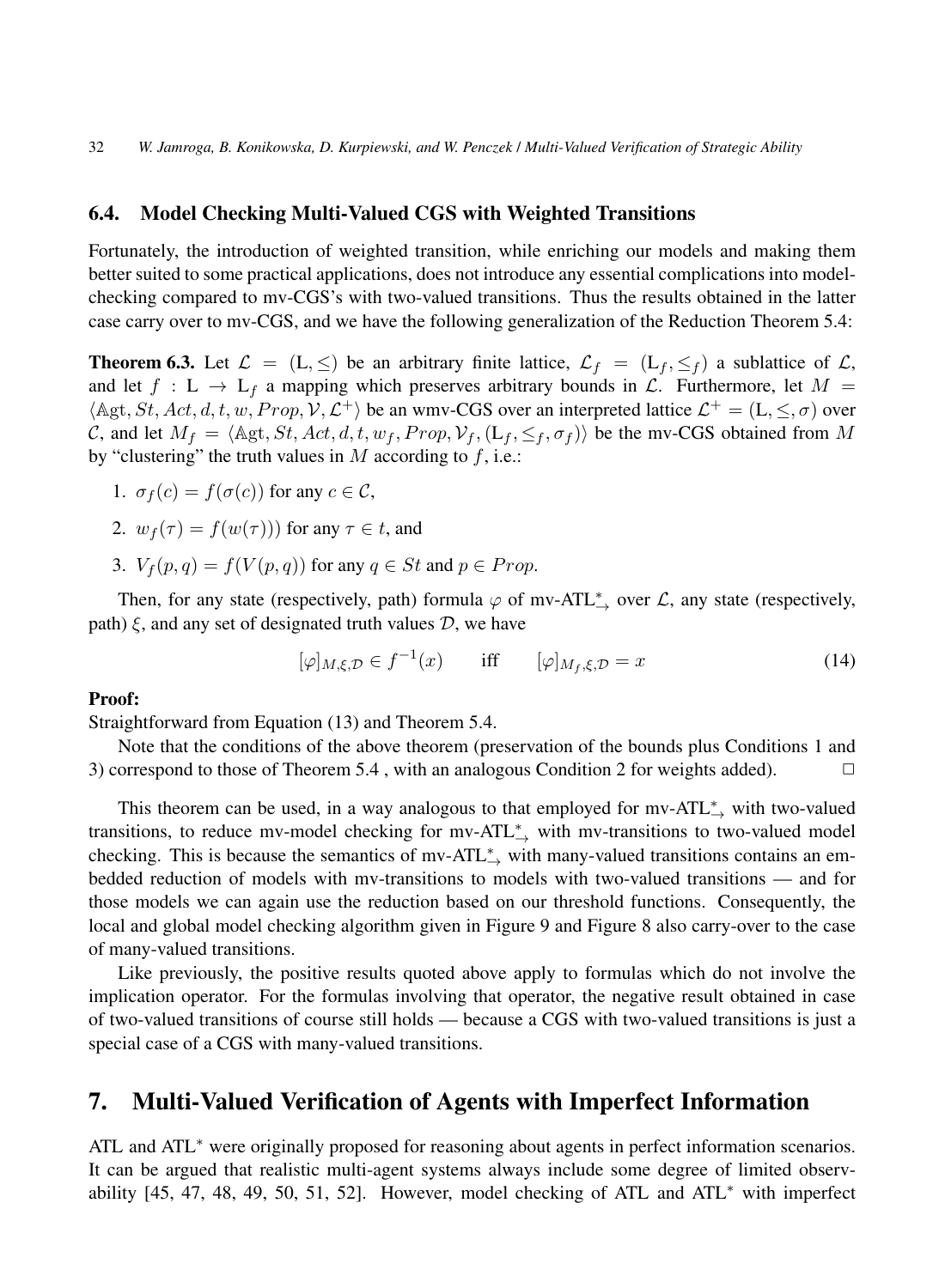information is hard – more precisely,  $\Delta_2^P$ - to PSPACE-complete for agents playing memoryless strategies [45, 53, 54] and undecidable for agents with perfect recall [55]. Furthermore, the imperfect information semantics of strategic ability does not admit standard fixpoint equivalences [56], which makes incremental synthesis of strategies cumbersome. Practical attempts at the problem have emerged only recently [57, 58, 59, 60, 61, 62], and the experimental results show that verification is feasible only for very small models.

Such hard problems can be potentially tackled by means of approximation techniques [30, 63]. In particular, abstraction techniques [43, 30, 23] can be used to cluster multiple states and/or transitions in the system into *abstract* states and transitions, thus reducing the model size. However, in order to be effective, the abstraction must be very coarse, which potentially results in loss of information about the truth of (some) atomic propositions and the existence of (some) transitions. This leads to a substantial reduction of the verification cost, possibly at the expense of introducing non-classical truth values of propositions in some abstract states, as well as transitions of various strength. In consequence, multivalued model checking can be extremely useful when reasoning about strategies under uncertainty.

Clearly, all the previously cited reasons for using multi-valued verification (description of the world based on a non-classical notion of truth, lifting the logical reasoning to a richer domain of answers, inconclusive or inconsistent information about the system, conflicting evidence coming from different sources, inconclusive verification procedure, etc.) are also relevant for agents with uncertainty. In this section, we show that the framework of mv-ATL<sup>\*</sup>, can be easily extended to the case of imperfect information.

# 7.1. Logic mv-ATL<sup>\*</sup> with Imperfect Information

Let us extend mv-CGS with epistemic indistinguishability relations  $\sim_1, \ldots, \sim_k \subseteq St \times St$ , one per agent in Agt. The idea is that, whenever  $q \sim_a q'$  and the system is in state q, agent a might think that the system is actually in  $q'$ . Each  $\sim_a$  is assumed to be an equivalence relation. We also assume that the resulting model is *uniform* with respect to the indistinguishability relations, i.e.,  $q \sim_a q'$ implies  $d_a(q) = d_a(q')$ . In other words, the choices available to an agent are identical in the states indistinguishable for that agent.

In a similar way, strategies under imperfect information must specify identical choices in indistinguishable situations. That is, memoryless strategies with imperfect information (*ir* strategies, for short) are functions  $s_a : St \to Act$  such that  $q \sim_a q'$  implies  $s_a(q) = s_a(q')$ . Moreover, perfect recall strategies with imperfect information (shortly: *iR* strategies) are functions  $s_a : St^+ \rightarrow Act$ st.  $q_0 \sim_a q'_0, \ldots, q_n \sim_a q'_n$  implies  $s_a(q_0 \ldots q_n) = s_a(q'_0 \ldots q'_n)$ . Again, collective strategies for  $A \subseteq$  Agt are tuples of individual strategies for  $a \in A$ . We denote them by  $\Sigma_A^{ir}$  and  $\Sigma_A^{iR}$ , respectively.

The semantics of mv-ATL<sup>\*</sup><sub>C→</sub>, parameterized by the type of strategies  $\mathfrak{S} = IR, Ir, ir, iR$ , can be defined by replacing the clause for the strategic operators from Section 4 as follows:

$$
\begin{aligned}\n\left[ \langle \langle A \rangle \rangle \gamma \right]_{M,q}^{\mathfrak{S}} &= \bigsqcup_{s_A \in \Sigma_A^{\mathfrak{S}}} \bigcap_{\lambda \in out(q,s_A)} \{ [\gamma]_{M,\lambda}^{\mathfrak{S}} \}; \\
\left[ [A] \gamma \right]_{M,q}^{\mathfrak{S}} &= \bigcap_{s_A \in \Sigma_A^{\mathfrak{S}}} \bigsqcup_{\lambda \in out(q,s_A)} \{ [\gamma]_{M,\lambda}^{\mathfrak{S}} \}.\n\end{aligned}
$$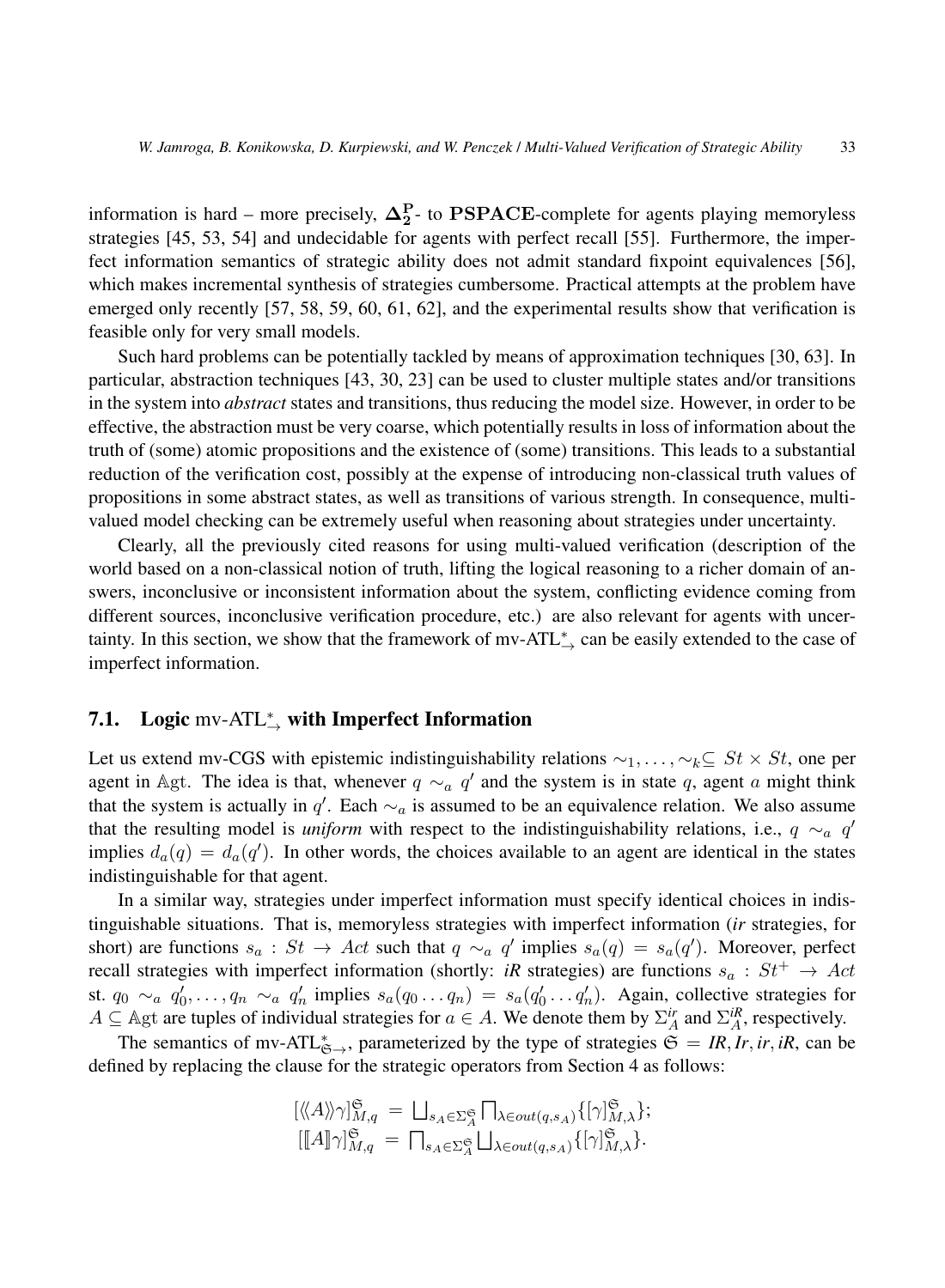

Figure 10. Multi-valued model  $M_3$  for drones with imperfect information. Epistemic indistinguishability is depicted by dotted lines.

#### Example 7.1. (Drones with partial information)

Consider again the drone model introduced in Example 4.3 and Figure 5. We assume now that drone 1 sees its own position but not that of drone 2, whereas drone 2 only sees if the other drone is in the same location but does not recognize the location itself. Moreover, each drone can identify the initial state (i.e.,  $(0,0)$ ), as well as recognize that it has run out of battery (states  $(3,3)_1$  and  $(3,3)_2$ ). Finally, drone  $2$  – not knowing its exact position – may try to fly in a direction which is not available for a given location (e.g., fly North in location 2). In that case, the attempt fails, and the drone stays in its current location. The updated mv-CGS  $M_3$  is presented in Figure 10.

For the formulas from Example 4.4, we now have :

- $\bullet$   $[\langle\langle 1 \rangle \rangle \vdash \mathsf{pol}_1]_{M_2,(0,0)}^{ir} = [\langle\langle 1 \rangle \rangle \vdash \mathsf{pol}_1]_{M_2,(0,0)}^{ir} = \top$ , as the strategy to fly North in state  $(0,0)$ , and then East in  $(1, 1)$  or  $(1, 2)$  is uniform for drone 1;
- $[\langle\langle 2 \rangle\rangle$ F pol<sub>2</sub>] $_{M_2,(0,0)}^{ir} = [\langle\langle 2 \rangle\rangle$ F pol<sub>2</sub>] $_{M_2,(0,0)}^{ir} = \top$  (the analogous strategy for drone 2 is *not* uniform, but the agent can achieve the goal by playing  $N$  in all the states);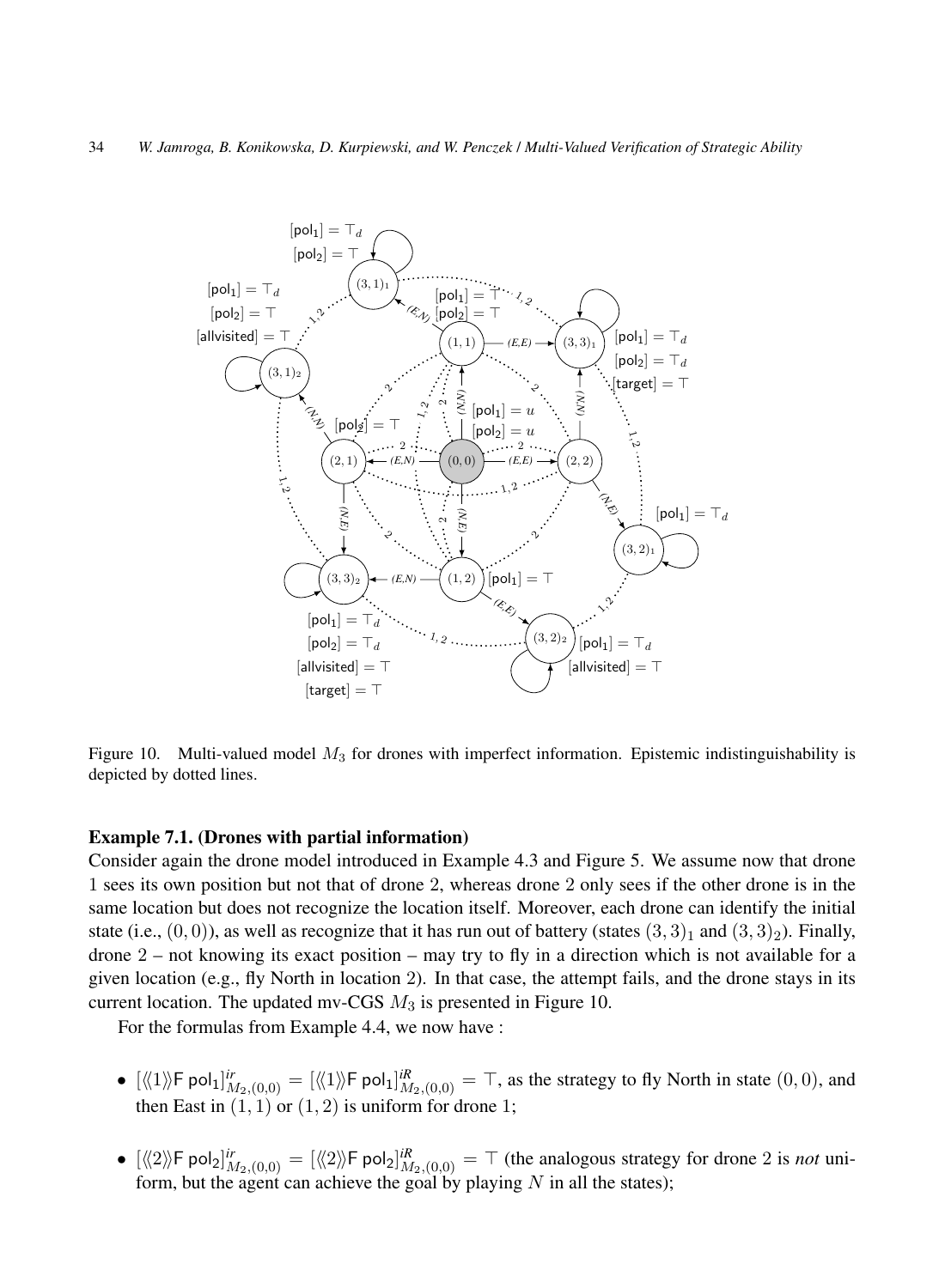- $[\langle\!\langle 1, 2 \rangle\!\rangle$ F (target ∧ allvisited ∧ (pol<sub>1</sub> ∨ pol<sub>2</sub>))] $\vert^ir_{M_2,(0,0)} = \bot$  because neither of the uniform memoryless strategies leads to a state where target ∧ allvisited holds;
- $\bullet$   $[⟨|1, 2⟩$ F (target ∧ allvisited ∧ (pol<sub>1</sub> ∨ pol<sub>2</sub>))] $\frac{ik}{M_2,(0,0)} = \top_d$  (example strategy: drone 1 flies North in the first step, and East in the second, while drone 2 moves East and then North).  $\square$

Objective vs. subjective semantics of ability. We note that the above semantic rule corresponds to the notion of *objective ability*. That is, given a strategy, we only look at its outcome paths starting from the current global state of the system q. The alternative, *subjective ability*, requires the strategy to succeed on all the paths starting from states indistinguishable from q. Let  $\sim_a(q) = \{q' \mid q \sim_a q'\}.$ This can be formalized by the following adaptation of the semantic rule:

$$
\begin{aligned}\n\left[ \langle \langle A \rangle \rangle \gamma \right]_{M,q}^{\mathfrak{S}} &= \bigcup_{s_A \in \Sigma_A^{\mathfrak{S}}} \bigcap_{a \in A} \bigcap_{q' \in \sim_a(q)} \bigcap_{\lambda \in out(q',s_A)} \{ [\gamma]_{M,\lambda}^{\mathfrak{S}} \} ; \\
\left[ [A] \gamma \right]_{M,q}^{\mathfrak{S}} &= \bigcap_{s_A \in \Sigma_A^{\mathfrak{S}}} \bigcup_{a \in A} \bigcup_{q' \in \sim_a(q)} \bigcup_{\lambda \in out(q',s_A)} \{ [\gamma]_{M,\lambda}^{\mathfrak{S}} \}.\n\end{aligned}
$$

A more detailed discussion on the epistemic aspects of strategic ability can be found in [64, 65]. We leave the proper treatment of diverse epistemic variants of mv-ATL<sup>\*</sup> for the future.

# 7.2. Model Checking Techniques and Formal Results

We emphasize again that the correctness of the techniques proposed in Section 5 *does not depend on the actual definition of the strategy sets*  $\Sigma_A$ . In consequence, the results carry over to the imperfect information case, and the techniques can be applied *in exactly the same way* to obtain model checking reductions from mv-ATL<sup>\*</sup><sub> $\mathfrak{S}$ → to the corresponding 2-valued cases. This demonstrates the power of the</sub> translation method that can be directly applied to a vast array of possible semantics for ATL<sup>∗</sup>. Again, multi-valued verification of mv-ATL $_{\mathfrak{S}\to}^*$  incurs only linear increase in the complexity compared to the 2-valued case.

# 8. Case Study: Multi-Valued Verification of the Drone Model

Besides the theoretical results discussed in the preceding sections, we present an experimental evaluation of our approach to verification of strategic abilities. To this end, we propose a new scalable benchmark based on the running example employed throughout the paper. We use the CGS template of the team of drones patrolling for pollution in a city (cf. Examples 4.3 and 7.1, as well as the graphs in Figures 5 and 10), but with a more complex map to make the study more realistic. The details and outcomes of the experiments are presented further on in this section.

# 8.1. Model Description

The benchmark is an extension of the drone model used in the previous sections. To recall, we consider a number of drones flying over a fixed area, with each drone modeled as a separate agent. The map is represented by a directed graph that defines the locations  $Loc$  and the paths used by the agents to move between those locations. We employ the map shown in Figure 11. For the experiments, we assume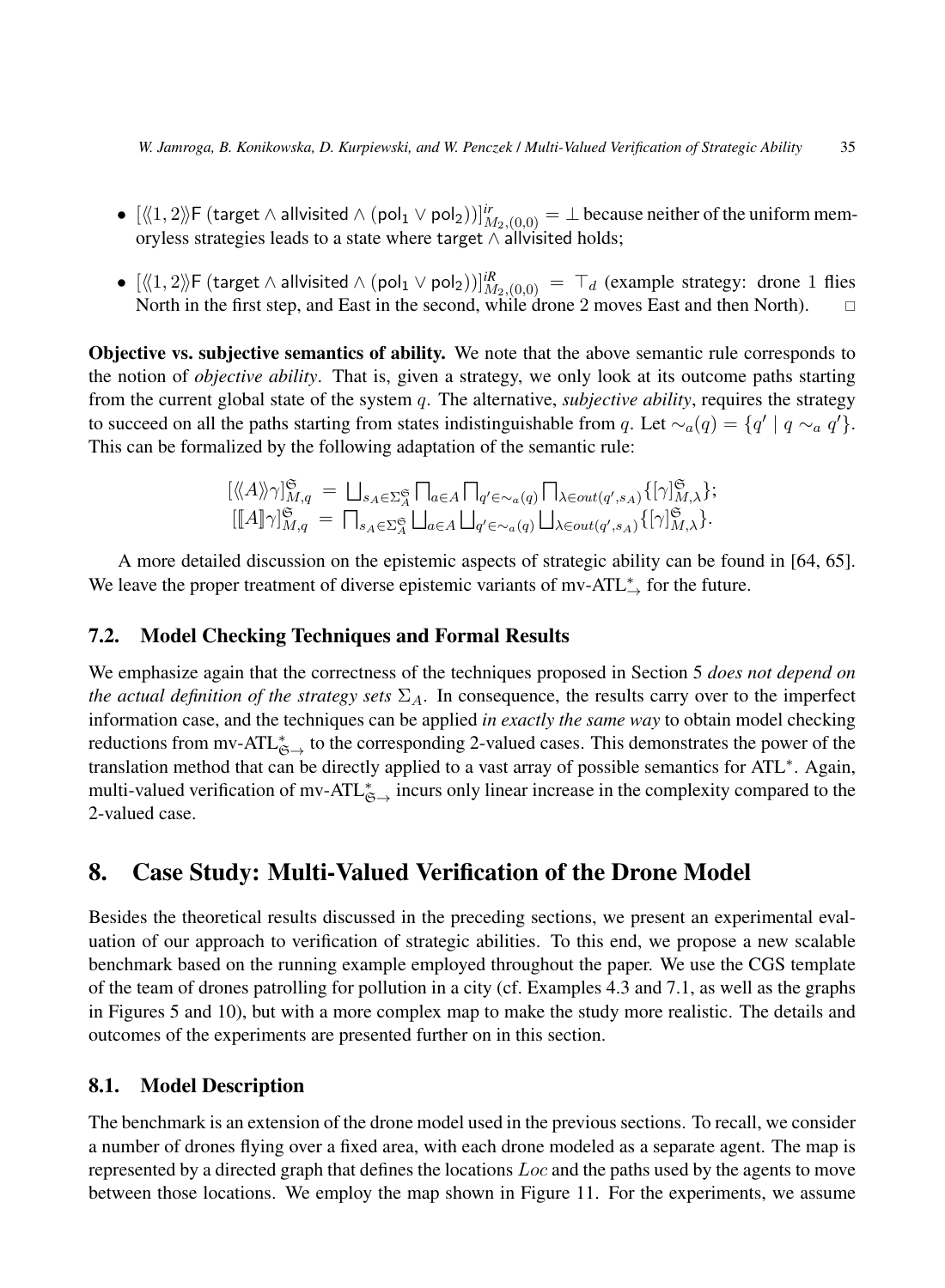

Figure 11. The map used in the experiments

that the connections between locations are symmetric (i.e., can be traversed both ways), and hence an undirected graph is a sufficient representation of the map.

The system consists of a number of drone agents and the environment. The set of all drones is denoted by  $D$ . A drone can use its sensors to measure the pollution at its current location. Moreover, it can communicate with the other drones at the same and adjacent locations using bluetooth, and obtain their current readings. The readings from all the ground sensors are broadcasted by the monitoring center, and hence are available to all drones at all times. This is modeled by an epistemic indistinguishability relation, with the following information available to the drone:

- Its current position (i.e., a location number);
- Reading from the drone sensor in its current position;
- Readings from the adjacent drones;
- Readings from all the ground sensors;
- A battery charge level;
- A set of already visited places.

We assume that the time span of the mission is at most 30 mins (currently, there are still relatively few types of drones that can fly longer than a couple of minutes, and they are mostly used in industrial and military contexts). With this provision, we can assume that the environment is stationary throughout the mission. That is, while traversing the map the drones will always get the same readings from a given location.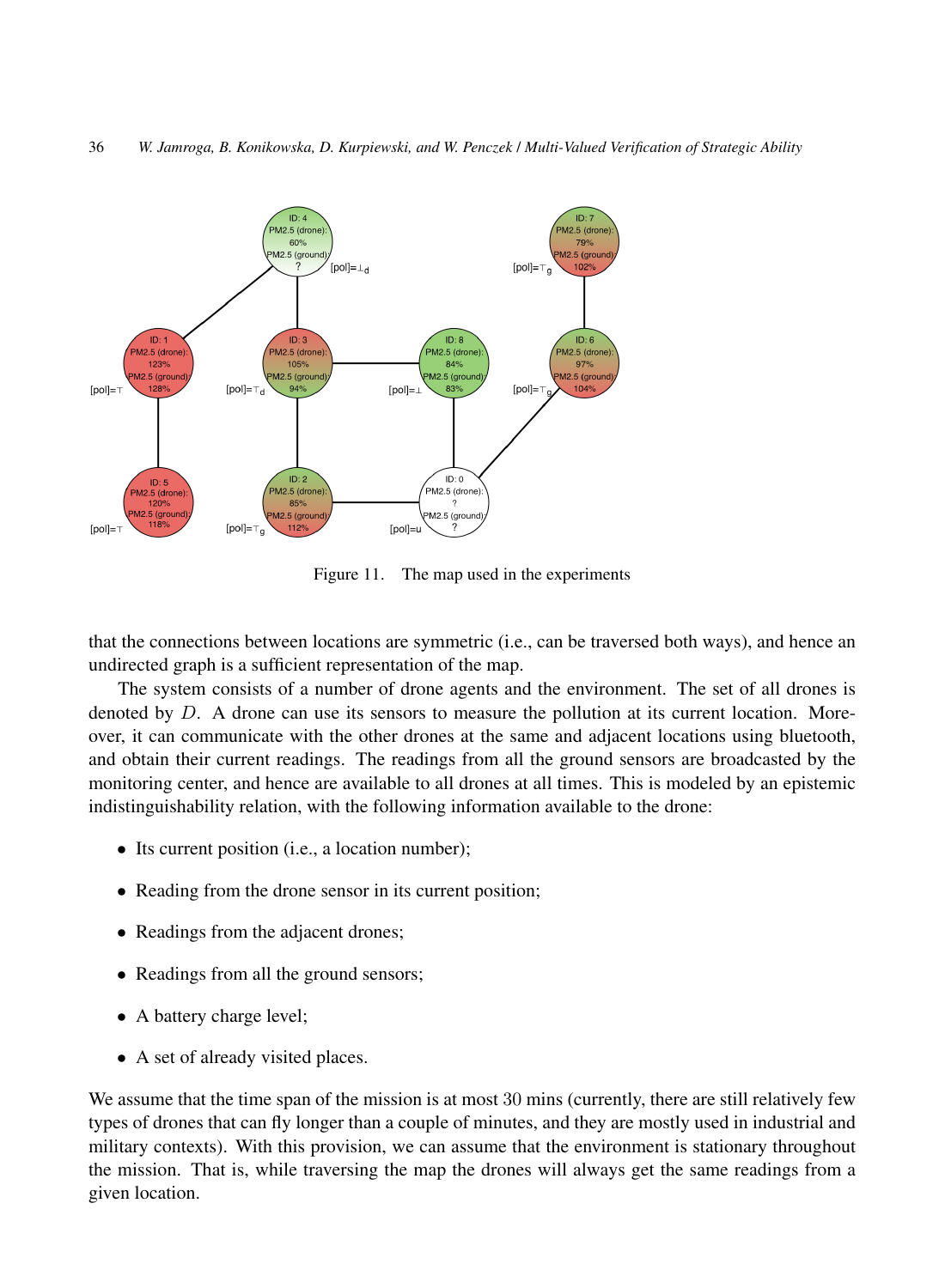Each drone can perform five possible actions: *go North*, *South*, *East*, *West*, and *Wait*. Any movement consumes energy. When the battery level drops to zero, the only action that the drone can perform is *Wait*. This means it will stay at its current location forever (since our model does not feature battery recharging). However, such an immobilized drone can still broadcast information to the nearby drones.

As before, we use multi-valued atomic propositions pol<sub>d</sub>,  $d \in D$ , with values drawn from the lattice  $2 + 2 \times 2 + 2 \times 2$ . The interpretation of pol<sub>d</sub> is given by the combined readings of drone d's sensor and of the ground sensor at the current location of d.

The models are scaled with respect to the following parameters:

- A number of drones;
- An initial battery level (the same for each drone).

| #drones                 | energy                      | #states | tgen    | tverif  | output                             |
|-------------------------|-----------------------------|---------|---------|---------|------------------------------------|
| $\mathbf{1}$            | $\mathbf{1}$                | 5       | 0.007   | 0.01    | $\top_g$                           |
| $\mathbf{1}$            | $\mathfrak{2}$              | 14      | 0.005   | 0.05    | $\top_d \sqcup \top_g$             |
| $\mathbf{1}$            | 3                           | 32      | 0.02    | 0.10    | $\top_d \sqcup \top_g$             |
| 1                       | $\overline{4}$              | 61      | 0.04    | 0.26    | Τ                                  |
| $\mathbf{1}$            | 5                           | 106     | 0.03    | 0.38    | Τ                                  |
| $\mathbf{1}$            | 10                          | 601     | 0.37    | 2.13    | Τ                                  |
| $\mathbf{1}$            | 100                         | 16740   | 8.84    | 85.91   | Τ                                  |
| $\mathbf{1}$            | 1000                        | 178740  | 85.85   | timeout |                                    |
| $\overline{c}$          | $\mathbf{1}$                | 17      | 0.01    | 0.08    | $\mathbf{\bar{T}}_{\underline{g}}$ |
| $\overline{c}$          | $\overline{c}$              | 98      | 0.05    | 0.54    | $\top_d \sqcup \top_g$             |
| $\mathbf{2}$            | 3                           | 422     | 0.34    | 2.16    | $\top_d \sqcup \top_g$             |
| $\overline{c}$          | $\overline{4}$              | 1263    | 1.23    | 6.32    | T                                  |
| $\overline{c}$          | 5                           | 3288    | 3.83    | 16.77   | Τ                                  |
| $\mathbf{2}$            | 10                          | 55757   | 89.23   | 719.81  | Τ                                  |
| $\sqrt{2}$              | 100                         |         | timeout |         |                                    |
| 3                       | $\mathbf{1}$                | 65      | 0.02    | 0.46    | $T_g$                              |
| 3                       | $\overline{c}$              | 794     | 1.02    | 5.34    | $\top_d \sqcup \top_g$             |
| 3                       | $\ensuremath{\mathfrak{Z}}$ | 6626    | 12.44   | 43.09   | $\top_d \sqcup \top_g$             |
| $\overline{\mathbf{3}}$ | $\overline{4}$              | 31015   | 70.55   | 293.59  | T                                  |
| 3                       | 5                           | 122140  | 414.57  | 3003.56 | $\top$                             |
| 3                       | 10                          |         | timeout |         |                                    |

Figure 12. Experimental results for  $\phi_{1L}$ 

# 8.2. Formulas

In the rest of this section, d will refer to an arbitrary drone in the set D. The first formula to be verified is

 $\phi_1$  = EF pol<sub>d</sub>  $\rightarrow \langle \langle d \rangle \rangle$ F pol<sub>d</sub>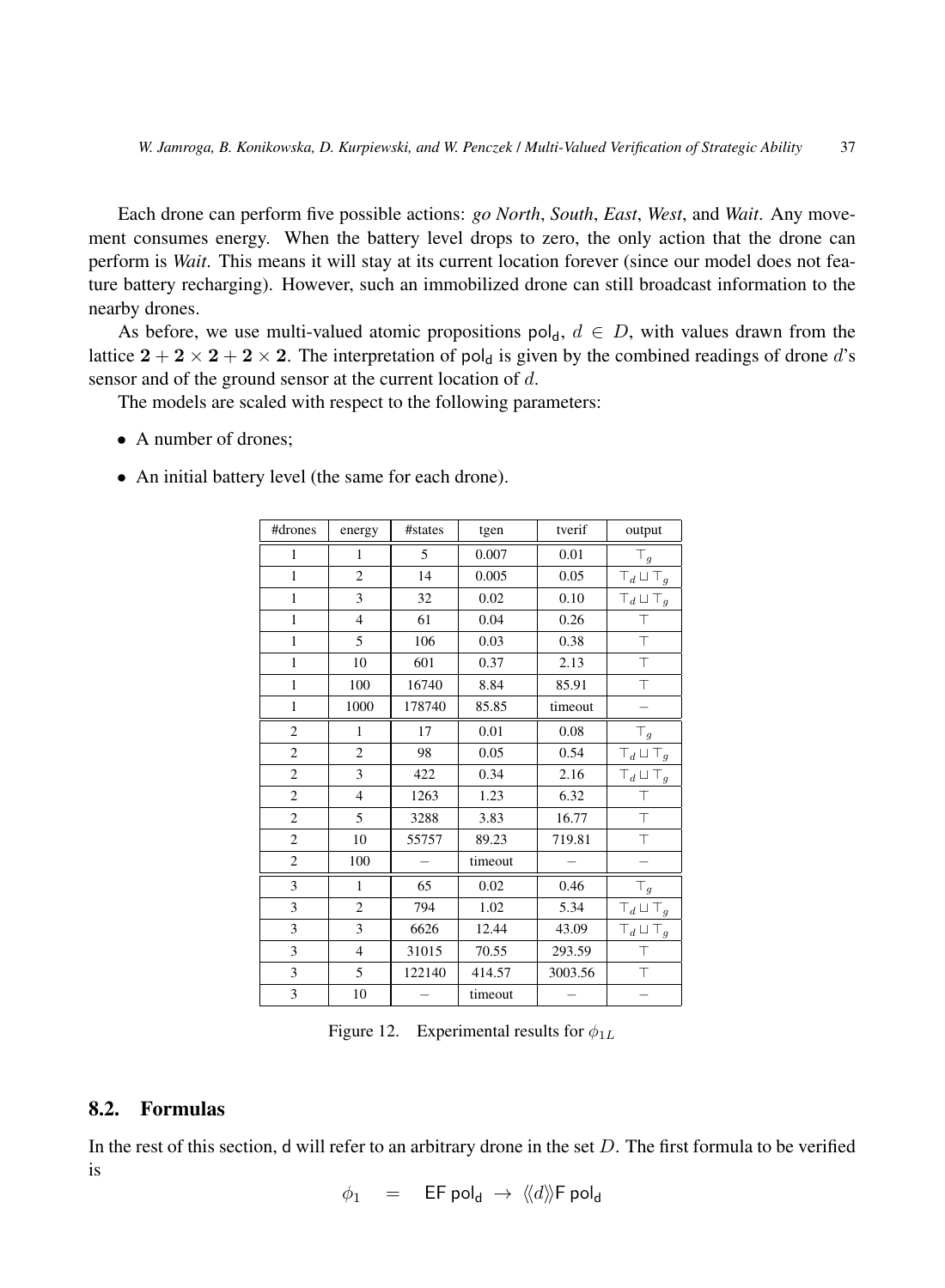| #drones        | energy         | #states  | tgen    | Lower approx. |                              | Upper approx. |                        |
|----------------|----------------|----------|---------|---------------|------------------------------|---------------|------------------------|
|                |                |          |         | tverif        | output                       | tverif        | output                 |
| $\mathbf{1}$   | $\mathbf{1}$   | 5        | 0.008   | 0.03          | $T_{g}$                      | 0.02          | $\bar{d}$              |
| $\mathbf{1}$   | $\overline{c}$ | 14       | 0.006   | 0.05          | $\top_d \sqcup \top_g$       | 0.06          | $\top_d \sqcup \top_g$ |
| $\mathbf{1}$   | 3              | 32       | 0.01    | 0.14          | $\top_d \sqcup \top_g$       | 0.21          | $\top_d \sqcup \top_g$ |
| $\mathbf{1}$   | $\overline{4}$ | 61       | 0.02    | 0.22          | T                            | 0.28          | Τ                      |
| $\mathbf{1}$   | 5              | 106      | 0.03    | 0.39          | Τ                            | 0.48          | Τ                      |
| $\mathbf{1}$   | 10             | 601      | 0.27    | 2.12          | T                            | 2.38          | Τ                      |
| $\mathbf{1}$   | 100            | 16740    | 9.70    | 59.27         | $\top$                       | 64.40         | $\top$                 |
| $\mathbf{1}$   | 1000           | 178740   | 92.78   | 615.23        | $\top$                       | 669.85        | Τ                      |
| $\mathbf{1}$   | 10000          | 1798740  | 890.85  | 6125.77       | T                            | 6054.80       | $\top$                 |
| $\mathbf{1}$   | 12000          | 2158740  | 1122.84 | timeout       | $\equiv$                     | timeout       | $\qquad \qquad -$      |
| $\overline{c}$ | $\mathbf{1}$   | 17       | 0.01    | 0.18          | $\top_g$                     | 0.10          | $\bar{d}$              |
| $\overline{2}$ | $\overline{c}$ | 98       | 0.06    | 0.66          | $\top_d \sqcup \top_g$       | 0.64          | $\top_d \sqcup \top_g$ |
| $\overline{2}$ | 3              | 422      | 0.33    | 2.63          | $\top_d \sqcup \top_g$       | 2.40          | $\top_d \sqcup \top_g$ |
| $\overline{2}$ | $\overline{4}$ | 1263     | 1.21    | 8.43          | T                            | 7.31          | Τ                      |
| $\mathbf{2}$   | 5              | 3288     | 3.53    | 19.08         | $\top$                       | 18.19         | $\top$                 |
| $\overline{2}$ | 10             | 55757    | 89.30   | 323.42        | T                            | 321.15        | $\top$                 |
| $\mathbf{2}$   | 100            | $\equiv$ | timeout | $\equiv$      |                              | $\equiv$      | $\qquad \qquad -$      |
| 3              | $\mathbf{1}$   | 65       | 0.05    | 0.47          | $\mathsf{T}_{\underline{g}}$ | 0.52          | $\bar{d}$              |
| 3              | $\mathbf{2}$   | 794      | 0.95    | 5.71          | $\top_d \sqcup \top_g$       | 5.90          | $\top_d \sqcup \top_g$ |
| $\overline{3}$ | 3              | 6626     | 12.31   | 55.60         | $\top_d \sqcup \top_g$       | 50.19         | $\top_d \sqcup \top_g$ |
| 3              | $\overline{4}$ | 31015    | 78.63   | 271.55        | $\top$                       | 239.28        | $\top$                 |
| $\mathfrak{Z}$ | 5              | 122140   | 382.30  | 1719.81       | $\top$                       | 932.31        | $\top$                 |
| $\mathfrak{Z}$ | 10             |          | timeout |               |                              |               |                        |

38 *W. Jamroga, B. Konikowska, D. Kurpiewski, and W. Penczek* / *Multi-Valued Verification of Strategic Ability*

Figure 13. Experimental results for  $\phi_{1R}$ 

It says that if drone d *might* detects pollution to some degree, then d has a strategy to guarantee that this will indeed be the case. Note that the formula is an implication, and hence – due to the results in Section 5.2 – a straightforward reduction to classical model checking is problematic. Because of that, we use the recursive reduction algorithm of Section 5.5. That is, we split  $\phi_1$  into its left hand side (EF pol<sub>d</sub>) and right hand side ( $\langle \langle d \rangle$ )  $\bar{F}$  pol<sub>d</sub>). We also observe that the left hand side of the implication, expressed in ATL and transformed to the negation normal form, becomes  $[\![\emptyset]\!]$ F pol<sub>d</sub>. Thus, in order to determine the value of  $\phi_1$ , we need to carry out multi-valued model checking of the following two formulas:

- $\phi_{1L} = \llbracket \emptyset \rrbracket$  F pol<sub>d</sub>, and
- $\phi_{1R} = \langle \langle d \rangle \rangle$ F pol<sub>d</sub>,

each of them satisfying the preconditions of Theorem 5.4.

We observe that the above specification is relatively weak: it requires that if pollution is present somewhere then the drone is able to find it at some location. In order to allow for a finer-grained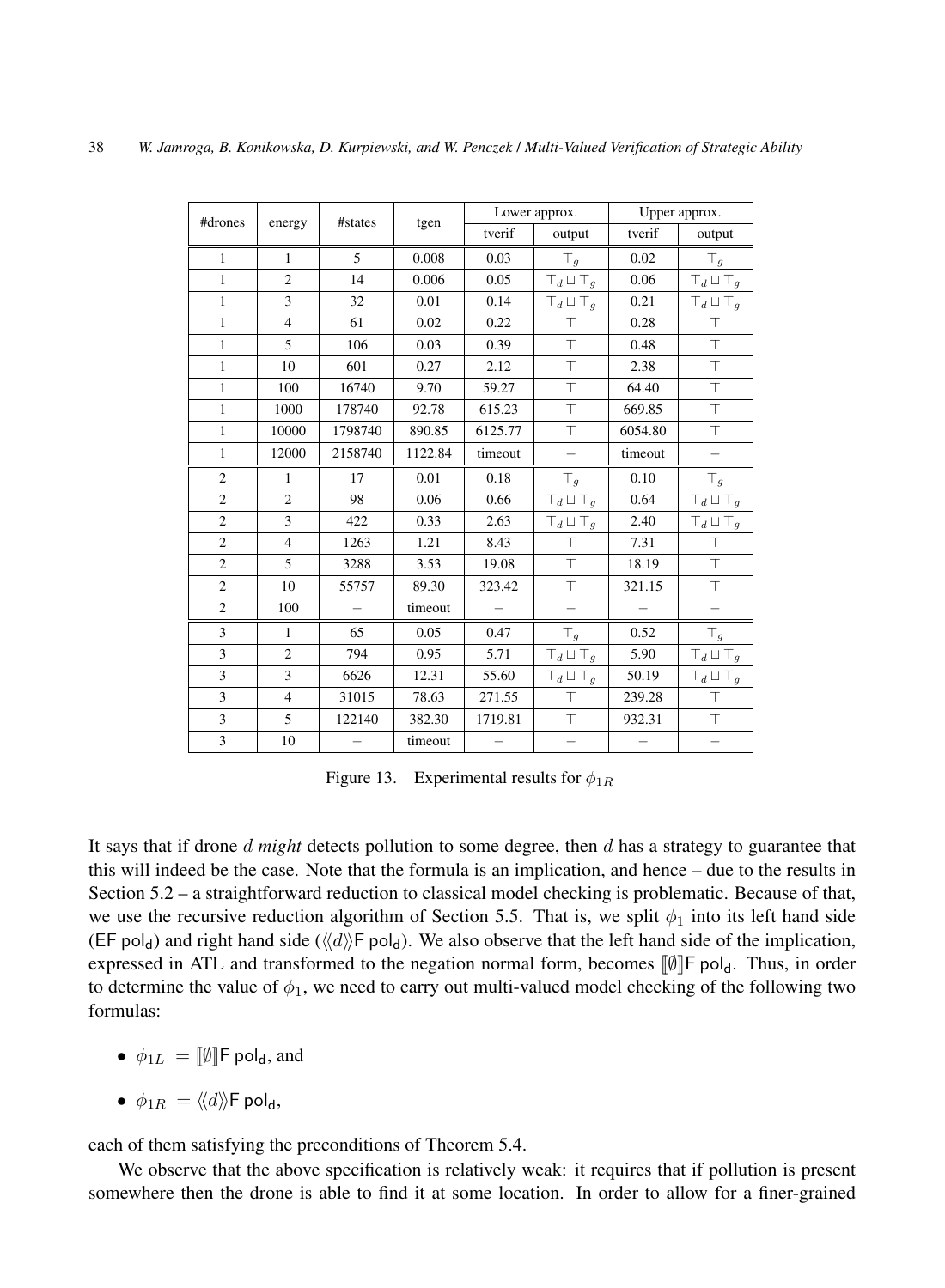specification, we add to the drone model a family of atomic propositions  $at_{d,loc}$  with classical, 2valued interpretation. More precisely,  $a_{\text{td,loc}}$  evaluates to  $\top$  in the states where drone d is at location  $loc \in Loc$ , and to  $\perp$  everywhere else. In addition, we allow for cooperation between the drones. More exactly, we will be looking at joint strategies of the team of all drones  $D$  with the following property: if any of the drones might detect pollution at location  $loc$ , then the drones can ensure that one of them will indeed detect it:

$$
\phi_2 = \bigwedge_{loc \in Loc} \left( \text{EF } \bigvee_{d \in D} (\text{at}_{d,loc} \wedge \text{pol}_d) \right) \rightarrow \langle \langle D \rangle \rangle \text{F } \bigvee_{d \in D} (\text{at}_{d,loc} \wedge \text{pol}_d) \right).
$$

Again, the formula is an implication, and thus requires separate treatment of the left and right hand sides of " $\rightarrow$ ." Here, we only report the verification results for the right-hand subformula, i.e.:

$$
\bullet \ \ \phi^{loc}_{2R} \ = \langle\!\langle D \rangle\!\rangle \mathsf{F} \ \bigvee_{d \in D} (\mathsf{at}_{\mathsf{d},\mathsf{loc}} \wedge \mathsf{pol}_{\mathsf{d}})
$$

for an arbitrary selected value of loc.

The considered formulas emphasize the importance of the comparison operator  $\rightarrow$  for actual specification of properties. Many (if not most) relevant properties of multi-agent systems are expressed as an implication: if the assumptions are satisfied, the target property should hold as well. The multivalued variant of such requirements demands that  $\psi$  is satisfied to at least the same degree as  $\varphi$ .

## 8.3. Semantics and Algorithms

We note that formula  $\phi_{1L}$  refers only to the abilities of the empty coalition, and hence does not involve reasoning about imperfect information. In consequence, one can as well evaluate it using the perfect information semantics of mv-ATL<sup>∗</sup> . Then, the translation in Section 5.1 reduces the multi-valued verification of  $\phi_{1L}$  to model checking of 2-valued ATL with perfect information. We implement the latter by means of the standard fixpoint algorithm from [2].

In contrast, the semantics of formulas  $\phi_{1R}$  and  $\phi_{2R}$  refers to strategies with imperfect information. Accordingly, the translation in Section 5.1 reduces the problem to model checking of 2-valued ATL with imperfect information. Since the exact model checking of abilities under imperfect information is hard, both theoretically [45, 66] and in practice [9, 67, 57], we go around the complexity by using the fixpoint-based approximate model checking algorithm proposed recently in [63]. That is, the 2 valued model checking of  $\phi_{1R}$  proceeds by a model-independent translation to its upper and lower variants  $\phi_{1R}^U, \phi_{1R}^L$ , both of which can be verified by fixpoint algorithms. If the verification output for  $\phi_{1R}^U$  and  $\phi_{1R}^L$  matches, it is guaranteed correct for  $\phi_{1R}$ , too; otherwise, the outcome is inconclusive. The 2-valued model checking for  $\phi_{2R}$  is obtained analogously.

As we will see, the output of the lower and the upper approximation always matched in our experiments (cf. Figures 13 and 14), thus providing fully conclusive outcome.

#### 8.4. Experimental Results

The results of the experiments are presented in Figures 12 (for formula  $\phi_{1L}$ ), 13 (formula  $\phi_{1R}$ ), and 14 (formula  $\phi_{2R}$ ). For each of the formulas, we considered several configurations of the drone model.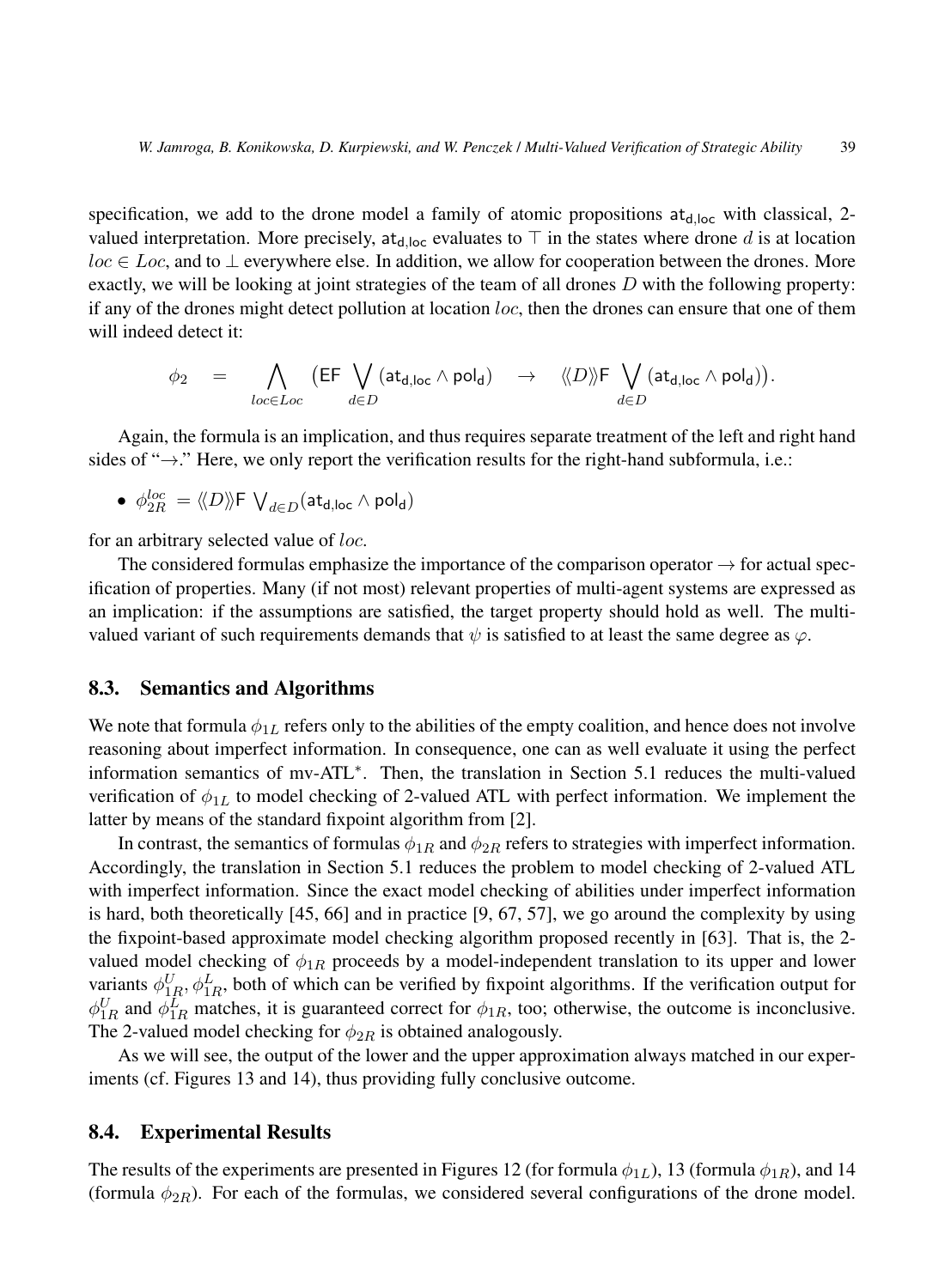The main scaling factor was the number of the drones in the system. The second source of complexity was the initial energy level (the same for every drone). The initial location on the map was always 0, for all the drones in the system.

The experiments were conducted on an Intel Core i7-6700 CPU with dynamic clock speed of 2.60–3.50 GHz, 32 GB RAM, running under 64bit Windows 10. The times are given in seconds; the timeout was set to 2 hours. As the performance results show, multi-valued verification of strategic ability scales up similarly to two-valued model checking [63], which confirms the theoretical results in Section 5.5.

The software used to conduct the experiments can be found at the address

https://github.com/blackbat13/stv. The software is implemented in Python 3. As it is an on-going development, it does not accept any input language. Instead, model generators are used. Models are generated as transition graphs and stored explicitly in the memory.

As the experiments show, the result of the formula depends mostly on the initial energy of the drones. If given enough energy, drones can visit every place on the map, hence detecting any pollution. On the other hand, even a drone with very small capacity of the battery can detect something. As can be seen in Figures 12 and 13, for the cases in which initial energy of the drones were less than 3, answer was more informative than simple false, as it would have been if we had used two-valued logic. It shows that multi-valued logics can provide the designer or analyst with much more useful information beyond a simple yes/no answer.

| energy         | #states | tgen    | Lower approx. |          | Upper approx. |          |
|----------------|---------|---------|---------------|----------|---------------|----------|
|                |         |         | tverif        | output   | tverif        | output   |
|                | 65      | 0.04    | 0.45          |          | 0.46          |          |
| 2              | 794     | 1.05    | 5.60          | $\top_g$ | 5.43          | $\top_g$ |
| 3              | 6626    | 12.05   | 62.64         | $\top_g$ | 45.45         | $\top_g$ |
| $\overline{4}$ | 31015   | 77.23   | 233.45        | $\top_q$ | 227.44        | $\top_g$ |
| 5              | 122140  | 379.29  | 951.14        | $\top_g$ | 854.41        | $\top_g$ |
| 6              | 349121  | 1276.82 | 2706.15       | $\top_g$ | 2423.55       | $\top_g$ |
| 7              | 880562  | 3446.30 | 6383.17       | $\top_g$ | 6052.17       | $\top_g$ |
| 8              | 1850861 | 9718.62 | timeout       |          | timeout       |          |

Figure 14. Experimental results:  $\phi_{2R}^{loc}$  for  $\#drones = 3$  and  $loc = 7$ 

# 9. Conclusions

In this paper we study a variant of alternating-time temporal logic, denoted as mv-ATL<sup>\*</sup><sub>→</sub>, where the truth values are taken from an arbitrary distributive lattice. We argue that multi-valued model checking of mv-ATL<sup>∗</sup> <sup>→</sup> specifications can be useful, especially for systems whose models cannot be fully analyzed due to their complexity and/or inaccessibility of the relevant information. Other examples include systems with information coming from multiple, potentially conflicting sources. We propose the semantics of mv-ATL<sup>\*</sup>, first in the simplest case of perfect information strategies and models with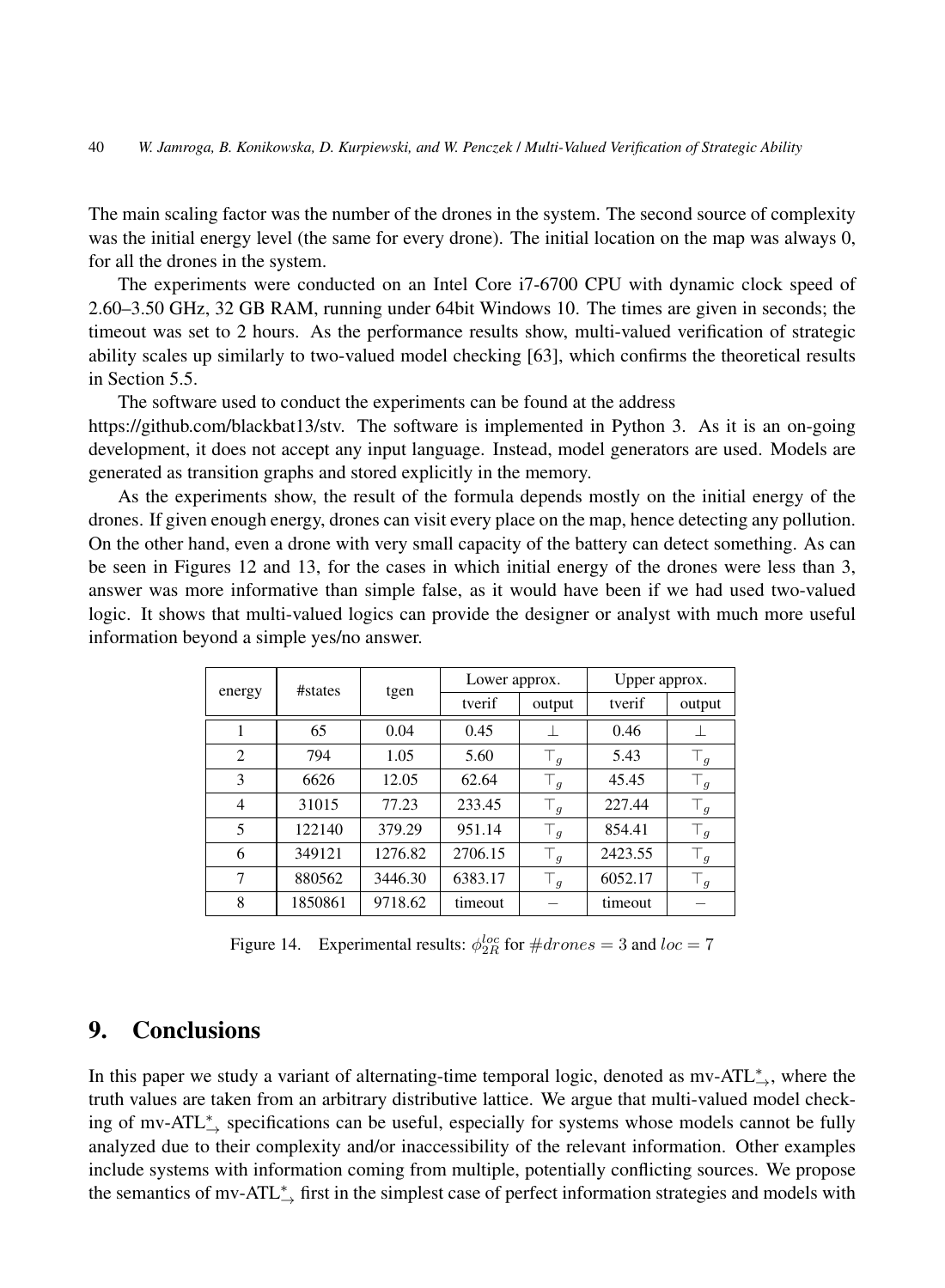crisp, classical transition functions. Then, we show how to extend the framework to the case of multivalued transitions, as well as other notions of strategies (in particular, variants of strategic reasoning for agents with limited observation capabilities).

In terms of technical results, we prove that our multi-valued semantics of mv-ATL<sup>\*</sup><sub>→</sub> provides a conservative extension of the classical 2-valued variant. More importantly, we propose efficient (i.e., polynomial-time) translations from multi-valued model checking to the 2-valued case. We formally characterize the conditions under which the translation can be carried out by non-recursive one-tomany reduction, and propose a recursive procedure for the remaining instances of the problem. The proposed techniques are elegant enough to be directly applicable to other semantic variants of strategic ability, for example, those referring to imperfect information scenarios. This allows for non-classical model checking of abilities while benefiting from the ongoing development of classical model checkers and game solvers.

Finally, we back up our proposal by a series of experiments in a simulated scenario of drones patrolling for pollution in a city. Besides promising performance results, the experiments demonstrate also the use of the *relevant implication*, based on comparison of truth values, which is among the main novel contributions of this paper. The operator can be used to provide a multi-valued counterpart of material implication, with an intuitive and appealing interpretation. This is especially important in multi-agent systems where many relevant properties are indeed based on implication, which makes them difficult to formalize in the multi-valued case.

In the future, we plan to extend the framework of mv-ATL<sup>\*</sup> to richer specification languages, such as Strategy Logic [68, 69, 70]. We would also like to take a closer look at multi-valued models arising from state and action abstractions, and to the application of multi-valued model checking to verification of strategic ability under imperfect information.

Acknowledgements. The authors thank Arthur Queffelec for his help in the implementation of the model checking algorithm. Moreover, Wojciech Jamroga acknowledges the support of the 7th Framework Programme of the European Union under the Marie Curie IEF project ReVINK (PIEF-GA-2012-626398). Wojciech Jamroga, Damian Kurpiewski, and Wojciech Penczek acknowledge the support of the National Centre for Research and Development (NCBR), Poland, under the PolLux projects VoteVerif (POLLUX-IV/1/2016) and STV (POLLUX-VII/1/2019). Damian Kurpiewski and Wojciech Penczek acknowledge also the support of CNRS/PAN under the project PARTIES.

# References

- [1] Alur R, Henzinger TA, Kupferman O. Alternating-Time Temporal Logic. In: Proceedings of the 38th Annual Symposium on Foundations of Computer Science (FOCS). IEEE Computer Society Press, 1997 pp. 100–109.
- [2] Alur R, Henzinger TA, Kupferman O. Alternating-Time Temporal Logic. *Journal of the ACM*, 2002. 49:672–713. doi:10.1145/585265.585270.
- [3] Konikowska B, Penczek W. Model Checking for Multi-Valued Computation Tree Logics. In: Fitting M, Orłowska E (eds.), Beyond Two: Theory and Applications of Multiple Valued Logic, pp. 193–210. Physica-Verlag, 2003.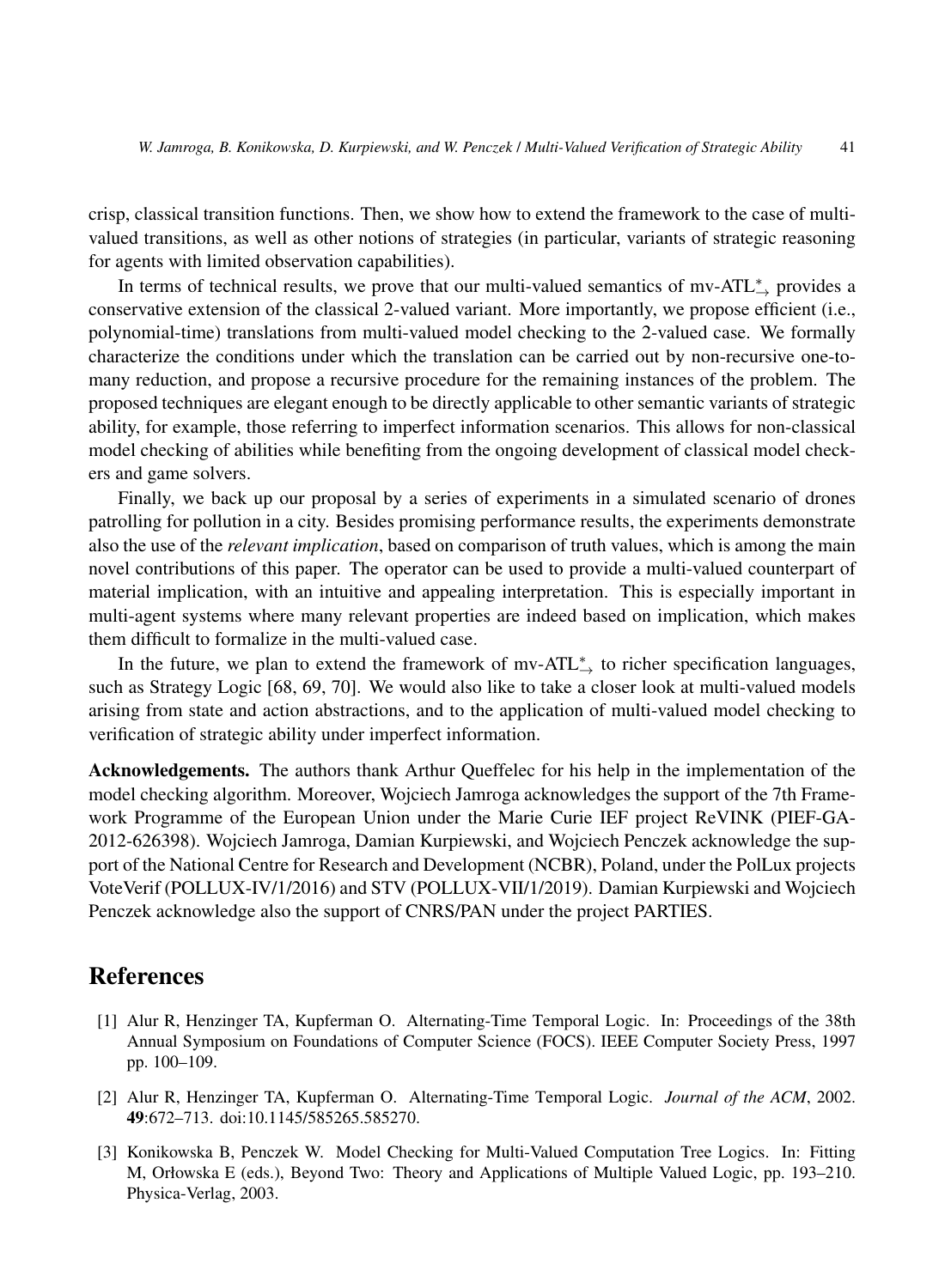- 42 *W. Jamroga, B. Konikowska, D. Kurpiewski, and W. Penczek* / *Multi-Valued Verification of Strategic Ability*
- [4] Konikowska B, Penczek W. Model checking of multivalued logic of knowledge and time. In: Proceedings of AAMAS. ACM, 2006 pp. 169–176.
- [5] Bauer A, Leucker M, Schallhart C. Monitoring of Real-Time Properties. In: Proceedings of FSTTCS, volume 4337 of *Lecture Notes in Computer Science*. Springer, 2006 pp. 260–272. doi:10.1007/11944836 25.
- [6] Bauer A, Leucker M, Schallhart C. The Good, the Bad, and the Ugly, But How Ugly Is Ugly? In: Proceedings of RV, volume 4839 of *Lecture Notes in Computer Science*. Springer, 2007 pp. 126–138. doi:10.1007/978-3-540-77395-5 11.
- [7] Biere A, Cimatti A, Clarke E, Zhu Y. Symbolic Model Checking Without BDDs. In: Proceedings of Tools and Algorithms for Construction and Analysis of Systems (TACAS), volume 1579 of *Lecture Notes in Computer Science*. Springer, 1999 pp. 193–207.
- [8] Penczek W, Lomuscio A. Verifying Epistemic Properties of Multi-Agent Systems via Bounded Model Checking. In: Proceedings of International Joint Conference on Autonomous Agents and Multiagent Systems (AAMAS). ACM Press, New York, NY, USA. ISBN 1-58113-683-8, 2003 pp. 209–216.
- [9] Lomuscio A, Qu H, Raimondi F. MCMAS: An Open-Source Model Checker for the Verification of Multi-Agent Systems. *International Journal on Software Tools for Technology Transfer*, 2015. doi:10.1007/ s10009-015-0378-x. Availabe online.
- [10] Jamroga W, Konikowska B, Penczek W. Multi-Valued Verification of Strategic Ability. In: Proceedings of the 15th International Conference on Autonomous Agents & Multiagent Systems AAMAS 2016. 2016 pp. 1180–1189.
- [11] Fitting M. Many-Valued Modal Logics. *Fundamenta Informaticae*, 1991. 15(3-4):335–350.
- [12] Fitting M. Many-Valued Modal Logics II. *Fundamenta Informaticae*, 1992. 17:55–73.
- [13] Vijzelaar S, Fokkink W. Multi-valued Abstraction Using Lattice Operations. In: Proceedings of ACSD. 2015 pp. 70–79. doi:10.1109/ACSD.2015.18.
- [14] Gurfinkel A, Chechik M. Multi-Valued Model Checking via Classical Model Checking. In: Proceedings of CONCUR, volume 2761 of *LNCS*. Springer-Verlag, 2003 pp. 266–280.
- [15] Bruns G, Godefroid P. Model Checking with Multi-valued Logics. In: ICALP. 2004 pp. 281–293.
- [16] Shoham S, Grumberg O. Multi-valued model checking games. *J. Comput. Syst. Sci.*, 2012. 78(2):414–429.
- [17] Pan H, Li Y, Cao Y, Ma Z. Model Checking Computation Tree Logic over Finite Lattices. *Theoretical Computer Science*, 2016. 612:45–62.
- [18] B Aminof AM O Kupferman. Improved model checking of hierarchical systems. *Information Computation*, 2012. 210:68–86.
- [19] Kwiatkowska M, Norman G, Parker D. PRISM: Probabilistic Symbolic Model Checker. In: Proceedings of TOOLS, volume 2324 of *Lecture Notes in Computer Science*. Springer, 2002 pp. 200–204. doi:10. 1007/3-540-46029-2 13.
- [20] Godefroid P, Jagadeesan R. On the Expressiveness of 3-Valued Models. In: Proceedings of VMCAI'03, volume 2575 of *LNCS*. Springer-Verlag, 2003 pp. 206–222.
- [21] Huth M, Jagadeesan R, Schmidt DA. A Domain Equation for Refinement of Partial Systems. *Mathematical Structures in Computer Science*, 2004. 14:469–505.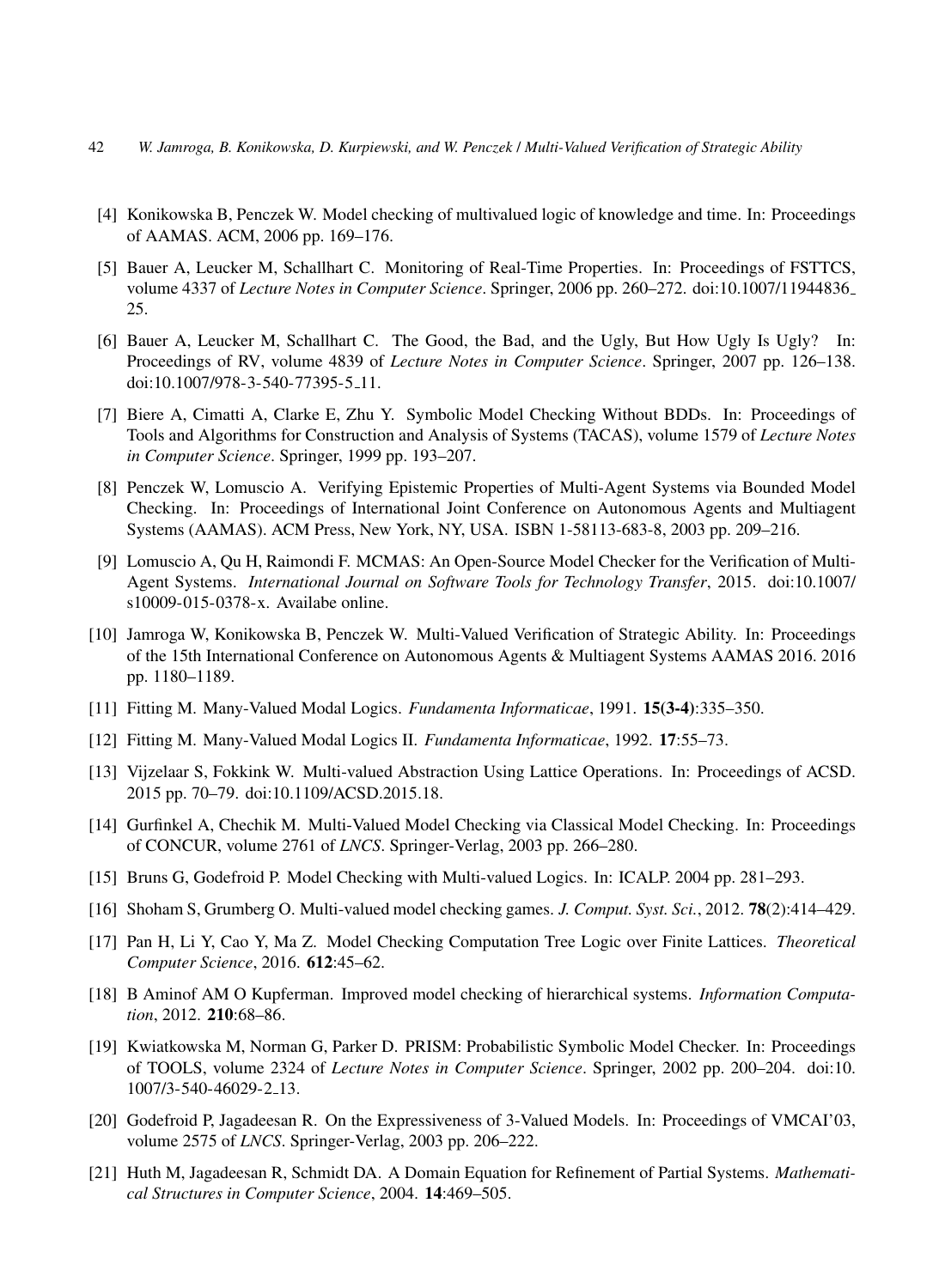- [22] Huth M, Pradhan S. Consistent Partial Model Checking. In: Proc. of the Workshop on Domains VI, volume 73 of *ENTCS*. Elsevier, 2004 pp. 45–85.
- [23] Kouvaros P, Lomuscio A. Parameterised Verification of Infinite State Multi-Agent Systems via Predicate Abstraction. In: Proceedings of AAAI. 2017 pp. 3013–3020.
- [24] Belardinelli F, Lomuscio A, Malvone V. Approximating Perfect Recall When Model Checking Strategic Abilities. In: Principles of Knowledge Representation and Reasoning: Proceedings of the Sixteenth International Conference, KR 2018, Tempe, Arizona, 30 October - 2 November 2018. 2018 pp. 435–444.
- [25] Belardinelli F, Lomuscio A, Malvone V. An Abstraction-Based Method for Verifying Strategic Properties in Multi-Agent Systems with Imperfect Information. In: The Thirty-Third AAAI Conference on Artificial Intelligence, AAAI 2019, The Thirty-First Innovative Applications of Artificial Intelligence Conference, IAAI 2019, The Ninth AAAI Symposium on Educational Advances in Artificial Intelligence, EAAI 2019, Honolulu, Hawaii, USA, January 27 - February 1, 2019. 2019 pp. 6030–6037.
- [26] Maluszynski J, Szalas A. Logical foundations and complexity of 4QL, a query language with unrestricted negation. *Journal of Applied Non-Classical Logics*, 2011. 21(2):211–232. doi:10.3166/jancl.21.211-232.
- [27] Maluszynski J, Szalas A. Partiality and Inconsistency in Agents' Belief Bases. In: Proceedings of KES-AMSTA, volume 252 of *Frontiers in Artificial Intelligence and Applications*. IOS Press, 2013 pp. 3–17. doi:10.3233/978-1-61499-254-7-3.
- [28] Ball T, Kupferman O. An Abstraction-Refinement Framework for Multi-Agent Systems. In: Proceedings of Logic in Computer Science (LICS). IEEE Computer Society, 2006 pp. 379–388. doi:10.1109/LICS. 2006.10.
- [29] Lomuscio A, Michaliszyn J. Verifying Multi-Agent Systems by Model Checking Three-valued Abstractions. In: Proc. of the 2015 Inter. Conf. on Autonomous Agents and Multiagent Systems, (AAMAS 2015). 2015 pp. 189–198.
- [30] Belardinelli F, Lomuscio A. Agent-based Abstractions for Verifying Alternating-time Temporal Logic with Imperfect Information. In: Proceedings of the 16th Conference on Autonomous Agents and MultiAgent Systems AAMAS 2017. 2017 pp. 1259–1267.
- [31] de Alfaro L, Faella M, Henzinger T, Majumdar R, Stoelinga M. Model checking discounted temporal properties. *Theoretical Computer Science*, 2005. 345:139–170.
- [32] Lluch-Lafuente A, Montanari U. Quantitative  $\mu$ -Calculus and CTL Based on Constraint Semirings. *Electr. Notes Theor. Comput. Sci.*, 2005. 112:37–59.
- [33] Jamroga W. A Temporal Logic for Markov Chains. In: Proceedings of AAMAS'08. 2008 pp. 697–704.
- [34] Jamroga W. A Temporal Logic for Stochastic Multi-Agent Systems. In: Proceedings of PRIMA'08, volume 5357 of *Lecture Notes in Computer Science*. 2008 pp. 239–250.
- [35] Huth M, Kwiatkowska M. Quantitative Analysis and Model Checking. In: Logic in Computer Science. 1997 pp. 111–122.
- [36] Baier C, Kwiatkowska M, Norman G. Computing Probability Bounds for Linear Time Formulas over Concurrent Probabilistic Systems. *Electronic Notes in Theoretical Computer Science*, 1999. 21(19).
- [37] Bulling N, Jamroga W. What Agents Can Probably Enforce. *Fundamenta Informaticae*, 2009. 93(1- 3):81–96.
- [38] Huang X, Su K, Zhang C. Probabilistic Alternating-Time Temporal Logic of Incomplete Information and Synchronous Perfect Recall. In: Proceedings of AAAI-12. 2012 .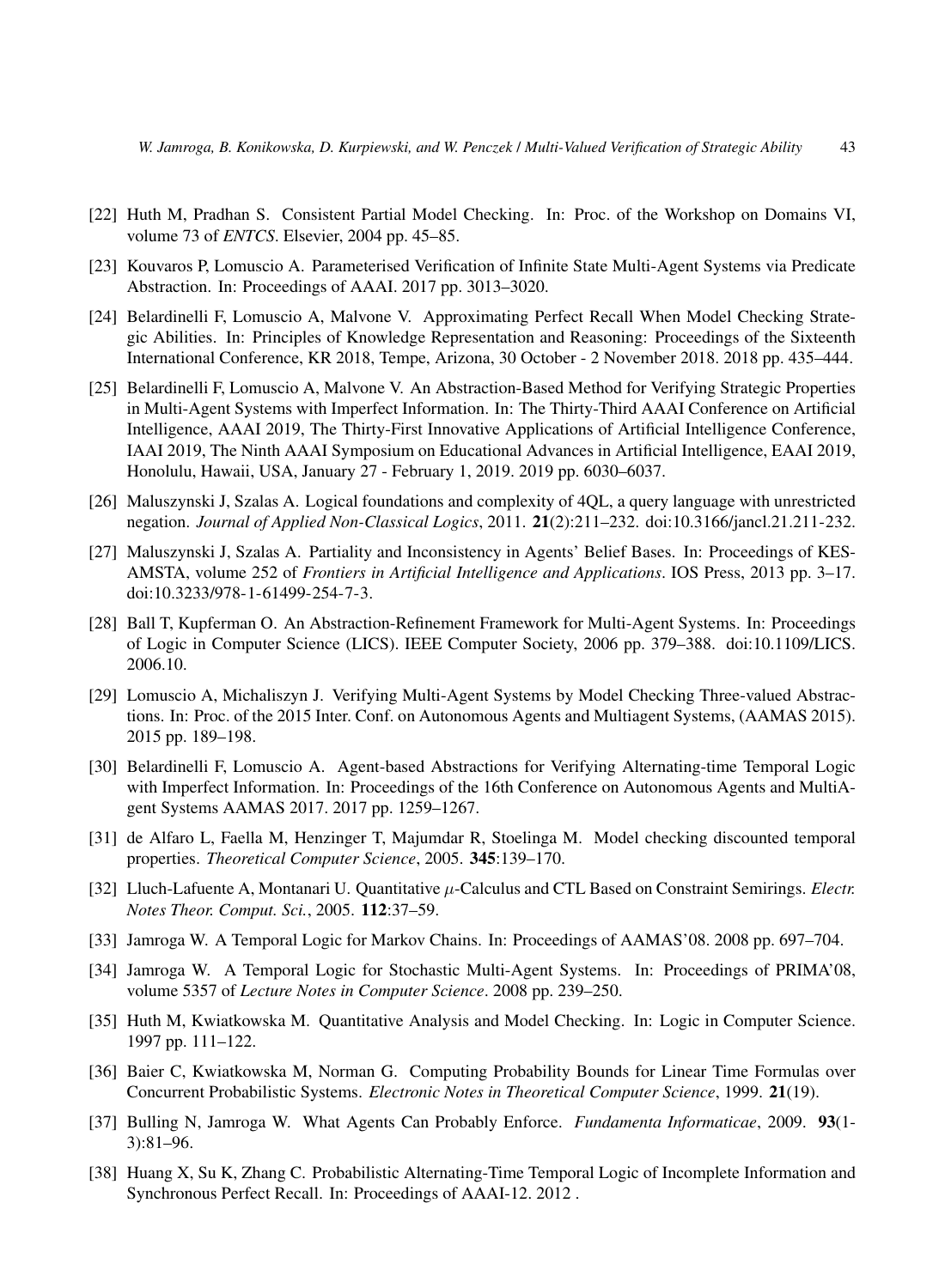- [39] Chen T, Forejt V, Kwiatkowska M, Parker D, Simaitis A. PRISM-games: A Model Checker for Stochastic Multi-Player Games. In: Proceedings of Tools and Algorithms for Construction and Analysis of Systems (TACAS), volume 7795 of *Lecture Notes in Computer Science*. Springer, 2013 pp. 185–191.
- [40] Birkhoff G. Lattice Theory (2nd edition). American Mathematical Society, 1948.
- [41] Davey BA, Priestley HA. Introduction to Lattices and Order. Cambridge University Press, 1990.
- [42] Godefroid P, Jagadeesan R. Automatic Abstraction Using Generalized Model Checking. In: Proceedings of Computer Aided Verification (CAV), volume 2404 of *Lecture Notes in Computer Science*. Springer, 2002 pp. 137–150. doi:10.1007/3-540-45657-0 11.
- [43] Cousot P, Cousot R. Abstract Interpretation: A Unified Lattice Model for Static Analysis of Programs by Construction or Approximation of Fixpoints. In: Conference Record of the Fourth ACM Symposium on Principles of Programming Languages. 1977 pp. 238–252. doi:10.1145/512950.512973.
- [44] Clarke E, Grumberg O, Long D. Model Checking and Abstraction. *ACM Transactions on Programming Languages and Systems*, 1994. 16(5):1512–1542.
- [45] Schobbens PY. Alternating-Time Logic with Imperfect Recall. *Electronic Notes in Theoretical Computer Science*, 2004. 85(2):82–93.
- [46] Hansson H, Jonsson B. A Logic for Reasoning about Time and Reliability. *Formal Asp. Comput.*, 1994. 6(5):512–535. doi:10.1007/BF01211866.
- [47] Jamroga W. Some Remarks on Alternating Temporal Epistemic Logic. In: Dunin-Keplicz B, Verbrugge R (eds.), Proceedings of Formal Approaches to Multi-Agent Systems (FAMAS 2003). 2003 pp. 133–140.
- [48] Ågotnes T. A note on Syntactic Characterization of Incomplete Information in ATEL. In: Procedings of Workshop on Knowledge and Games. 2004 pp. 34–42.
- [49] Jamroga W, van der Hoek W. Agents that Know how to Play. *Fundamenta Informaticae*, 2004. 63(2– 3):185–219.
- [50] Ågotnes T. Action and Knowledge in Alternating-time Temporal Logic. *Synthese*, 2006. **149**(2):377–409.
- [51] Jamroga W, Ågotnes T. Constructive Knowledge: What Agents Can Achieve under Incomplete Information. *Journal of Applied Non-Classical Logics*, 2007. 17(4):423–475.
- [52] Schnoor H. Strategic planning for probabilistic games with incomplete information. In: Proceedings of International Joint Conference on Autonomous Agents and Multiagent Systems (AAMAS). 2010 pp. 1057–1064.
- [53] Jamroga W, Dix J. Model Checking Abilities of Agents: A Closer Look. *Theory of Computing Systems*, 2008. 42(3):366–410.
- [54] Bulling N, Dix J, Jamroga W. Model Checking Logics of Strategic Ability: Complexity. In: Dastani M, Hindriks K, Meyer JJ (eds.), Specification and Verification of Multi-Agent Systems, pp. 125–159. Springer, 2010.
- [55] Dima C, Tiplea F. Model-checking ATL under Imperfect Information and Perfect Recall Semantics is Undecidable. *CoRR*, 2011. abs/1102.4225.
- [56] Bulling N, Jamroga W. Comparing Variants of Strategic Ability: How Uncertainty and Memory Influence General Properties of Games. *Journal of Autonomous Agents and Multi-Agent Systems*, 2014. 28(3):474– 518.